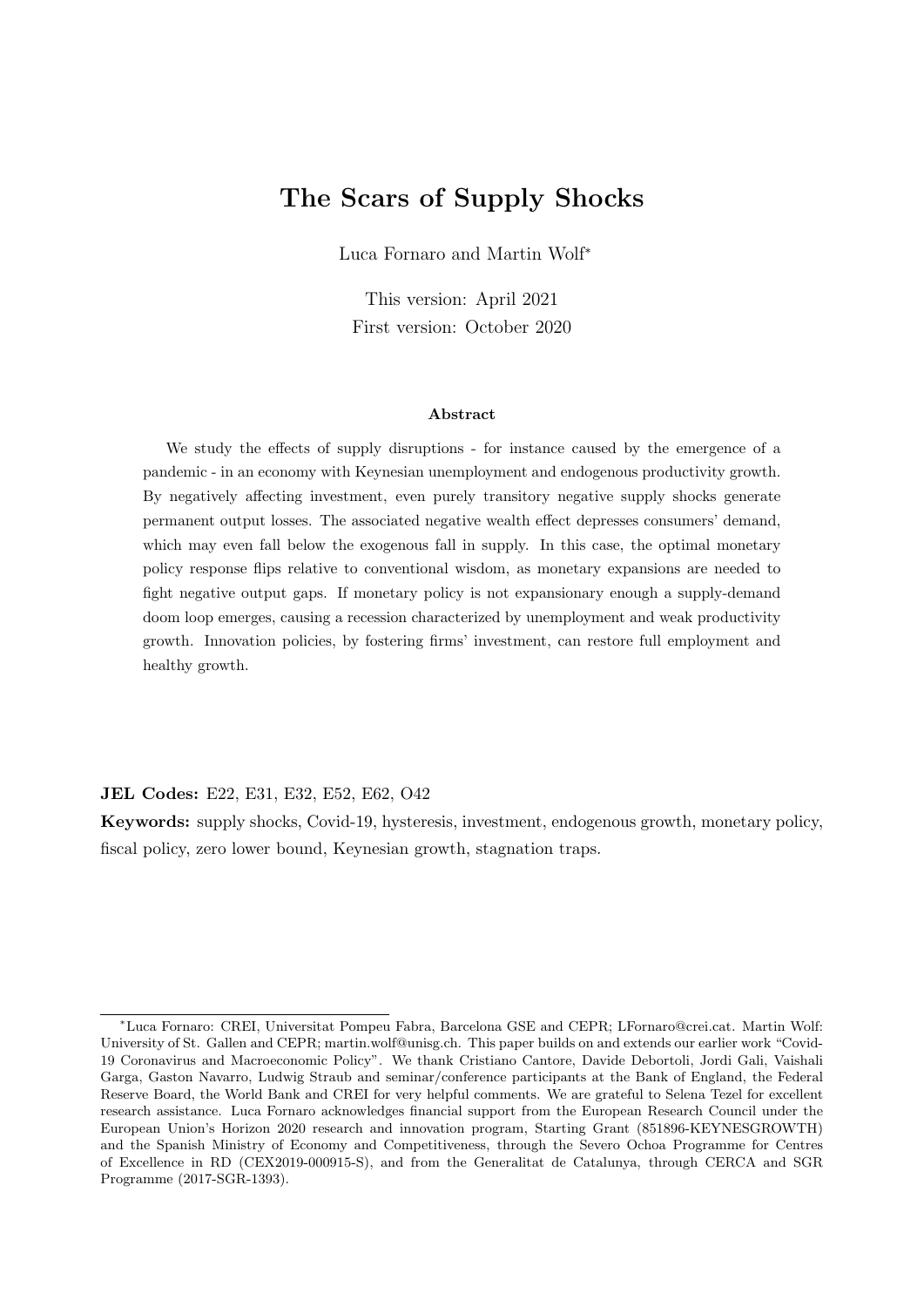## 1 Introduction

The ongoing Covid-19 pandemic - by forcing factories to shut down and disrupting global supply chains - is causing substantial damage to the productive capacity of the economy. Moreover, many commentators and policy institutions expect the Covid-19 shock to leave deep scars, by inducing a very persistent drop in output below its pre-pandemic trend (e.g., [Wolf,](#page-47-0) [2020;](#page-47-0) [IMF,](#page-46-0) [2020\)](#page-46-0).<sup>[1](#page-1-0)</sup> These facts have renewed interest in the macroeconomic implications of negative supply shocks. How do supply disruptions affect aggregate demand? What are the optimal monetary and fiscal responses to negative supply shocks? These questions are at the forefront of the current debate.

Much of the conventional thinking about these issues builds on the New Keynesian paradigm [\(Gal´ı,](#page-45-0) [2009\)](#page-45-0). In the New Keynesian model, following a negative supply shock demand contracts less than supply, and so the natural interest rate rises. The optimal policy response then entails a monetary tightening, to prevent the economy from experiencing excessive demand, overheating and inflation above target. The New Keynesian framework, however, assumes that after the shock dissipates the economy quickly bounces back to its pre-shock trend, and so does not allow for the possibility that supply disruptions might have scarring effects.

This paper provides a theory in which negative supply shocks may leave persistent scars on the economy, and shows that this effect might radically change the macroeconomic implications of supply disruptions relative to the traditional view. Our idea is that negative supply shocks - even if purely transitory - induce firms to reduce investment, and thus destroy the future productive capacity of the economy. The associated drop in wealth depresses consumers' demand, which may even fall below the reduction in supply. In this case, the natural interest rate declines and the optimal monetary policy response flips relative to conventional wisdom, as monetary expansions are needed to fight insufficient demand and negative output gaps. Moreover, fiscal interventions aiming at sustaining investment may be a crucial complement to monetary policy in stabilizing aggregate demand.

To formalize these insights, we provide a Keynesian growth framework with two key features. First, as in standard models of vertical innovation [\(Aghion and Howitt,](#page-44-0) [1992\)](#page-44-0), firms invest in innovation in order to appropriate future monopoly rents. Second, as in the New Keynesian tradition, the presence of nominal rigidities implies that output may deviate from its potential level. Our theory thus combines the Keynesian insight that unemployment may arise due to weak aggregate demand, with the notion, developed by the endogenous growth literature, that sustained productivity growth is the result of investment in innovation by profit-maximizing agents.

<span id="page-1-0"></span>We study the response of the economy to supply disruptions, modeled as standard negative

<sup>1</sup>For instance, the Covid-19 pandemic has lead the International Monetary Fund to revise substantially downward its forecast for the growth rate of global real GDP per capita for the 2019-2025 period, relative to its pre-pandemic projections. In its October 2020 World Economic Outlook [\(IMF,](#page-46-0) [2020\)](#page-46-0), the IMF writes: "The medium-term projections also assume that the economies will experience scarring from the depth of the recession". Interestingly, the IMF has recently revised upward its projections for medium run growth in the United States, in response to the fiscal expansion envisaged by the Biden's administration (see the April 2021 World Economic Outlook). Underpinning this revision is the idea that fiscal stimulus might reverse the scarring effects triggered by the Covid-19 recession, and lead to persistent improvements in potential output.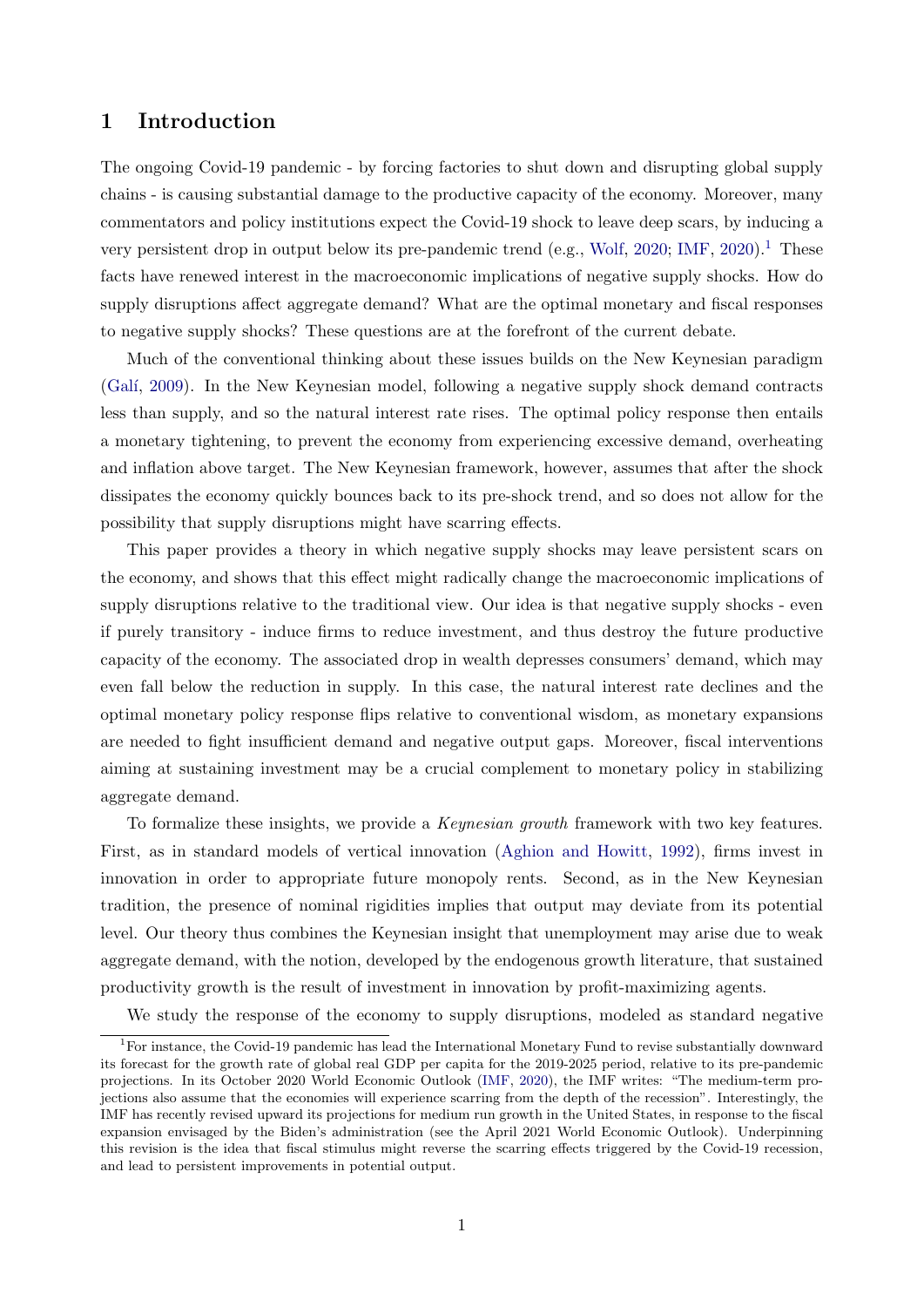TFP shocks. In our framework, negative supply shocks drive down the return to investment, by reducing firms' market size and thus their monopoly profits. The result is lower investment and slower productivity growth. Once the shock dissipates, investment recovers and productivity growth returns to its pre-shock level, but output falls permanently below its pre-shock trend.

These scars of supply shocks matter critically for the response of aggregate demand. When productivity growth is exogenous, households' permanent income falls by little in response to transitory supply disruptions. In our endogenous growth model, instead, the drop in wealth caused by negative supply shocks is amplified by the associated reduction in investment and productivity growth. In fact, we show that the decline in demand following negative supply shocks can be large enough to depress the natural interest rate. In contrast with conventional wisdom, the optimal monetary policy response then consists in cutting the policy rate to stimulate demand and maintain the economy at full employment.

If monetary policy is not expansionary enough, supply disruptions trigger recessions characterized by the emergence of a supply-demand doom loop. The reason is that lower demand reduces firms' profits and their incentives to invest. In turn, the consequent slowdown in investment and productivity growth causes another round of fall in aggregate demand. A too tight monetary stance, which fails to stabilize demand and to counteract this vicious spiral, may then greatly amplify the direct impact of supply disruptions on employment and productivity growth. This feature of the model is consistent with the empirical evidence provided by [Garga and Singh](#page-46-1) [\(2020\)](#page-46-1), [Moran and Queralto](#page-46-2) [\(2018\)](#page-46-2) and Jordà et al. [\(2020\)](#page-46-3), suggesting that monetary policy tightenings can have a long-lasting negative impact on productivity growth by depressing firms' investment in innovation.

The supply-demand doom loop manifests itself in full force during liquidity traps, when monetary policy is constrained by the zero lower bound. Indeed, if a supply disruption hits an economy stuck in a liquidity trap it can generate particularly large drops in demand, employment and growth, effectively pushing the economy into a stagnation trap. This result contrasts with the predictions of the New Keynesian framework, in which temporary negative supply shocks tend to be expansionary during liquidity traps [\(Eggertsson et al.,](#page-45-1) [2014\)](#page-45-1). It is, however, consistent with recent empirical evidence suggesting that negative supply shocks are contractionary at the zero lower bound [\(Wieland,](#page-46-4) [2019\)](#page-46-4).

Our model also yields novel insights on the behavior of inflation. Supply disruptions, in fact, are commonly thought to be inflationary because they are associated with increases in firms' marginal costs. In our model, instead, inflation might rise or fall during a supply disruption. This is the result of two opposing effects. On the one hand, lower productivity tends to push up firms' production costs and inflation. On the other hand, involuntary unemployment drives down nominal wages, putting downward pressure on inflation. It is very well possible, therefore, that a supply disruption might generate a recession featuring inflation below target. But it might also be the case that following a supply disruption - negative output gap and inflation above target coexist. This result sounds a note of caution on the use of high inflation as an indicator of overheating. It might also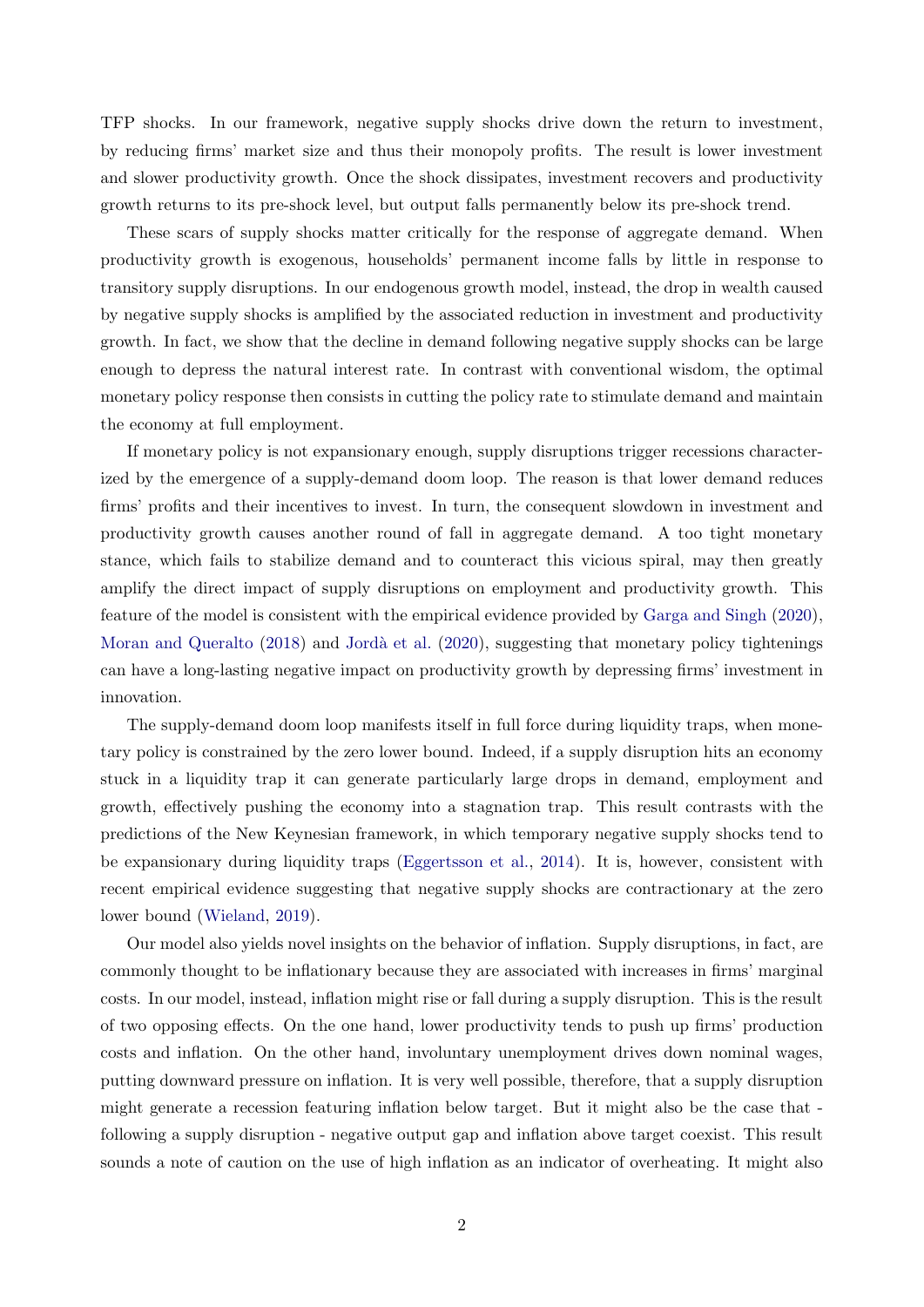help to rationalize the experience of the 1970s oil shocks, which were followed by high inflation, high unemployment, as well as low productivity growth [\(Blanchard and Gali,](#page-45-2) [2007\)](#page-45-2).

We finally turn to fiscal interventions aiming at boosting future potential output, such as the forthcoming Biden's infrastructure plan. We show that these policies can complement monetary interventions as demand stabilization tools. By stimulating firms' investment and productivity growth, in fact, these fiscal interventions also foster consumers' demand. Through this force, a policy typically associated with the supply side of the economy can help sustain demand and employment. In fact, we show that when monetary policy does not stimulate demand enough to close the output gap, as it is the case during liquidity traps, it is optimal for the government to foster investment and future potential output, in order to bring the economy closer to full employment.

This paper is related mainly to two strands of the literature. First, it is connected to a recent literature, motivated by the Covid-19 epidemic, revisiting the macroeconomic implications of supply disruptions. [Guerrieri et al.](#page-46-5) [\(2020\)](#page-46-5) study an economy with multiple consumption goods. In their model, a shock reducing the supply of some goods may induce consumers to cut spending also on those goods not directly affected by the shock. If this effect is strong enough, aggregate demand falls by more than supply. They dub supply shocks with this property Keynesian supply shocks. [Baqaee and Farhi](#page-44-1) [\(2020\)](#page-44-1) derive a similar result in an economy with production networks and multiple intermediate goods. [Caballero and Simsek](#page-45-3) [\(2020\)](#page-45-3) show that supply shocks can be Keynesian due to spillovers between asset prices and aggregate demand. In [Bilbiie and Melitz](#page-45-4) [\(2020\)](#page-45-4) supply disruptions depress demand by inducing firms' exit, while in [L'Huillier et al.](#page-46-6) [\(2021\)](#page-46-6) Keynesian supply shocks emerge due to the presence of diagnostic expectations.[2](#page-3-0) Our paper studies a different - and complementary - channel through which supply shocks can become Keynesian, based on the endogenous response of investment and productivity growth.[3](#page-3-1)

Second, this paper is related to the literature unifying the study of business cycles and endogenous growth. Some examples of this literature are [Fatas](#page-45-5) [\(2000\)](#page-45-5), [Comin and Gertler](#page-45-6) [\(2006\)](#page-45-6), [Benigno and Fornaro](#page-44-2) [\(2018\)](#page-44-2), [Moran and Queralto](#page-46-2) [\(2018\)](#page-46-2), [Anzoategui et al.](#page-44-3) [\(2019\)](#page-44-3), [Bianchi et al.](#page-44-4) [\(2019\)](#page-44-4), [Queralto](#page-46-7) [\(2019\)](#page-46-7), [Garga and Singh](#page-46-1) [\(2020\)](#page-46-1), [Cozzi et al.](#page-45-7) [\(2021\)](#page-45-7) and [Vinci and Licandro](#page-46-8)  $(2020).<sup>4</sup>$  $(2020).<sup>4</sup>$  $(2020).<sup>4</sup>$  $(2020).<sup>4</sup>$  Among this body of work, this paper is closest to [Benigno and Fornaro](#page-44-2)  $(2018)$  and [Garga](#page-46-1) [and Singh](#page-46-1) [\(2020\)](#page-46-1). Our paper builds on the framework introduced by [Benigno and Fornaro](#page-44-2) [\(2018\)](#page-44-2), who study an endogenous growth model with vertical innovation and nominal wage rigidities. They show that in this Keynesian growth framework fluctuations can be driven by animal spirits, and derive the optimal monetary and fiscal policy. [Garga and Singh](#page-46-1) [\(2020\)](#page-46-1) derive, in a similar Keynesian growth mode, the optimal monetary policy response to fundamental demand shocks. Our paper, instead, employs a Keynesian growth model to study supply shocks. To the best of our

<span id="page-3-1"></span><span id="page-3-0"></span><sup>&</sup>lt;sup>2</sup>See [Bilbiie](#page-45-8) [\(2008\)](#page-45-8) for an early model in which supply shocks have Keynesian features.

<sup>&</sup>lt;sup>3</sup>In our own earlier work [\(Fornaro and Wolf,](#page-45-9) [2020\)](#page-45-9), we argued that permanent negative supply shocks can be Keynesian. In this paper, we move beyond the analysis in [Fornaro and Wolf](#page-45-9) [\(2020\)](#page-45-9) by providing a Keynesian growth model in which productivity growth is the result of firms' investment. We show that temporary negative supply shocks can be Keynesian by triggering endogenous drops in investment and productivity growth.

<span id="page-3-2"></span><sup>4</sup>See [Cerra et al.](#page-45-10) [\(2020\)](#page-45-10) for a recent survey of this literature.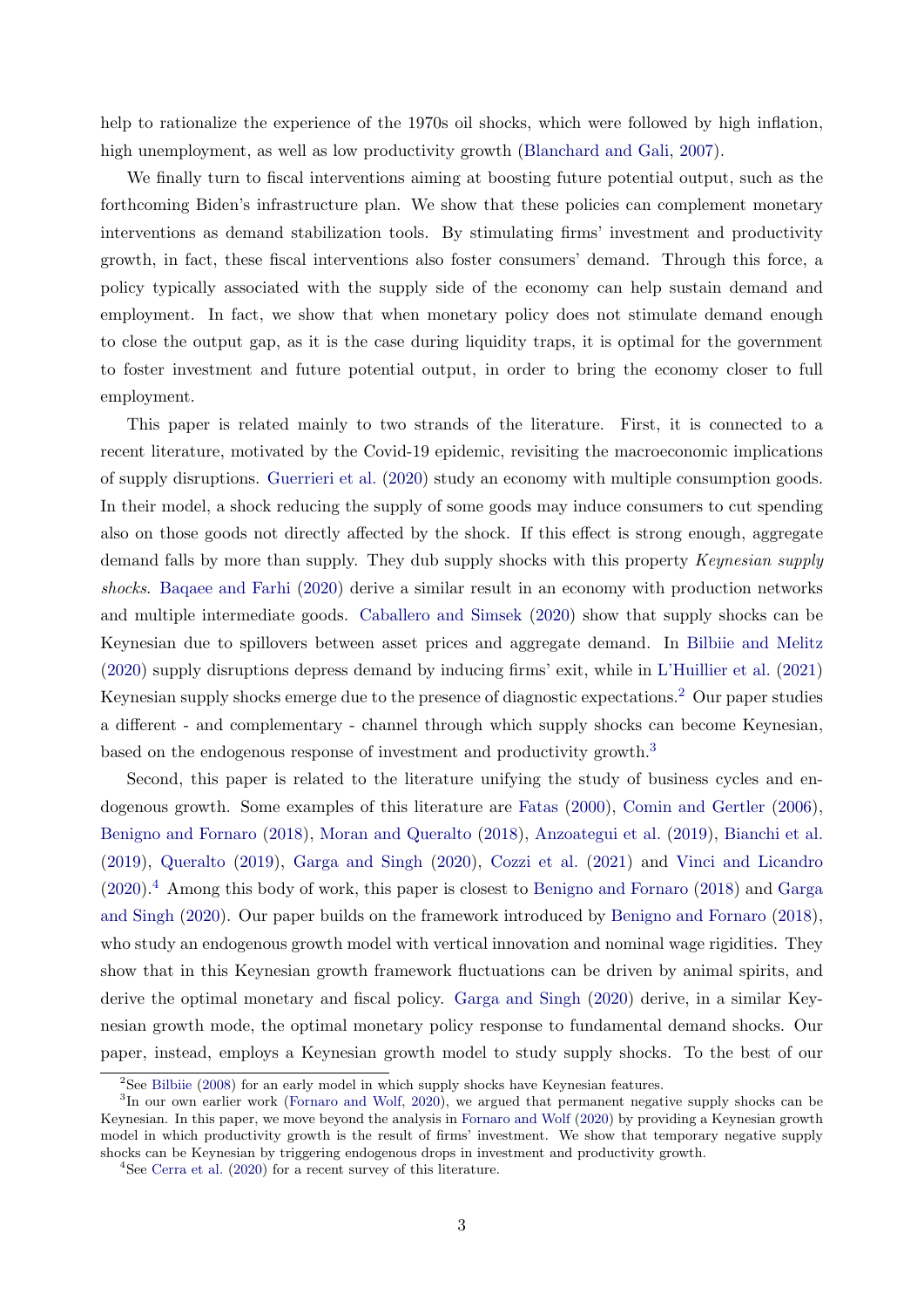knowledge, we are the first to show that the scars of supply shocks may change dramatically the macroeconomic implications of supply disruptions.

The rest of the paper is composed of five sections. Section [2](#page-4-0) describes the baseline model. Section [3](#page-11-0) derives the optimal monetary policy, and shows that the natural interest rate may fall after a supply disruption. Section [4](#page-15-0) discusses the implications of imperfect monetary stabilization and the supply-demand doom loop. Section [5](#page-22-0) studies optimal innovation policies. Section [6](#page-25-0) concludes. Appendix [A](#page-25-1) provides the proofs of all propositions, while Appendix [B](#page-30-0) contains additional derivations, as well as model extensions.

## <span id="page-4-0"></span>2 Baseline model

This section lays down our baseline *Keynesian growth* model. The economy has two key elements. First, the rate of productivity growth is endogenous, and it is the outcome of firms' investment. Second, the presence of nominal wage rigidities implies that output and employment can deviate from their potential levels. In order to illustrate transparently our key results, the framework in this section is kept voluntarily simple. Throughout the paper, however, we will extend this baseline framework in several directions.

Consider an infinite-horizon closed economy. Time is discrete and indexed by  $t \in \{0, 1, 2, ...\}$ . The economy is inhabited by households, firms, and by a government that sets monetary and fiscal policy. For simplicity, we focus on a perfect foresight economy.

### 2.1 Households

There is a continuum of measure one of identical households deriving utility from consumption of a homogeneous "final" good. The lifetime utility of the representative household is

$$
\sum_{t=0}^{\infty} \beta^t \log C_t,
$$
\n(1)

where  $C_t$  denotes consumption and  $0 < \beta < 1$  is the subjective discount factor.

Each household is endowed with  $\overline{L}$  units of labor and there is no disutility from working. However, due to the presence of nominal wage rigidities to be described below, a household might be able to sell only  $L_t < \bar{L}$  units of labor on the market. Moreover, households can trade in one-period, non-state contingent bonds  $B_t$ . Bonds are denominated in units of currency and pay the nominal interest rate  $i_t$ . Finally, households own all the firms and each period they receive dividends  $D_t$  from them.

The problem of the representative household consists in choosing  $C_t$  and  $B_{t+1}$  to maximize expected utility, subject to a no-Ponzi constraint and the budget constraint

$$
P_t C_t + \frac{B_{t+1}}{1 + i_t} = W_t L_t + B_t + D_t,
$$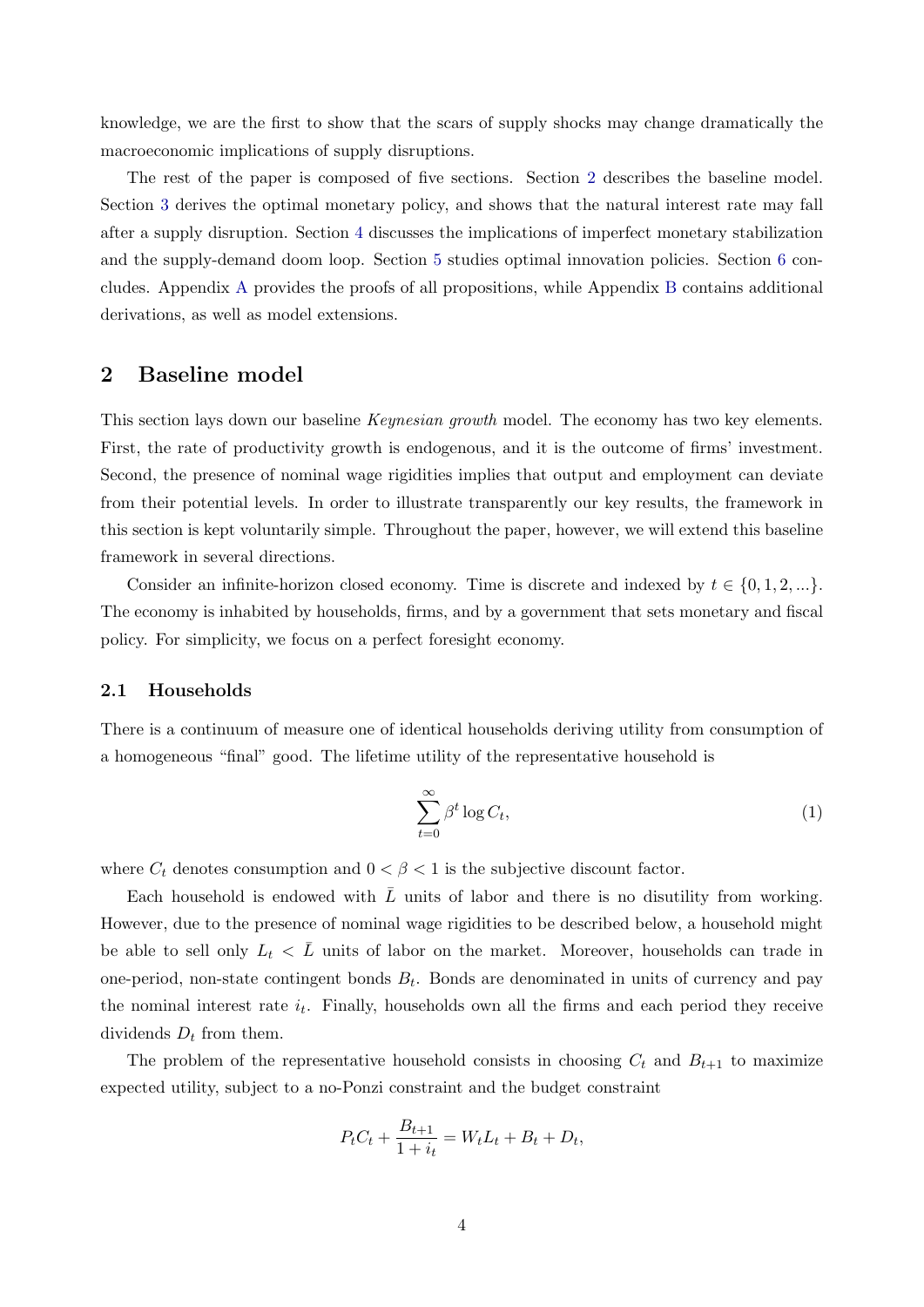where  $P_t$  is the nominal price of the final good,  $B_{t+1}$  is the stock of bonds purchased by the household in period t, and  $B_t$  is the payment received from its past investment in bonds.  $W_t$ denotes the nominal wage, so that  $W_t L_t$  is the household's labor income.

The optimality conditions are

<span id="page-5-5"></span>
$$
\lambda_t = \frac{1}{C_t P_t} \tag{2}
$$

<span id="page-5-6"></span>
$$
\lambda_t = \beta (1 + i_t) \lambda_{t+1},\tag{3}
$$

where  $\lambda_t$  denotes the Lagrange multiplier on the budget constraint, plus the standard transversality condition.

### 2.2 Final good production

The final good is produced by competitive firms using labor and a continuum of measure one of intermediate inputs  $x_{j,t}$ , indexed by  $j \in [0,1]$ . Denoting by  $Y_t$  the output of the final good, the production function is

<span id="page-5-3"></span>
$$
Y_t = (Z_t L_t)^{1-\alpha} \int_0^1 A_{j,t}^{1-\alpha} x_{j,t}^{\alpha} dj,
$$
\n(4)

where  $0 < \alpha < 1$ , and  $A_{j,t}$  is the productivity, or quality, of input  $j^{5}$  $j^{5}$  $j^{5}$   $Z_t$ , instead, is an exogenous productivity shock, which we refer to as the "supply shock" in our model. This term captures all the factors affecting labor productivity not directly linked to firms' investment. For instance, a reduction in  $Z_t$  could capture the fact that during a pandemic some firms cannot operate in order to preserve public health. Or, as we show in Appendix [B.7,](#page-43-0) a fall in  $Z_t$  has a similar impact on the economy as an exogenous rise in the price of oil.

Profit maximization implies the demand functions

<span id="page-5-4"></span>
$$
P_t(1-\alpha)Z_t^{1-\alpha}L_t^{-\alpha}\int_0^1 A_{j,t}^{1-\alpha}x_{j,t}^{\alpha}dj = W_t
$$
\n(5)

<span id="page-5-1"></span>
$$
P_t \alpha \left( Z_t L_t \right)^{1-\alpha} A_{j,t}^{1-\alpha} x_{j,t}^{\alpha-1} = P_{j,t},\tag{6}
$$

where  $P_{i,t}$  is the nominal price of intermediate input j. Due to perfect competition, firms in the final good sector do not make any profit in equilibrium.

### 2.3 Intermediate goods production and profits

Every intermediate good is produced by a single monopolist. One unit of final output is needed to manufacture one unit of the intermediate good, regardless of quality. In order to maximize profits, each monopolist sets the price of its good according to

<span id="page-5-2"></span>
$$
P_{j,t} = \frac{P_t}{\alpha}.\tag{7}
$$

<span id="page-5-0"></span><sup>&</sup>lt;sup>5</sup>More precisely, for every good j,  $A_{j,t}$  represents the highest quality available. In principle, firms could produce using a lower quality of good  $j$ . However, the structure of the economy is such that in equilibrium only the highest quality version of each good is used in production.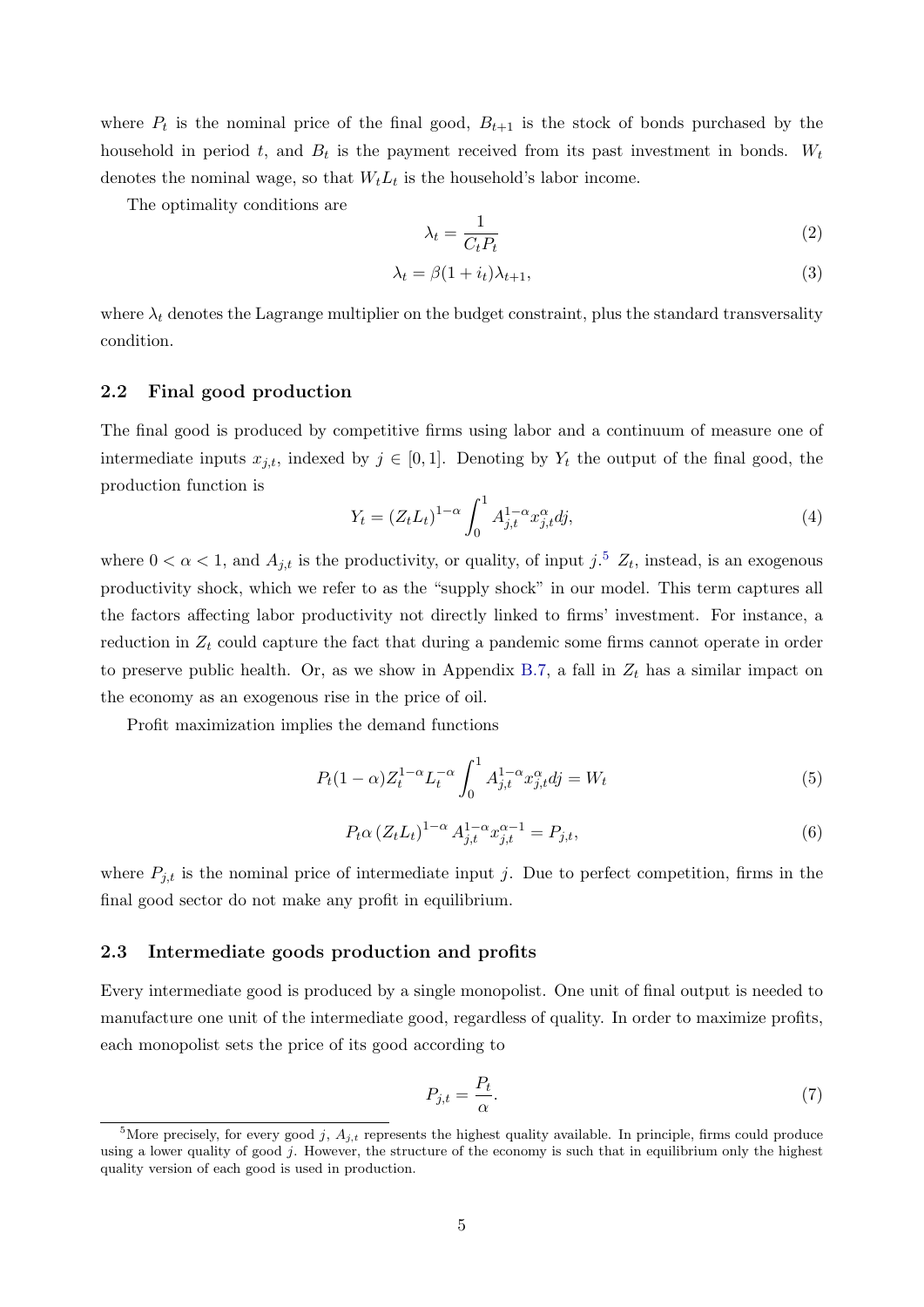This expression implies that each monopolist charges a constant markup  $1/\alpha > 1$  over its marginal cost.

Equations [\(6\)](#page-5-1) and [\(7\)](#page-5-2) imply that the quantity produced of a generic intermediate good  $j$  is

<span id="page-6-0"></span>
$$
x_{j,t} = \alpha^{\frac{2}{1-\alpha}} A_{j,t} Z_t L_t.
$$
\n<sup>(8)</sup>

Combining equations [\(4\)](#page-5-3) and [\(8\)](#page-6-0) gives

<span id="page-6-3"></span>
$$
Y_t = \alpha^{\frac{2\alpha}{1-\alpha}} A_t Z_t L_t,\tag{9}
$$

where  $A_t \equiv \int_0^1 A_{j,t} d_j$  is an index of average productivity of the intermediate inputs. Hence, production of the final good is increasing in the average productivity of intermediate goods, in the exogenous component of labor productivity, and in the amount of labor employed in production.

The profits earned by the monopolist in sector  $j$  are given by

$$
(P_{j,t} - P_t)x_{j,t} = P_t \varpi A_{j,t} Z_t L_t,
$$

where  $\varpi \equiv (1/\alpha - 1)\alpha^{2/(1-\alpha)}$ . According to this expression, the producer of an intermediate input of higher quality earns higher profits. Moreover, profits are increasing in  $Z_tL_t$  due to the presence of a market size effect. Intuitively, high production of the final good is associated with high demand for intermediate inputs, leading to high profits in the intermediate sector.

### 2.4 Investment and productivity growth

Firms operating in the intermediate sector can invest in innovation in order to improve the quality of their products. In particular, a firm that invests  $I_{j,t}$  units of the final good sees its productivity evolve according to

<span id="page-6-2"></span>
$$
A_{j,t+1} = A_{j,t} + \chi I_{j,t},\tag{10}
$$

where  $\chi > 0$  determines the productivity of investment.

Innovation-based endogenous growth models typically assume that knowledge is only partly excludable. For instance, this happens if inventors cannot prevent others from drawing on their ideas to innovate. For this reason, in most endogenous growth frameworks, the social return from investing in innovation is higher than the private one.<sup>[6](#page-6-1)</sup> A simple way to introduce this effect in the model is to assume that every period, after production takes place, there is a constant probability  $1 - \eta$  that the incumbent firm dies, and is replaced by another firm that inherits its technology. This assumption encapsulates all the factors that might lead to the termination of the rents from innovation, including patent expiration and imitation by competitors.

<span id="page-6-1"></span>Firms producing intermediate goods choose investment in innovation to maximize their dis- ${}^{6}$ See for instance [Aghion and Howitt](#page-44-0) [\(1992\)](#page-44-0).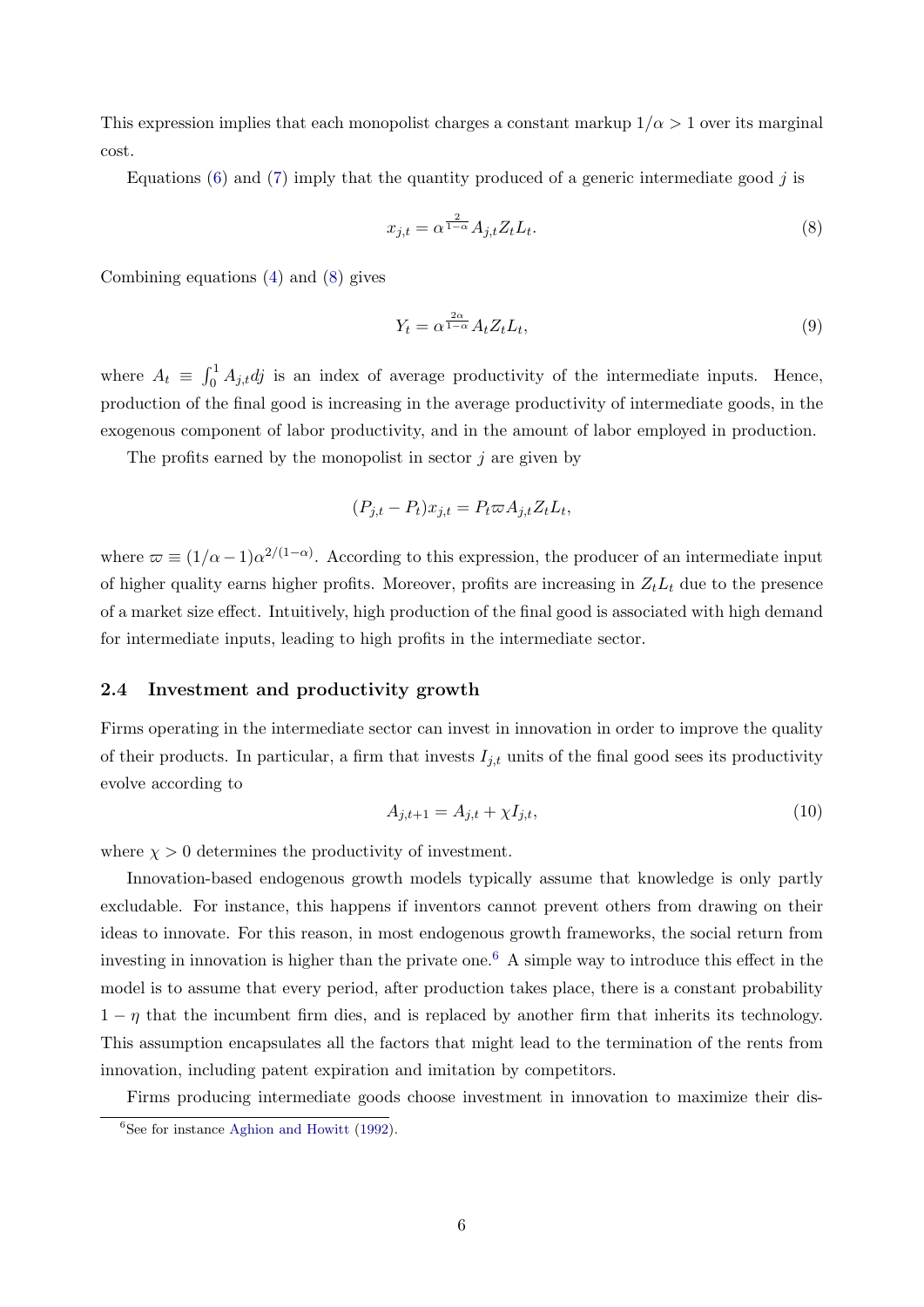counted stream of profits net of investment costs

<span id="page-7-5"></span>
$$
\sum_{t=0}^{\infty} \frac{(\beta \eta)^t}{P_t C_t} \left( P_t \varpi A_{j,t} Z_t L_t - \eta P_t I_{j,t} \right),\tag{11}
$$

subject to [\(10\)](#page-6-2) and given the initial condition  $A_{j,0} > 0$ . Since firms are fully owned by domestic households, they discount profits using the households' discount factor  $\beta^t/(P_tC_t)$ , adjusted for the survival probability  $\eta$ .

From now on, we assume that firms are symmetric and so  $A_{j,t} = A_t$ . Moreover, in our baseline model we focus on equilibria in which investment in innovation is always positive. Optimal investment in research then requires<sup>[7](#page-7-0)</sup>

<span id="page-7-2"></span>
$$
\frac{1}{\chi} = \frac{\beta C_t}{C_{t+1}} \left( \varpi Z_{t+1} L_{t+1} + \frac{\eta}{\chi} \right). \tag{12}
$$

Intuitively, firms equalize the marginal cost from performing research  $1/\chi$ , to its marginal benefit discounted using the households' discount factor. The marginal benefit is given by the increase in next period profits  $(\varpi Z_{t+1}L_{t+1})$  plus the savings on future research costs  $1/\chi$ , adjusted for the firm survival probability  $\eta$ .

### 2.5 Aggregation and market clearing

Market clearing for the final good implies<sup>[8](#page-7-1)</sup>

<span id="page-7-3"></span>
$$
Y_t - \int_0^1 x_{j,t} dy = C_t + I_t,
$$
\n(13)

where  $I_t \equiv \int_0^1 I_{j,t}dj$ . The left-hand side of this expression is the GDP of the economy, while the right-hand side captures the fact that all the GDP has to be consumed or invested. Using equations [\(8\)](#page-6-0) and [\(9\)](#page-6-3) we can write GDP as

<span id="page-7-4"></span>
$$
Y_t - \int_0^1 x_{j,t} dy = \Psi A_t Z_t L_t,
$$
\n(14)

where  $\Psi \equiv \alpha^{2\alpha/(1-\alpha)}(1-\alpha^2)$ .

The assumption about labor endowment implies that  $L_t \leq \overline{L}$ . Since labor is supplied inelastically by the households,  $\bar{L} - L_t$  can be interpreted as the unemployment rate. For future reference, when  $L_t = \overline{L}$  we say that the economy is operating at full employment, while when  $L_t < \overline{L}$  the

$$
D_t = P_t Y_t - W_t L_t - P_t \frac{1}{\alpha} \int_0^1 x_{j,t} d\dot{j} + P_t \int_0^1 \left(\frac{1}{\alpha} - 1\right) x_{j,t} d\dot{j} - P_t \int_0^1 I_{j,t} d\dot{j}.
$$
  
profits from final goods sector

We also use the equilibrium condition  $B_{t+1} = 0$ , which is implied by the assumption of identical households.

<span id="page-7-1"></span><span id="page-7-0"></span><sup>&</sup>lt;sup>7</sup>See Appendix [B.1](#page-30-1) for the derivation of equation  $(12)$ .

<sup>&</sup>lt;sup>8</sup>The goods market clearing condition can be derived by combining the households' budget constraint with the expression for firms' profits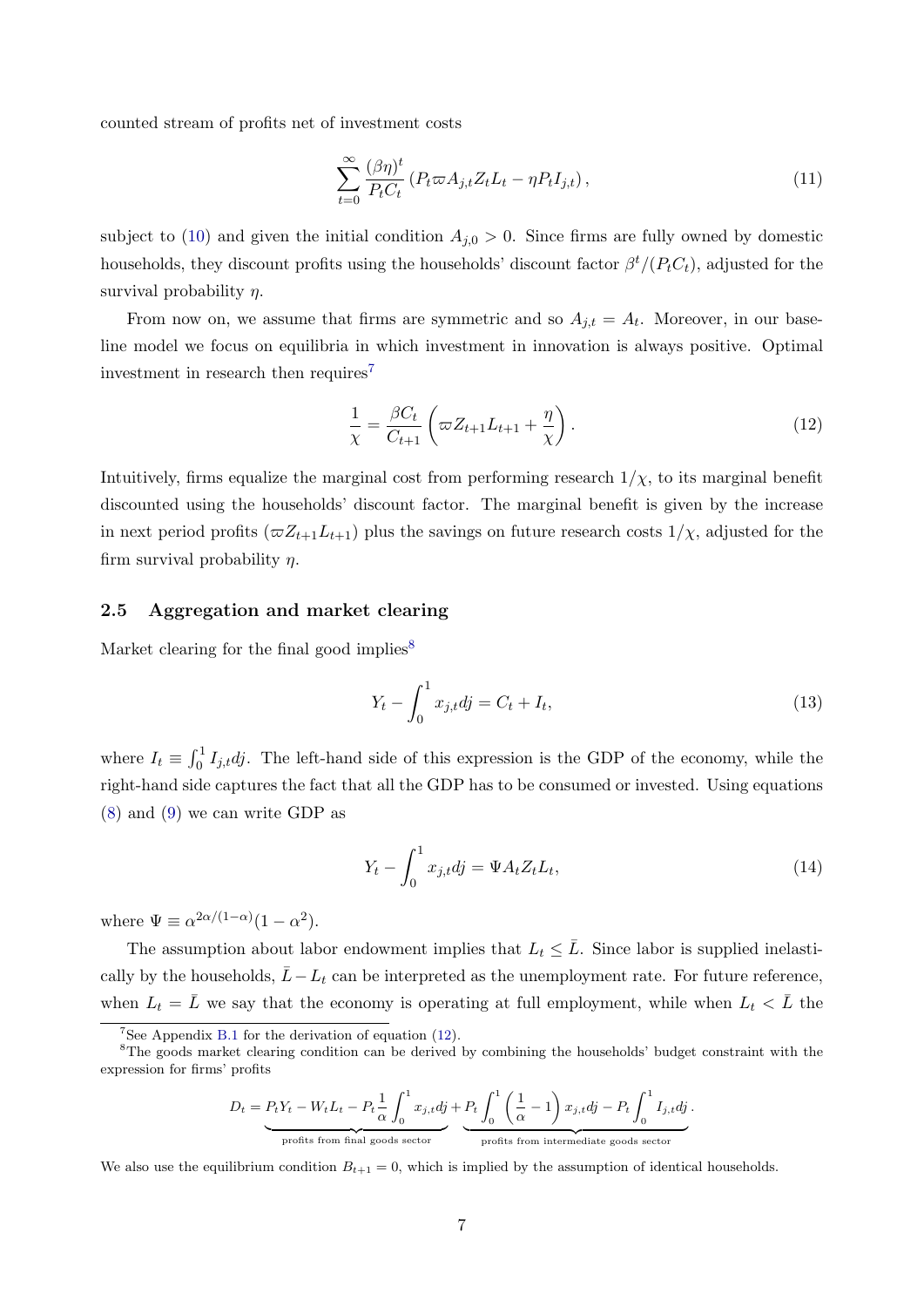economy operates below capacity and there is a negative output gap.

Long run growth in this economy takes place through increases in the quality of the intermediate goods, captured by increases in the productivity index  $A_t$ . Defining  $g_t \equiv A_t/A_{t-1}$ , we can write equation [\(10\)](#page-6-2) as

$$
g_{t+1} = 1 + \chi \frac{I_t}{A_t}.\tag{15}
$$

This expression implies that higher investment in research in period t is associated with faster productivity growth between periods  $t$  and  $t + 1$ . More precisely, the rate of productivity growth is determined by the ratio of investment in innovation  $I_t$  over the existing stock of knowledge  $A_t$ . In turn, the stock of knowledge depends on all past investment in innovation, that is on the R&D stock. Hence, there is a positive link between R&D intensity, captured by the ratio  $I_t/A_t$ , and future productivity growth.

### 2.6 Wages, prices and monetary policy

We consider an economy with frictions in the adjustment of nominal wages. $9$  The presence of nominal wage rigidities plays two roles in the model. First, it creates the possibility of involuntary unemployment, by ensuring that nominal wages remain positive even in presence of unemployment. Second, it opens the door to a stabilization role for monetary policy. Indeed, as we will see, prices inherit part of wage stickiness, so that the central bank can affect the real interest rate of the economy through movements in the nominal interest rate.

In the baseline model, we assume that nominal wage growth is indexed to the rate of productivity growth

<span id="page-8-1"></span>
$$
\frac{W_t}{W_{t-1}} = g_t \frac{Z_t}{Z_{t-1}}.
$$
\n(16)

This formulation of wage rigidities is particularly convenient, for reasons that we will explain shortly. However, the results that follow do not rely at all on this extreme form of wage stickiness. Indeed, in Section [4.4](#page-19-0) we consider an economy in which wages are allowed to respond to fluctuations in employment, giving rise to a wage Phillips curve, and explore different assumptions about the relationship between wage inflation and productivity growth. We will also consider the case of a New Keynesian wage Phillips curve derived from the presence of wage adjustment costs à la [Rotemberg](#page-46-9) [\(1982\)](#page-46-9).

Turning to prices, combining equations [\(5\)](#page-5-4) and [\(8\)](#page-6-0) gives

$$
P_t = \frac{1}{1 - \alpha} \left(\frac{1}{\alpha}\right)^{\frac{2\alpha}{1 - \alpha}} \frac{W_t}{Z_t A_t}.
$$
\n(17)

Intuitively, prices are increasing in the marginal cost of firms producing the final good. An increase

<span id="page-8-0"></span> $9A$  growing body of evidence emphasizes how nominal wage rigidities represent an important transmission channel through which monetary policy affects the real economy. For instance, this conclusion is reached by [Olivei and](#page-46-10) [Tenreyro](#page-46-10) [\(2007\)](#page-46-10), who show that monetary policy shocks in the US have a bigger impact on output in the aftermath of the season in which wages are adjusted. Micro-level evidence on the importance of nominal wage rigidities is provided by [Fehr and Goette](#page-45-11) [\(2005\)](#page-45-11), [Gottschalk](#page-46-11) [\(2005\)](#page-46-11), [Barattieri et al.](#page-44-5) [\(2014\)](#page-44-5) and [Gertler et al.](#page-46-12) [\(2020\)](#page-46-12).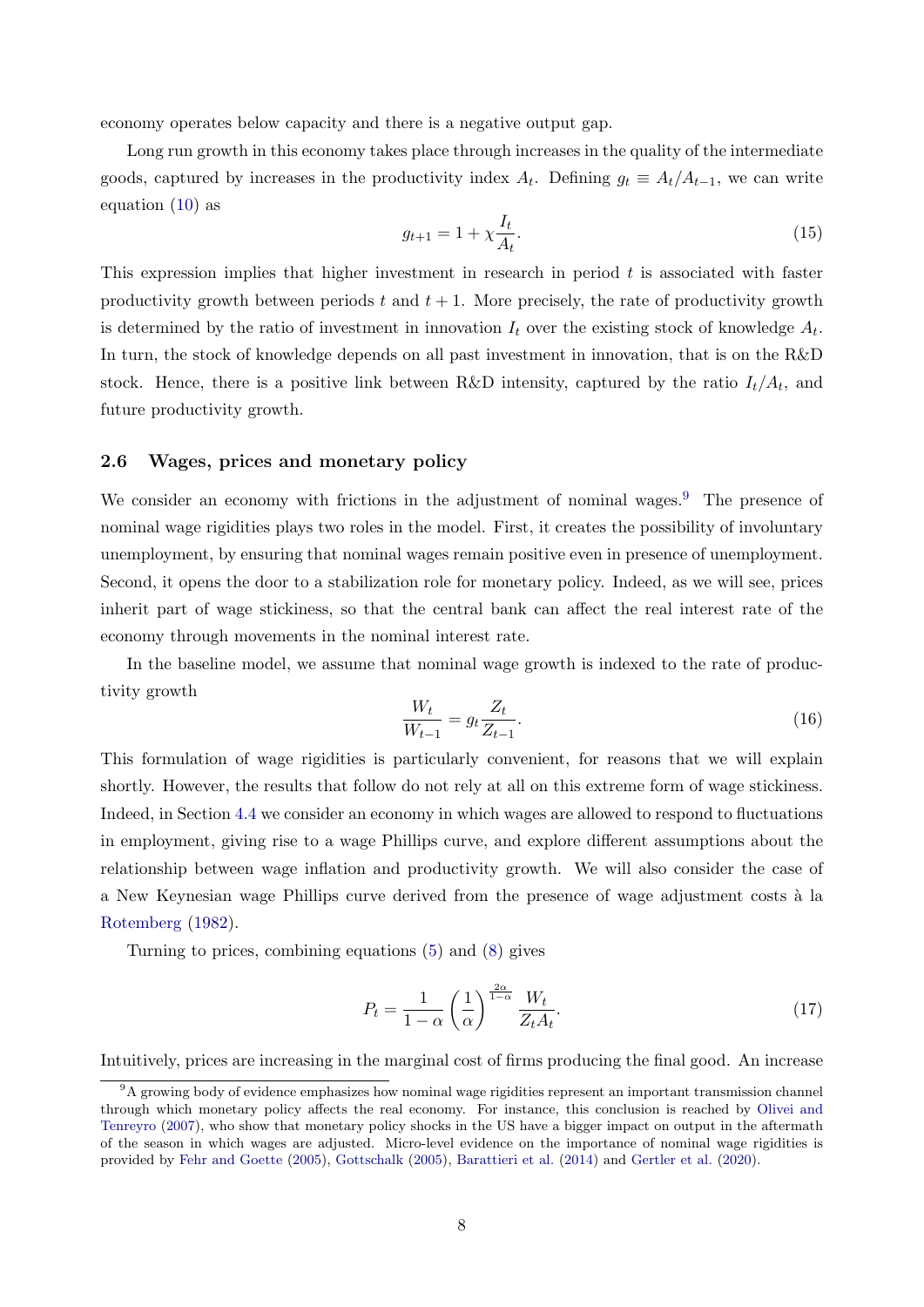in wages puts upward pressure on marginal costs and leads to a rise in prices, while a rise in productivity reduces marginal costs and prices. This expression, combined with the law of motion for wages, can be used to derive an equation for price inflation

$$
\pi_t \equiv \frac{P_t}{P_{t-1}} = 1,\tag{18}
$$

which implies that gross price inflation is constant and normalized to 1. This property of the baseline model is convenient, because it will allow us to focus attention on the two key variables at the heart of our analysis: employment and productivity growth. Later on, in Section [4.4,](#page-19-0) we will consider the implications of our model for inflation.

Monetary policy controls the nominal rate  $i_t$ . For now, we leave the central bank behavior unspecified. Throughout the paper, we will consider different monetary policy regimes.

### 2.7 Equilibrium

Given a path for  $i_t$ , the equilibrium of the economy can be described by three simple equations. The first equation captures the *demand* side of the economy. Start with the Euler equation, which determines households' consumption decisions. Combining households' optimality conditions [\(2\)](#page-5-5) and [\(3\)](#page-5-6) gives

$$
\frac{1}{C_t} = \beta (1 + i_t) \frac{1}{C_{t+1} \pi_{t+1}}.
$$

According to this expression, demand for consumption is increasing in future consumption and decreasing in the real interest rate,  $(1 + i_t)/\pi_{t+1}$ .

To understand how productivity growth relates to demand for consumption, it is useful to combine the previous expression with  $A_{t+1}/A_t = g_{t+1}$  and  $\pi_{t+1} = 1$  to obtain

<span id="page-9-0"></span>
$$
c_t = \frac{g_{t+1}c_{t+1}}{\beta(1+i_t)},
$$
\n(19)

where we have defined  $c_t \equiv C_t/A_t$  as consumption normalized by the productivity index. This equation implies a positive relationship between productivity growth and present demand for consumption. The reason is that faster productivity growth is associated with higher future wealth. This wealth effect leads households to increase their demand for current consumption in response to a rise in productivity growth.

The second key relationship in our model is the *growth* equation, which is obtained by combining equation [\(2\)](#page-5-5) with the optimality condition for investment in research [\(12\)](#page-7-2)

<span id="page-9-1"></span>
$$
g_{t+1} = \beta \frac{c_t}{c_{t+1}} \left( \chi \varpi Z_{t+1} L_{t+1} + \eta \right). \tag{20}
$$

This equation implies a positive relationship between growth and future market size. Intuitively, a rise in  $Z_{t+1}L_{t+1}$  is associated with higher future monopoly profits. In turn, higher profits induce entrepreneurs to invest more in research, leading to a positive impact on the growth rate of the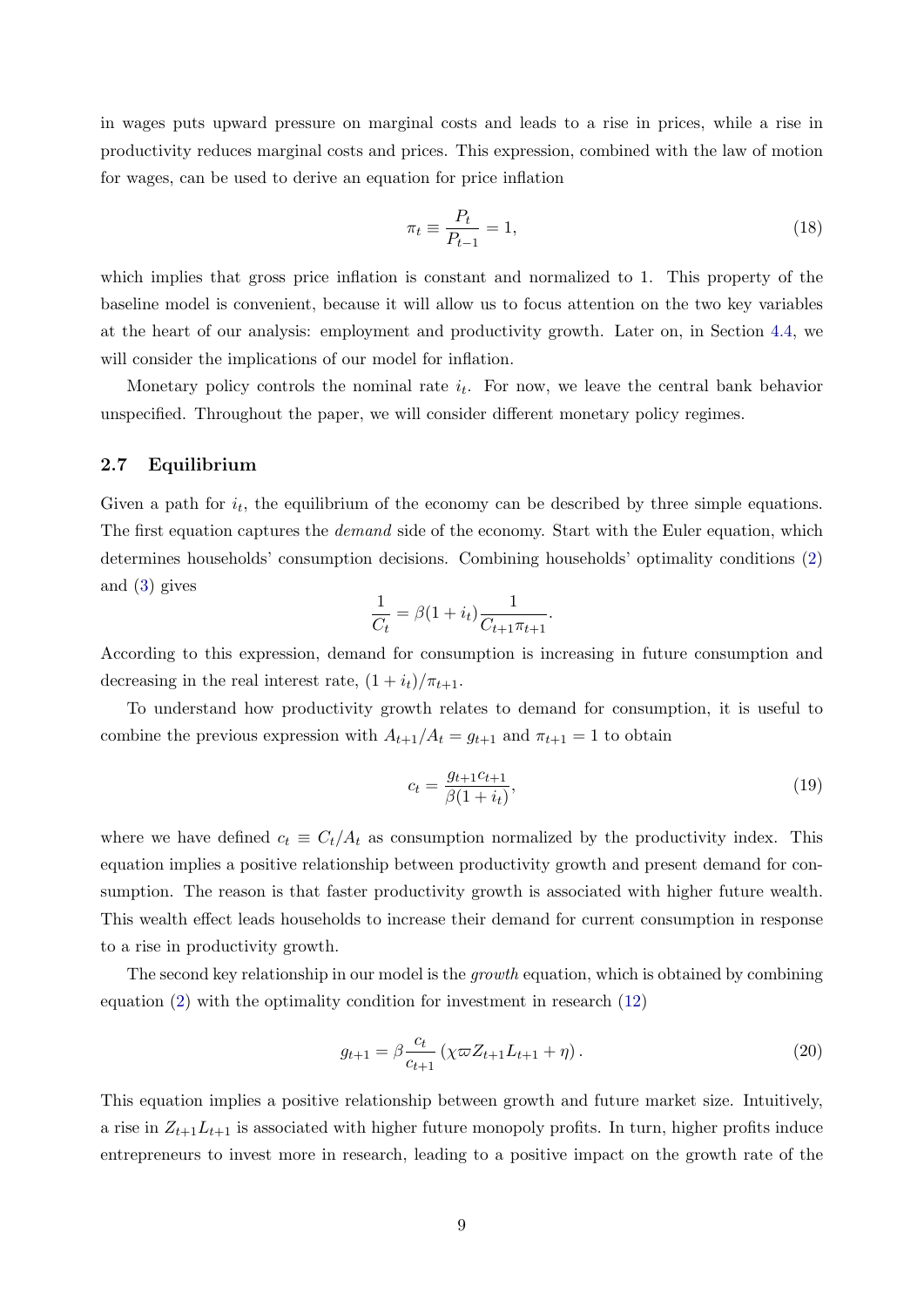economy. This is the classic market size effect emphasized by the endogenous growth literature.[10](#page-10-0) At the same time, growth depends inversely on the growth rate of normalized consumption  $c_{t+1}/c_t$ . This is a cost of funds effect: when today's consumption is low, relative to future consumption, firms pay out dividends to households rather than invest. Both the market size effect and the cost of funds effect will play an important role in mediating the impact of supply shocks on investment and growth.

The third equation combines the goods market clearing condition [\(13\)](#page-7-3), the GDP equation [\(14\)](#page-7-4) and the fact that  $I_t/A_t = (g_{t+1}-1)/\chi$ 

<span id="page-10-1"></span>
$$
\Psi Z_t L_t = c_t + \frac{g_{t+1} - 1}{\chi}.
$$
\n(21)

Keeping output constant, this equation implies a negative relationship between productivityadjusted consumption and growth, because to generate faster growth the economy has to devote a larger fraction of output to investment, reducing the resources available for consumption.

We are now ready to define an equilibrium as a set of sequences  $\{g_{t+1}, L_t, c_t\}_{t=0}^{+\infty}$  satisfying the three equations [\(19\)](#page-9-0), [\(20\)](#page-9-1) and [\(21\)](#page-10-1), as well as  $L_t \leq \bar{L}$ ,  $g_{t+1} > 1$  and  $c_t > 0$  for all  $t \geq 0$ , given paths for monetary policy  $\{i_t\}_{t=0}^{+\infty}$  and the supply shock  $\{Z_t\}_{t=0}^{+\infty}$ .

### 2.8 The balanced growth path

Before studying the implications of the model, let us spend a few words on the balanced growth path - or steady state - of the economy. A steady state is characterized by constant values for  $g_{t+1}, L_t, c_t, i_t$  and  $Z_t$  that satisfy equations [\(19\)](#page-9-0)-[\(21\)](#page-10-1). For most of the paper, we will be studying economies that fluctuate around a full employment steady state. From now on, we will denote the value of a variable in this steady state with an upper bar, and we normalize steady state productivity to  $\bar{Z}=1$ . We now make some assumptions to ensure that a full employment steady state exists.

### <span id="page-10-4"></span>Proposition 1 Suppose that the parameters satisfy

<span id="page-10-2"></span>
$$
\beta(\chi \varpi \bar{L} + \eta) > 1,\tag{22}
$$

and that monetary policy is such that

<span id="page-10-3"></span>
$$
1 + \overline{i} = \chi \varpi \overline{L} + \eta. \tag{23}
$$

Then there exists a unique full employment steady state. Moreover, this steady state is characterized by  $\bar{g} > 1$ .

<span id="page-10-0"></span> $10$ To be clear, what matters for our results is that productivity growth is increasing in employment relative to potential. This means that our key results would also apply to a setting in which scale effects related to population size were not present. For instance, in the spirit of [Young](#page-47-1) [\(1998\)](#page-47-1) and [Howitt](#page-46-13) [\(1999\)](#page-46-13), these scale effects could be removed by assuming that the number of intermediate inputs is proportional to population size.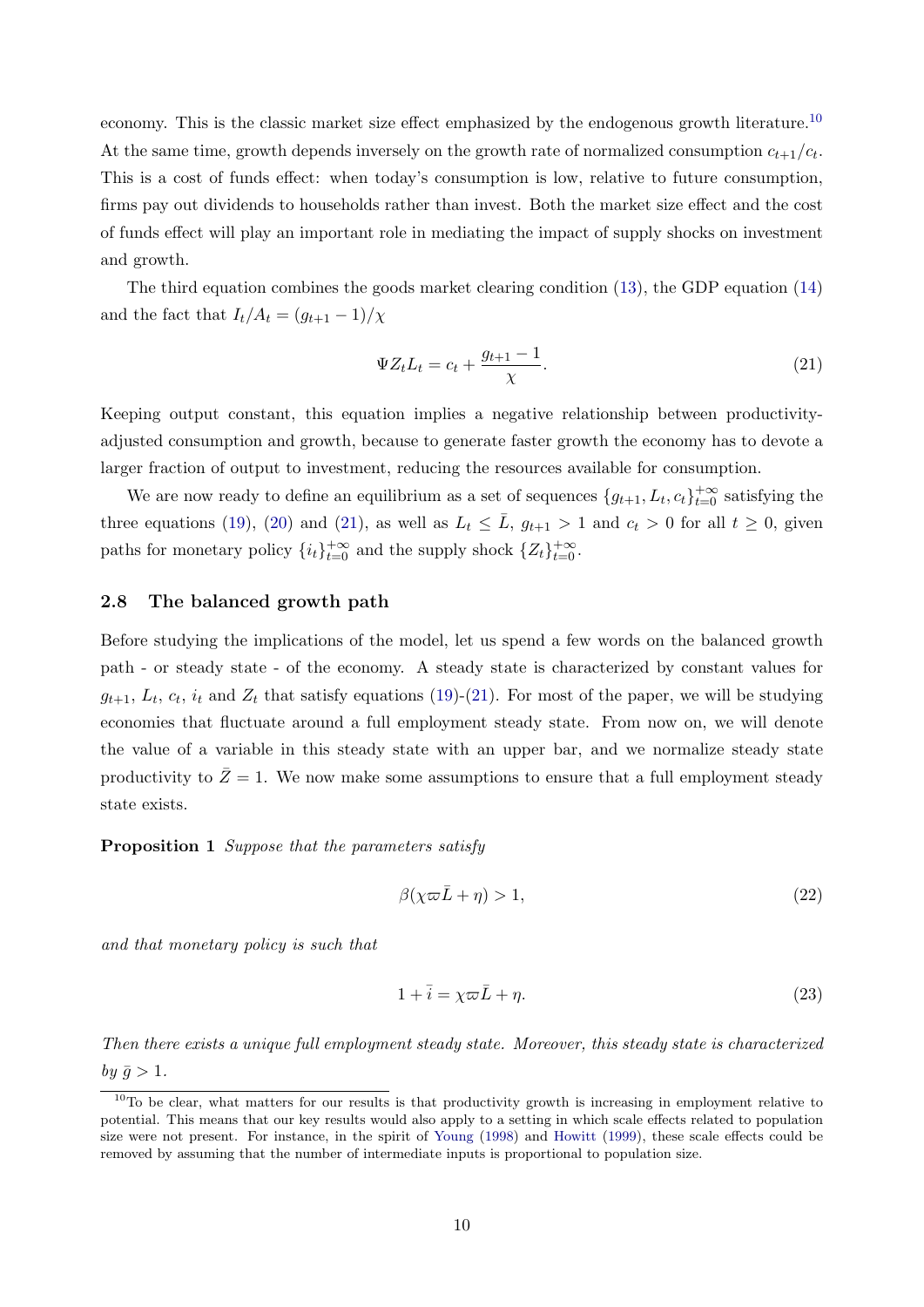Intuitively, condition [\(22\)](#page-10-2) guarantees that in the full employment steady state the return to investment is sufficiently high that growth is positive. Condition [\(23\)](#page-10-3), instead, ensures that the central bank policy is consistent with the existence of a full employment steady state.

## <span id="page-11-0"></span>3 Supply disruptions and optimal monetary policy

We start by characterizing the response of the economy to a supply disruption when monetary policy is conducted optimally. Throughout the paper, we will assume that the government has no commitment power, and so we derive the optimal policy under discretion. As stated in the following proposition, it turns out that the objective of monetary policy is quite simple. The central bank, in fact, needs to act so as to ensure that the economy operates at full employment at all times.

<span id="page-11-2"></span>Proposition 2 Consider a central bank that operates under discretion and maximizes households' expected utility, subject to [\(19\)](#page-9-0), [\(20\)](#page-9-1), [\(21\)](#page-10-1) and  $L_t \leq \overline{L}$ . The solution to this problem satisfies  $L_t = \bar{L}$  for all  $t \geq 0$ .

The intuition behind this result is straightforward. Since there is no disutility from working, it is optimal for households to work their full labor endowment. This corresponds to the allocation under flexible wages, so the optimal monetary policy effectively offsets the distortions due to nominal rigidities by keeping the output gap closed in every period.<sup>[11](#page-11-1)</sup>

What is interesting, however, is how this objective is attained. To implement the optimal policy, the policy rate needs to track its natural counterpart, which is defined precisely as the interest rate that prevails in an economy without nominal rigidities. But, as we explain next, the response of the natural rate to a supply disruption depends heavily on the behavior of investment and productivity growth.

### 3.1 An exogenous growth benchmark

Let us first consider a counterfactual economy in which there is no investment and hence no productivity growth. As is well known from the New Keynesian literature (Galí, [2009\)](#page-45-0), in this case the natural rate rises after a negative supply shock. The central bank should then react to supply disruptions by tightening monetary policy.

<span id="page-11-1"></span> $11$ To be precise, the economy is subject to three sources of inefficiency. First, involuntary unemployment is possible. Second, due to monopolistic competition production of intermediate goods is inefficiently low. Third, investment in innovation is subject to intertemporal spillovers, since when a firm dies its stock of knowledge is appropriated by another firm. This effect implies that in the competitive equilibrium under flexible wages investment is lower than in the social planner allocation. However, as shown in the proof to Proposition [2,](#page-11-2) interest rate policy can only seek to correct the first distortion. The economic intuition for this result is that, since consumption and investment in research are both decreasing in the interest rate, interest rate policy cannot affect the allocation of output between consumption and investment, and hence cannot correct for the inefficiencies due to the intertemporal spillover effect. We will go back to this point in Section [5,](#page-22-0) once we discuss innovation policies.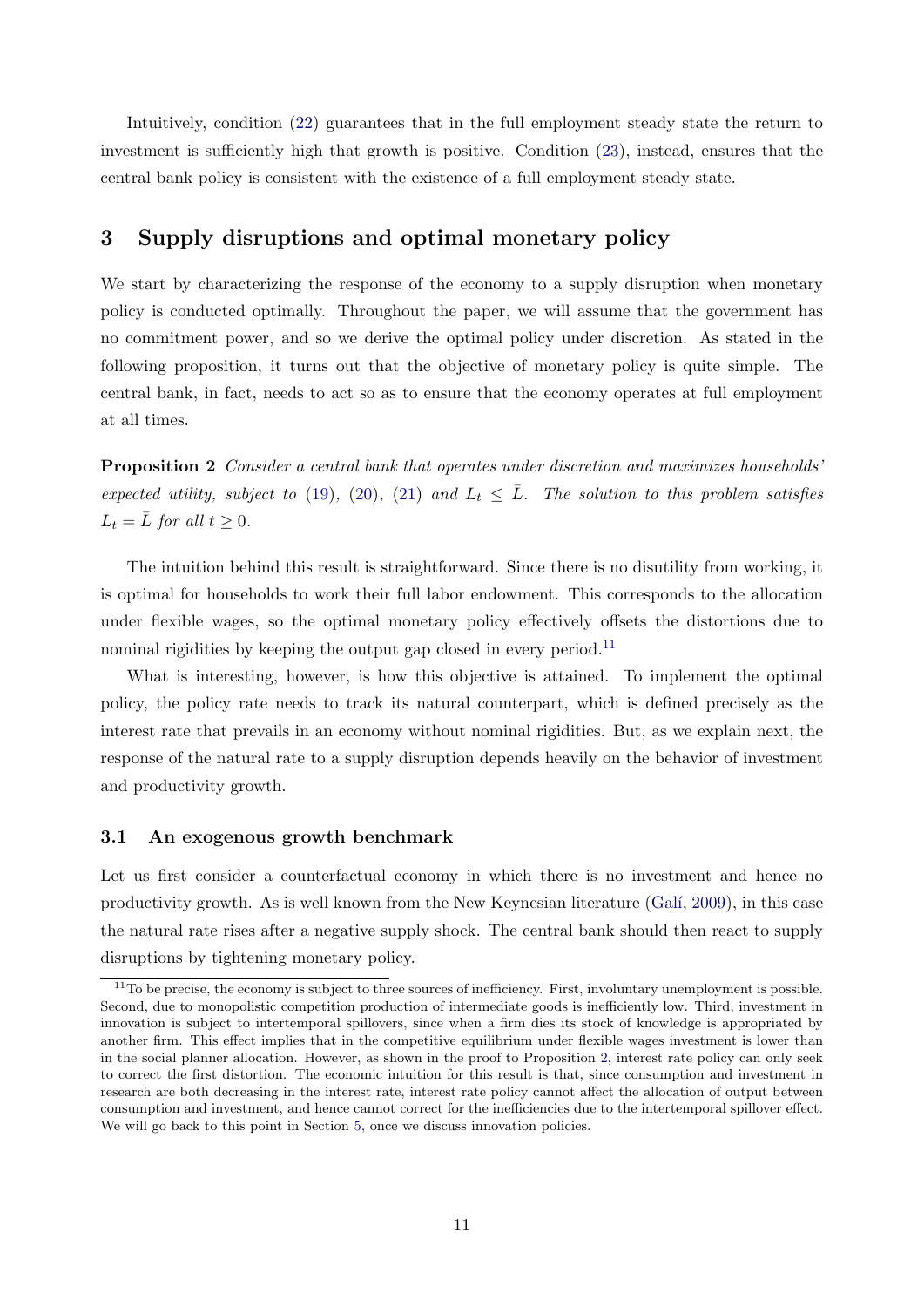More precisely, assume that firms' investment has no impact on productivity growth  $(\chi = 0)$ , and that  $Z_t$  follows the process

<span id="page-12-1"></span>
$$
\log Z_t = \rho \log Z_{t-1},\tag{24}
$$

where  $0 \leq \rho < 1$  determines the persistence of the exogenous component of productivity.

Now suppose that the economy is hit by a previously unexpected negative supply shock, which corresponds to the initial condition  $Z_0 < 1$ . The path of the interest rate that implements the allocation under the optimal policy is then given by  $12$ 

$$
1 + i_t = \frac{Z_{t+1}}{\beta Z_t} = \frac{Z_0^{\rho^t(\rho - 1)}}{\beta}.
$$
\n(25)

Since  $Z_0$  < 1, this expression implies that the policy rate increases in response to a temporary supply disruption. In absence of a monetary policy tightening, in fact, the negative supply shock would trigger excess demand for consumption.

This result forms part of the conventional wisdom on the optimal conduct of monetary policy. As we will see, however, this conventional wisdom might fail once the impact of supply shocks on investment and productivity growth is taken into account.

### 3.2 Back to the Keynesian growth framework

We now present our first, and perhaps most striking, result: in an economy in which productivity growth is driven by firms' investment, a negative supply shock might trigger a demand shortage that is larger than the supply disruption itself. When this happens, the natural rate declines in response to the shock. The optimal monetary policy response therefore consists in cutting the policy rate.

<span id="page-12-2"></span>**Proposition 3** Assume that  $Z_t$  is governed by the process [\(24\)](#page-12-1), and that  $Z_0 < 1$ . If  $\rho > 0$ , the path of interest rates that implements the allocation under optimal policy is characterized by  $i_t < \overline{i}$ for all  $t \geq 0$ . If  $\rho = 0$ , optimal policy implies  $i_t = \overline{i}$  for all  $t \geq 0$ .

To understand Proposition [3,](#page-12-2) let us start by studying the behavior of investment and productivity growth. By equation [\(20\)](#page-9-1), under the optimal monetary policy productivity growth evolves according to

$$
g_{t+1} = \beta \frac{c_t}{c_{t+1}} \left( \chi \varpi Z_{t+1} \bar{L} + \eta \right).
$$
 (26)

There are two channels through which the supply shock reduces growth. First, a transitory drop in  $Z_t$  leads to a drop in  $c_t/c_{t+1}$ . This corresponds to an increase in the rate at which households discount future profits, reducing firms' incentives to invest. Moreover, if the shock is persistent, the fall in  $Z_{t+1}$  lowers the profits that firms appropriate by investing in innovation. Both effects point toward a negative impact of supply disruptions on investment and productivity growth.

<span id="page-12-0"></span><sup>&</sup>lt;sup>12</sup>To derive this expression, notice that if  $\chi = 0$  then  $g_{t+1} = 1$  and  $c_t = \Psi Z_t L_t$  for every t.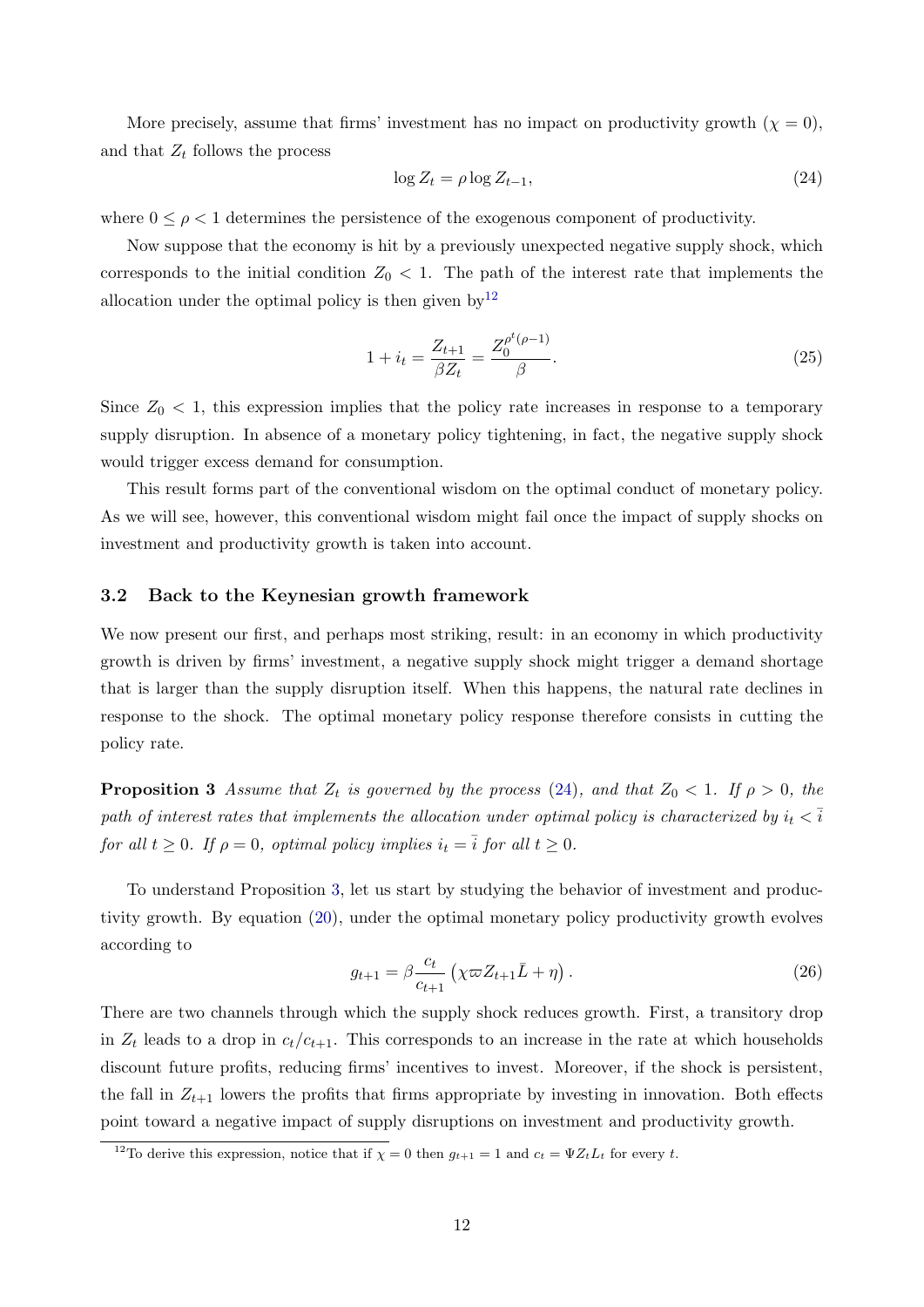What are the implications for aggregate demand? The fall in investment constitutes a drag on demand in itself. Quantitatively, this effect is stronger the higher the share of investment in GDP. Now imagine that, following standard practice in the endogenous growth literature, we interpret firms' investment in innovation as their expenditure in R&D. Given that spending in R&D represents a small fraction of GDP, in this case the direct impact of fluctuations in investment on innovation on aggregate demand will be small.

There is, however, a second channel through which a fall in investment depresses aggregate demand. Lower investment drives down productivity growth and so agents' future income. This negative wealth effect causes a drop in consumption demand. This second effect, on its own, might be strong enough to reverse the response of the natural rate to a supply shock, relative to the case in which productivity growth is exogenous. To see this point most clearly, consider the limit case where the investment share of GDP goes to zero, so that  $c_t \approx \Psi Z_t \overline{L}$ . From [\(19\)](#page-9-0), the natural interest rate then evolves according to

$$
1 + i_t = \frac{g_{t+1}c_{t+1}}{\beta c_t} = \frac{g_{t+1}Z_0^{\rho^t(\rho - 1)}}{\beta}.
$$
\n(27)

This expression shows how the endogenous drop in  $g_{t+1}$  puts downward pressure on the natural rate. As we show in Proposition [3,](#page-12-2) as long as the supply disturbance has some persistence  $(\rho > 0)$ , this effect is strong enough to induce a drop in the natural rate after a negative supply shock.

To further illustrate this point, we resort to a simple numerical simulation.[13](#page-13-0) We choose the length of a period to correspond to one year. We set  $\chi$ ,  $\beta$  and  $\alpha$  by targeting three moments of the full employment steady state.  $\chi$  is set to 1.95 so that steady state productivity growth is equal to 2%, while we choose  $\beta = 0.995$  so that the real interest rate in steady state is equal to 2.5%. We set the labor share in gross output to  $1 - \alpha = 0.86$ , to match a ratio of spending in investment on innovation to GDP of 2%, close to the GDP share of business spending in R&D observed in the United States. This calibration choice implies a small direct impact of investment fluctuations on aggregate demand. To set the firm survival probability we follow [Benigno and Fornaro](#page-44-2) [\(2018\)](#page-44-2) and set  $\eta = 0.9$ . Finally, the shock is parametrized so that on impact GDP drops by 3% under the optimal monetary policy, and its persistence is set to  $\rho = 0.75$ .

Figure [1](#page-14-0) illustrates how the economy responds to a supply disruption when monetary policy is conducted optimally. Under the exogenous growth counterfactual optimal policy would prescribe a monetary tightening. But once the endogenous response of productivity growth is taken into account the optimal policy entails a fall in the interest rate. Moreover, the figure highlights another interesting aspect of the optimal policy. While the optimal monetary policy involves closing the output gap, it does not steer output back to its pre-shock trend. Therefore, a permanent drop in the level of output - i.e. the scars of supply shocks - reflects an efficient response of the economy.

<span id="page-13-0"></span><sup>&</sup>lt;sup>13</sup>To be clear, our objective is not to provide a careful quantitative evaluation of the framework or to replicate any particular historical event. In fact, both of these tasks would require a much richer model. Rather, our aim is to show how the model behaves for some reasonable parameter values.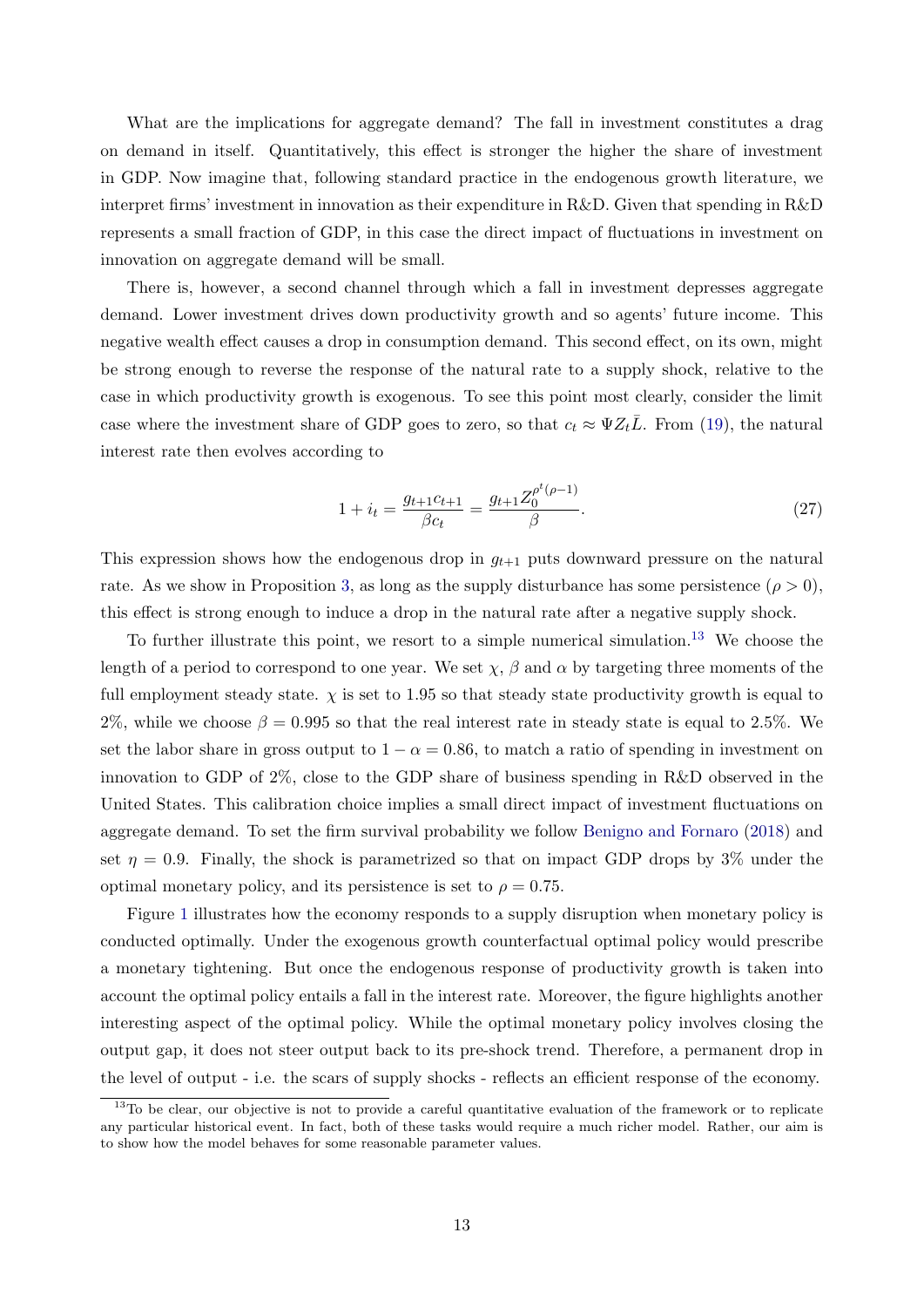<span id="page-14-0"></span>

Figure 1: Optimal monetary policy response to a supply disruption.

Some remarks on the investment function. In our model, there is a linear relationship between investment in innovation and productivity growth. This is a common assumption in the theoretical literature on endogenous growth, since it is consistent with free entry in the research sector [\(Aghion and Howitt,](#page-44-0) [1992\)](#page-44-0). Quantitative analyses, however, often assume that investment in research is subject to diminishing returns - to capture the existence of adjustment costs in investment in innovation [\(Acemoglu and Akcigit,](#page-44-6) [2012\)](#page-44-6). With decreasing returns to investment, the response of productivity growth to a supply disruption is more muted - and it is no longer true that the natural rate unambiguously falls after a persistent negative supply shock. Rather, as we discuss in Appendix [B.2,](#page-30-2) with a concave investment function the natural rate drops if the supply disruption is sufficiently persistent.<sup>[14](#page-14-1)</sup>

Summing up, by negatively affecting investment and productivity growth, even purely transitory supply shocks generate permanent output losses. The associated negative wealth effect induces consumers to cut on their demand, which may even fall below the exogenous drop in supply. In this case, the optimal policy response to supply shocks flips relative to conventional wisdom, since a monetary expansion is needed to sustain demand at a level consistent with full employment.

<span id="page-14-1"></span> $14$ Even if one maintains the assumption of a linear investment function, there is a case in which the natural rate might rise after a negative supply disruption. This might happen if the shock is large enough to drive investment in innovation, and the endogenous component of productivity growth, to zero. The reason is simple. Once firms stop investing in innovation, further drops in  $Z_t$  no longer depress the endogenous component of productivity growth and the associated drag on consumers' demand becomes muted. This means that the impact of supply disruptions on the natural rate might become non-linear. In particular, the natural rate might rise in response to a negative supply shock severe enough to drive investment in innovation to zero.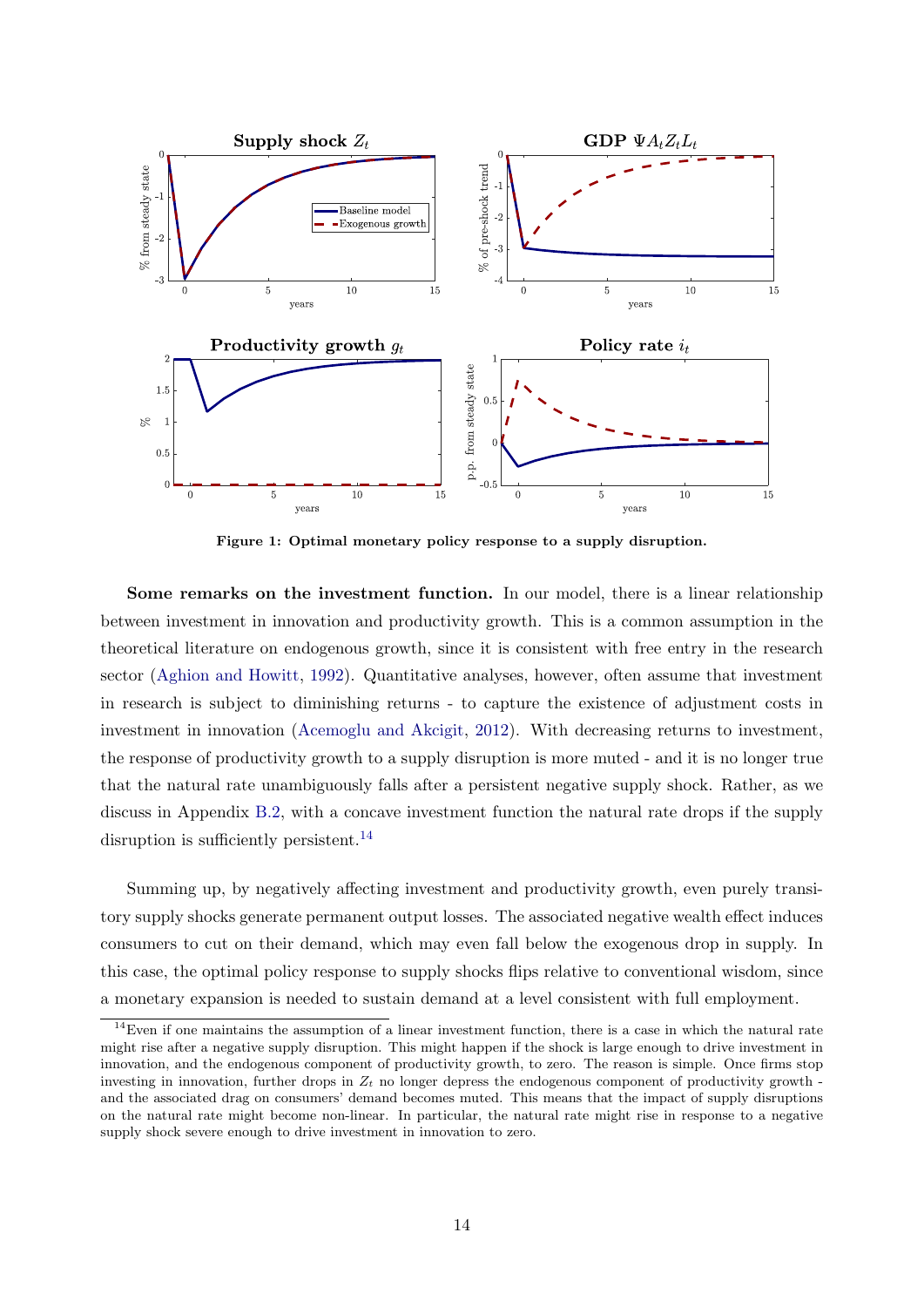## <span id="page-15-0"></span>4 Imperfect stabilization and the supply-demand doom loop

We have seen that under the optimal policy the central bank lowers the policy rate and stimulates aggregate demand in response to supply disruptions. But what happens if monetary policy does not impart enough stimulus to the economy? We now show that, as a result, supply shocks can give rise to recessions characterized by lack of demand, and that the impact of these shocks on output and productivity growth is amplified by a supply-demand doom loop.

One could consider several deviations of monetary policy from its optimal stance. To keep the analysis simple, we start by assuming that monetary policy follows the simple rule

<span id="page-15-1"></span>
$$
1 + i_t = (1 + \bar{i}) \left(\frac{L_t}{\bar{L}}\right)^{\phi}.
$$
\n(28)

Under this rule the central bank seeks to stabilize output around its potential level, by cutting the interest rate in response to falls in employment. In addition to condition [\(23\)](#page-10-3), we assume that

<span id="page-15-4"></span>
$$
\phi > \frac{\chi \varpi \bar{L}}{\chi \varpi \bar{L} + \eta},\tag{29}
$$

which implies that the steady state under the rule  $(28)$  is locally determinate.<sup>[15](#page-15-2)</sup>

While focusing on this particular deviation from the optimal policy is analytically convenient, much of the results extend to other cases as well. For instance, monetary policy might end up being constrained by the zero lower bound when trying to pursue the optimal policy. As we discuss later on, the key results obtained under rule [\(28\)](#page-15-1) also hold when monetary policy is constrained by the zero lower bound.

### 4.1 An insightful case: a permanent supply disruption

While our focus is on temporary supply disruptions, it is useful to first study a case in which  $Z_t$ drops permanently to a lower level. The advantage is that, by focusing on a permanent shock, we can illustrate the key forces at the heart of the model using a simple graphical analysis.

Figure [2](#page-16-0) shows how  $L$  and  $g$  are determined in steady state. The  $(GG)$  schedule corresponds to the growth equation [\(20\)](#page-9-1) evaluated in steady state, given by

<span id="page-15-3"></span>
$$
g = \beta(\chi \varpi Z L + \eta). \tag{GG}
$$

The [\(GG\)](#page-15-3) schedule implies a positive relationship between g and L. Intuitively, an increase in employment - and so in market size - is associated with a rise in the return from investing in innovation. Naturally, firms respond by increasing investment and productivity growth accelerates.

The [\(AD\)](#page-16-1) curve, instead, summarizes the aggregate demand side of the model. It is obtained

<span id="page-15-2"></span><sup>&</sup>lt;sup>15</sup>See Appendix [B.3](#page-33-0) for a proof.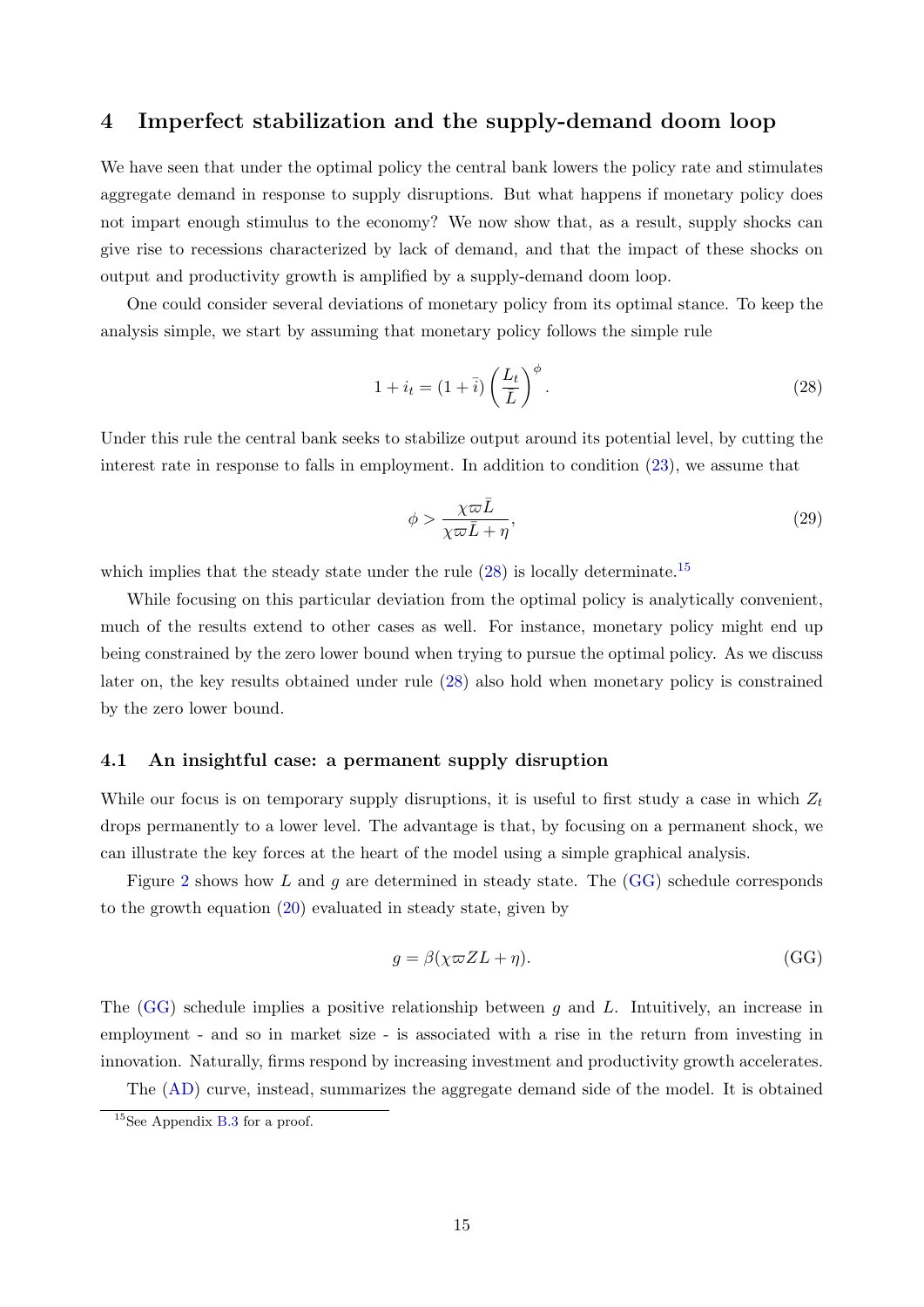<span id="page-16-0"></span>

Figure 2: The  $L - g$  diagram and permanent supply disruptions.

(a) The  $L-g$  diagram. (b) A permanent supply disruption.

by combining equations [\(19\)](#page-9-0) and [\(28\)](#page-15-1), evaluated in steady state

<span id="page-16-1"></span>
$$
g = \beta (1 + \bar{i}) \left(\frac{L}{\bar{L}}\right)^{\phi}.
$$
 (AD)

This equation implies a positive relationship between  $g$  and  $L$ . To understand the intuition behind this equation, consider what happens after a rise in productivity growth. Due to the associated positive wealth effect, households respond by increasing their demand for borrowing and consumption. Higher consumption, in turn, puts upward pressure on employment. The central bank reacts to the rise in employment by increasing the interest rate, which cools down households' demand for borrowing and restores equilibrium on the credit market.

A steady state equilibrium corresponds to an intersection of the [\(AD\)](#page-16-1) and [\(GG\)](#page-15-3) curves. Under our assumption about  $\phi$ , there is only one intersection between the two curves satisfying  $L \leq L$ , meaning that the steady state exists and is unique. The steady state shown in the left panel of Figure [2](#page-16-0) corresponds to the full employment steady state.

Now imagine that we start from the full employment steady state, and a previously unexpected permanent fall in Z occurs. As shown in the right panel of Figure [2,](#page-16-0) the decline in Z induces a downward shift of the GG curve. As already explained, the exogenous fall in labor productivity depresses firms' profits and their incentives to invest. Firms react by reducing investment and so, holding constant  $L$ , productivity growth g drops. The fall in productivity growth, through its negative wealth effect, translates into lower aggregate demand. The central bank reacts by cutting the policy rate, but not by enough to prevent unemployment from arising. The result is a drop in employment below its efficient level  $(L < \bar{L})$ . Therefore, the negative supply shock gives rise to a drop in aggregate demand and involuntary unemployment.  $^{16}$  $^{16}$  $^{16}$ 

<span id="page-16-2"></span><sup>&</sup>lt;sup>16</sup>This effect is well known from the literature on news shocks (e.g., [Lorenzoni,](#page-46-14) [2009\)](#page-46-14).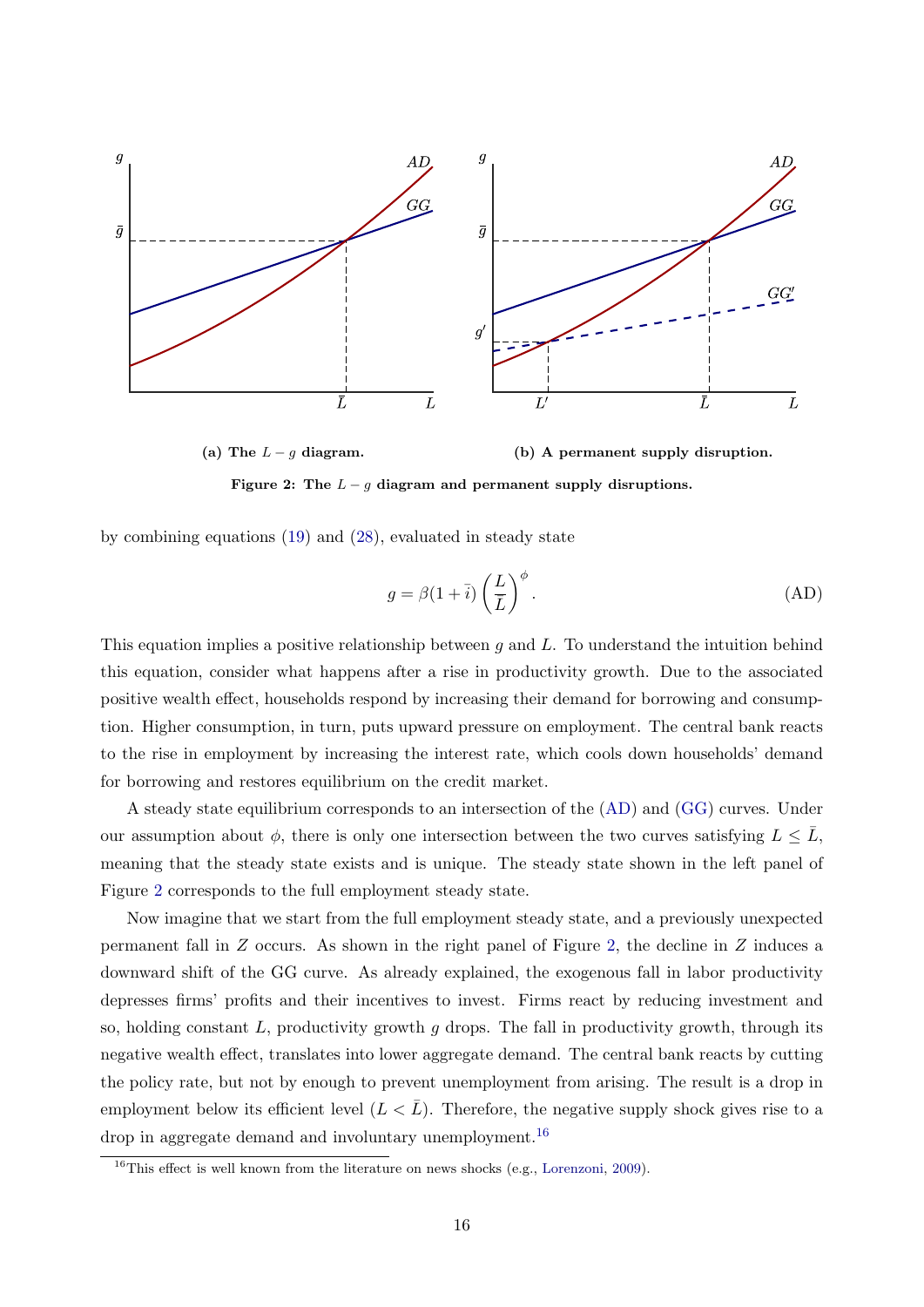This is not, however, the end of the story. Lower demand further reduces firms' profits and their incentives to invest. This happens because firms' investment is sensitive to demand through the market size L. This effect generates another round of drops in investment and productivity growth. Lower productivity growth, in turn, induces a further cut in demand, which again lowers investment and growth. This vicious spiral, or supply-demand doom loop, amplifies the impact of the initial supply shock on employment and labor productivity growth.

It is possible to derive an expression for the elasticity of the endogenous component of productivity growth with respect to the supply shock. Combining [\(GG\)](#page-15-3) and [\(AD\)](#page-16-1) and differentiating gives

$$
\left(\frac{\partial g}{\partial Z}\right)\frac{Z}{g}\bigg|_{Z=1} = \frac{1 - \eta\beta/\bar{g}}{1 - \frac{1 - \eta\beta/\bar{g}}{\phi}}.\tag{30}
$$

In this expression, the numerator captures the direct impact of a change in  $Z$  on  $g$ . In this simple model, this direct effect is large when the externalities associated with innovation activities are substantial (i.e. when  $\eta$  is small). The denominator, instead, captures the multiplier effect associated with the supply-demand doom loop. This multiplier effect is decreasing in  $\phi$ .<sup>[17](#page-17-0)</sup> As it is intuitive, a smaller response of monetary policy to changes in employment amplifies the impact of supply shocks on productivity growth.

Therefore, in our framework monetary policy has an impact on the endogenous component of productivity growth. In particular, a tighter monetary policy stance - compared to the optimal one - leads to a slowdown in investment in innovation and productivity growth. This feature of the model is consistent with a recent body of empirical evidence [\(Garga and Singh,](#page-46-1) [2020;](#page-46-1) [Moran and](#page-46-2) [Queralto,](#page-46-2) [2018;](#page-46-2) [Jord`a et al.,](#page-46-3) [2020\)](#page-46-3), suggesting that monetary policy tightenings induce firms to cut investment in innovation, such as  $R\&D$ , and have a long lasting negative impact on productivity and potential output.

### 4.2 A temporary supply disruption

We turn back to the case of temporary shocks, by again assuming that  $Z_t$  evolves according to the process [\(24\)](#page-12-1). In the case of temporary shocks, deriving analytic results is more challenging. However, some insights can be obtained by combining [\(19\)](#page-9-0), [\(20\)](#page-9-1) and [\(28\)](#page-15-1) as follows

$$
(1+\overline{i})\left(\frac{L_t}{\overline{L}}\right)^{\phi} = \chi \varpi Z_{t+1} L_{t+1} + \eta.
$$
\n(31)

Since  $L_{t+1} \leq \bar{L}$ , this equation directly implies that if  $Z_{t+1} < 1$ , then there is a negative output gap in period  $t (L_t < \bar{L})$ . Of course, a lower  $L_t$  leads to a reduction in the incentives to invest in period  $t - 1$ , which lowers aggregate demand and employment in period  $t - 1$ , and so on. Thus in

$$
1 - \frac{\chi \varpi \bar{L}}{\chi \varpi \bar{L} + \eta} / \phi.
$$

<span id="page-17-0"></span><sup>&</sup>lt;sup>17</sup>Notice that  $\bar{g} = \beta(\chi \bar{\omega} \bar{L} + \eta)$ . The denominator can thus be written as

By assumption [\(29\)](#page-15-4), the denominator is therefore positive for any permissible level of  $\phi$ .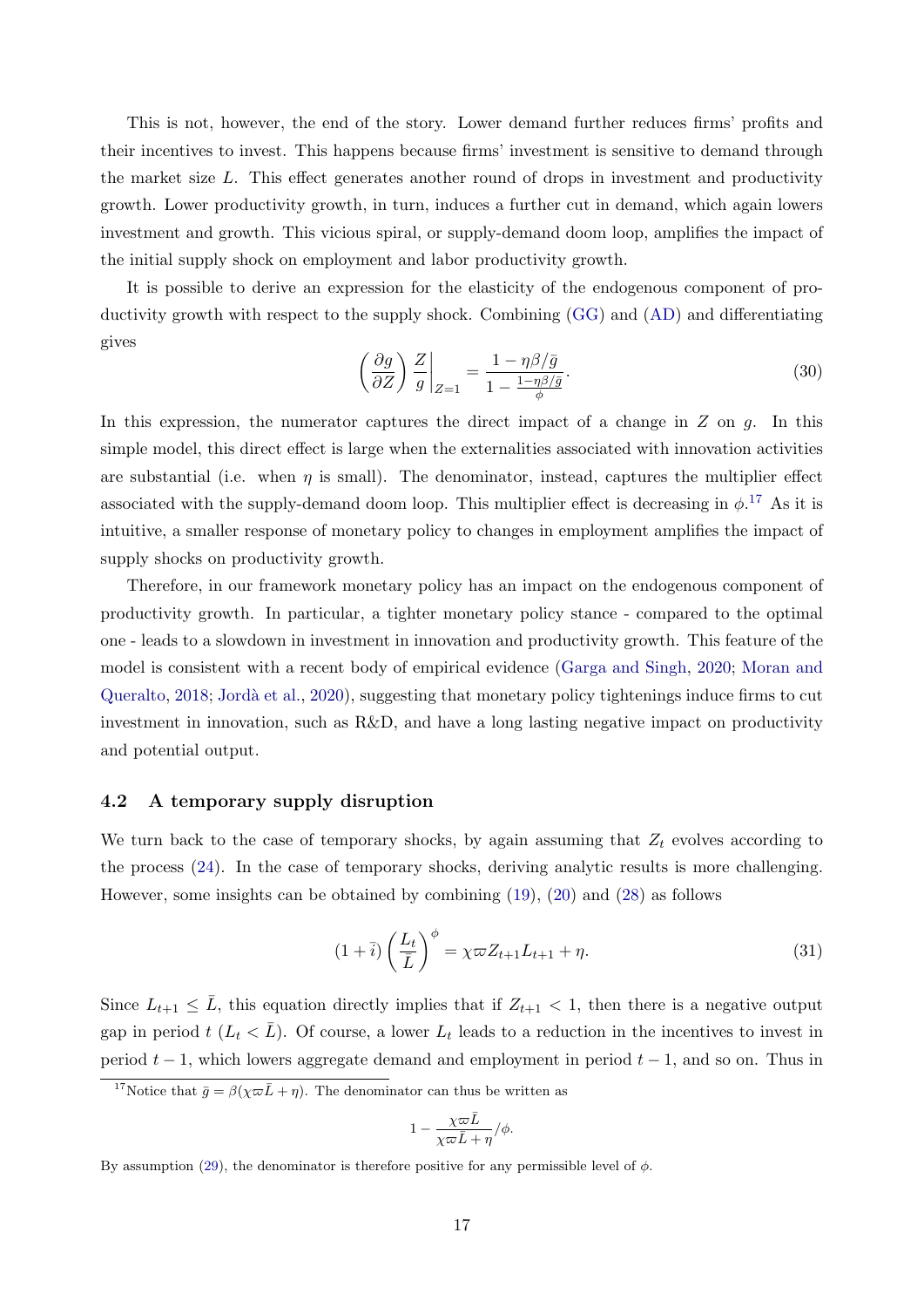<span id="page-18-0"></span>

Figure 3: Imperfect monetary stabilization.

the case of temporary shocks, an intertemporal supply-demand doom loop emerges.

Figure [3](#page-18-0) shows the response of the economy to a negative supply shock, both when monetary policy is conducted optimally and when monetary policy follows the rule [\(28\)](#page-15-1). We set the response of the policy rate to the output gap to the illustrative value of  $\phi = 0.2$ . The other model parameters are kept as in Section [3.](#page-11-0)

As shown by the top right panel, under the simple rule on impact GDP falls by an additional 2.5% compared to optimal policy, so that the recession has a substantial component due to weak aggregate demand. Moreover, since weak aggregate demand drags down the endogenous component of productivity growth, the hysteresis effect is also larger under the interest rate rule compared to the optimal policy (lower left panel). Interestingly, the shock has a bigger impact on the economy under rule [\(28\)](#page-15-1), in spite of the fact that on impact the policy rate in that case falls more compared to the optimal policy benchmark. This is due to agents' forward looking behavior, coupled with the fact that in the long run monetary policy is more expansionary under the optimal policy compared to rule [\(28\)](#page-15-1).

Summing up, there are two lessons to be learned from this analysis. First, a negative shock which originates from the supply side of the economy can give rise to a slump characterized by lack of demand. Second, lack of demand feeds back into lower investment dragging down productivity growth, which further depresses consumers' demand. This supply-demand doom loop may greatly amplify the direct impact of negative supply shocks on employment and output growth.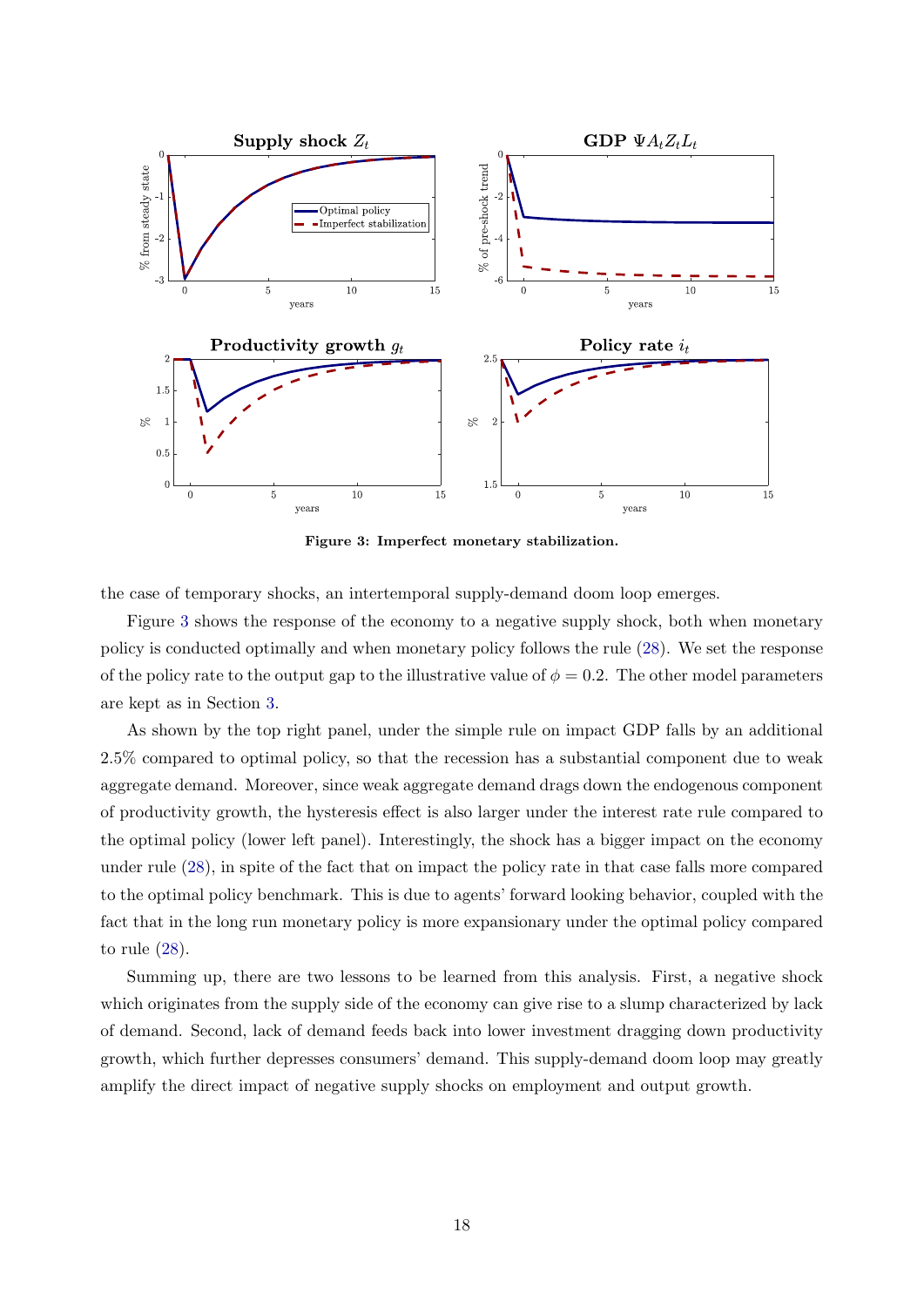### 4.3 Supply disruptions and liquidity traps

Another instance of imperfect monetary stabilization occurs when the central bank becomes constrained by the zero lower bound and the economy enters a liquidity trap. This might happen following a negative supply shock since, as we saw in Section [3,](#page-11-0) the optimal monetary policy response to supply disruptions might consist in lowering the policy rate. We give a full treatment of this case in Appendix [B.4,](#page-34-0) here we just outline some key insights, and in particular we show that supply disruptions can give rise to stagnation traps.

Imagine that monetary policy is run optimally, but that the policy rate cannot fall below zero  $(i_t \geq 0)$ . The solution to the optimal policy problem can be simply represented as

$$
i_t(L_t - \bar{L}) = 0. \tag{32}
$$

The economy thus operates at potential  $(L_t = \bar{L})$  whenever the zero lower bound does not bind. But when  $i_t = 0$  the economy might experience unemployment due to weak aggregate demand  $(L_t \leq \bar{L})$ . Of course, this happens when the natural interest rate becomes negative, and the zero lower bound prevents monetary policy from providing enough stimulus to attain full employment.

A large enough negative supply shock, due to its negative impact on consumers' demand, can therefore make the zero lower bound bind and plunge the economy into a liquidity trap. Moreover, when the lower bound binds the supply-demand doom loop becomes particularly severe, since monetary policy stops responding to changes in employment and aggregate demand altogether.<sup>[18,](#page-19-1)[19](#page-19-2)</sup> Even though monetary policy is conducted optimally, the economy then experiences a recession characterized by weak aggregate demand, involuntary unemployment and low productivity growth, in short a stagnation trap. Indeed, as observed by [Benigno and Fornaro](#page-44-2) [\(2018\)](#page-44-2), these are typical features of the liquidity trap episodes that have characterized several advanced economies in recent times. This property of the model is also in line with the empirical evidence provided by [Wieland](#page-46-4) [\(2019\)](#page-46-4), who shows that negative supply shocks hitting Japan during its liquidity trap - such as the 2011 earthquake and oil price hikes - led to contractions in output.

### <span id="page-19-0"></span>4.4 Implications for inflation

Inflation is commonly used as a key input in constructing output gap measures. Inflation above the central bank target, in fact, is seen as a sign of overheating, while inflation undershooting its target is normally associated with slack and insufficient demand. We now show that a supply disruption, contrary to this logic, might generate both inflation above target and unemployment

<span id="page-19-1"></span><sup>&</sup>lt;sup>18</sup>In fact, in our simple model, when the zero lower bound binds investment goes all the way to zero. This strong response of investment is due to our assumption of linear investment technology. In presence of diminishing returns to investment on innovation, investment would remain positive even when the zero lower bound binds.

<span id="page-19-2"></span><sup>&</sup>lt;sup>19</sup>As shown by [Benigno and Fornaro](#page-44-2) [\(2018\)](#page-44-2), when the zero lower bound binds the supply-demand doom loop can be so strong as to generate fluctuations purely driven by animal spirits. In this paper we abstract from this source of multiplicity, by assuming that agents never coordinate their expectations on the stagnation traps steady state described by [Benigno and Fornaro](#page-44-2) [\(2018\)](#page-44-2). As shown in [Benigno and Fornaro](#page-44-2) [\(2018\)](#page-44-2), this is the case if an appropriately designed system of strong countercyclical subsidies to investment is in place.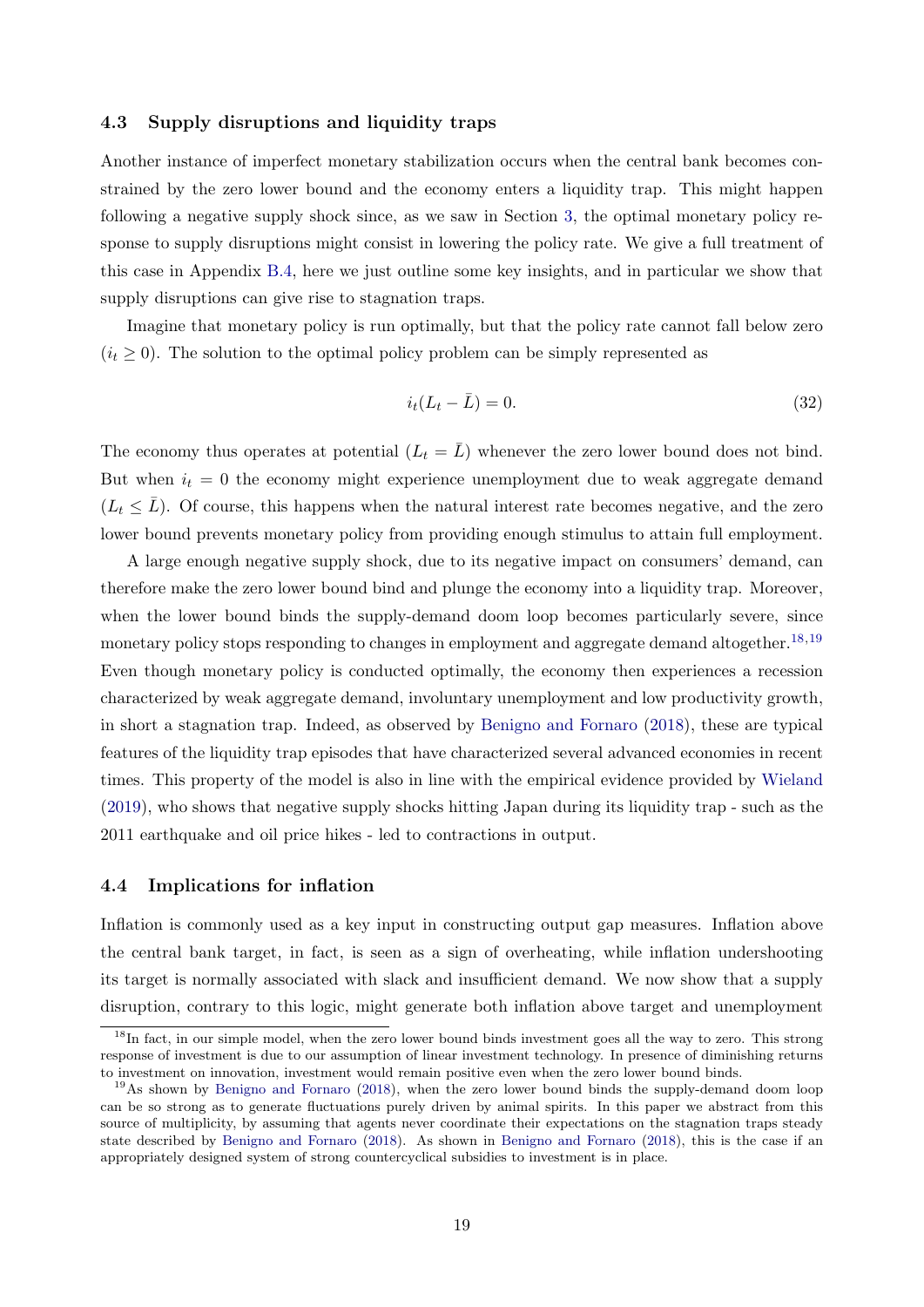due to weak aggregate demand.<sup>[20](#page-20-0)</sup> We will start by making this point using an ad-hoc wage Phillips curve. Later on, we will consider the case of a New Keynesian wage Phillips curve derived from the presence of wage adjustment costs à la [Rotemberg](#page-46-9) [\(1982\)](#page-46-9).

Let us start by replacing the wage equation [\(16\)](#page-8-1) with the more general formulation

<span id="page-20-3"></span>
$$
\frac{W_t}{W_{t-1}} = \left(g_t \frac{Z_t}{Z_{t-1}}\right)^{\omega} \left(\frac{L_t}{\bar{L}}\right)^{\xi},\tag{33}
$$

where  $\omega \leq 1$  and  $\xi \geq 0$ . When  $\omega < 1$  wages are only partially indexed to productivity growth. Instead, when  $\xi > 0$  a Phillips curve component arises, since an increase in involuntary unemployment puts downward pressure on wage growth. Our baseline model corresponds to the case  $\omega = 1$ and  $\xi = 0$ .

Under this formulation of wage rigidities, inflation is given by

<span id="page-20-1"></span>
$$
\pi_t = \left(\frac{Z_t}{Z_{t-1}} g_t\right)^{\omega - 1} \left(\frac{L_t}{\bar{L}}\right)^{\xi}.
$$
\n(34)

Equation [\(34\)](#page-20-1) implies that there are two channels through which a supply disruption affects marginal costs and inflation. First, lower labor productivity growth points toward rising marginal costs and inflation. Second, if demand is not perfectly stabilized, the supply disruption gives rise to involuntary unemployment. The result is lower wage growth, which exerts downward pressure on inflation.

The degree of nominal wage rigidities is the key determinant of whether inflation rises or falls in response to a supply disruption. Imagine that nominal wages are fully rigid, so that  $\omega = \xi = 0$ . Then expression [\(34\)](#page-20-1) implies that inflation unambiguously rises after a negative supply shock, even if the shock generates a negative output gap. In this case the economy experiences a recession with high inflation and weak aggregate demand. Instead, the larger the response of wages to labor market slack, i.e. the larger  $\xi$ , the more likely it is that inflation will fall after a supply disruption.<sup>[21](#page-20-2)</sup> A priori, it is then hard to say whether inflation will rise or fall following a negative supply shock. This makes inflation a poor guide of whether demand is strong enough to maintain the economy at full employment in our framework.

We illustrate these insights in Figure [4.](#page-21-0) To construct the figure, we assume that, in the economy with the wage Phillips curve  $(33)$ , the central bank implements the same real interest rate path following the negative supply shock as shown in Figure [3.](#page-18-0) This implies that the path for all real variables is identical in equilibrium, such that equation [\(34\)](#page-20-1) merely determines the equilibrium rate of inflation.

<span id="page-20-0"></span><sup>&</sup>lt;sup>20</sup>In contrast, the New Keynesian model predicts a positive relationship between inflation and the output gap in response to the standard productivity shocks considered in this paper.

<span id="page-20-2"></span><sup>&</sup>lt;sup>21</sup>When wages are fully flexible, the inflation response is determined by the fact that the real interest rate equals the natural rate,  $1 + r_t^n = (1 + i_t)/\pi_{t+1}$ , in combination with a monetary policy rule for  $1 + i_t$ , for instance the rule  $1 + i_t = (1 + \overline{i})\pi_t^{\phi}$  with  $\phi > 1$ . Combining both we obtain the difference equation  $\pi_{t+1}(1 + r_t^n) = (1 + \overline{i})\pi_t^{\phi}$ . Because  $1 + r_t^n$  declines after a negative supply shock, as we saw in Section [3,](#page-11-0) this implies that inflation necessarily declines following a negative supply shock under flexible wages.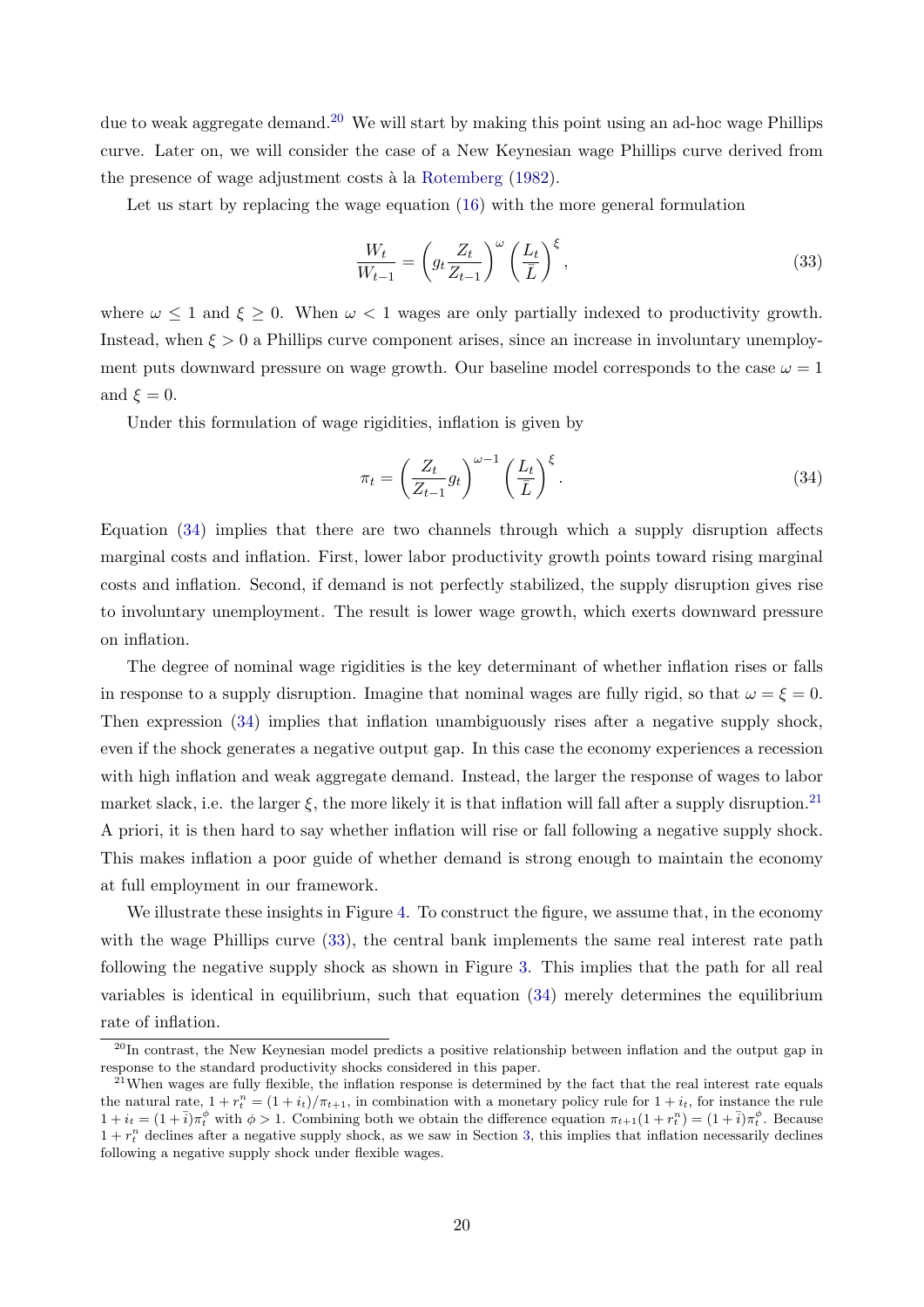<span id="page-21-0"></span>

Figure 4: Inflation response to supply disruptions.

In the figure, we assume that  $\omega = 0.5$ , such that wages are partially indexed to productivity growth. Moreover, we contrast three different levels of wage rigidities. When wages are very rigid  $(\xi = 0, i.e.$  wages do not respond to the output gap), then inflation rises despite the fact that the output gap turns negative. In contrast, when wages are very responsive, then inflation declines alongside the output gap. An identical response of the output gap is therefore consistent with different equilibrium rates of inflation.<sup>[22](#page-21-1)</sup>

Our results extend to the case of a New Keynesian wage Phillips curve. In Appendix [B.5](#page-36-0) we consider a case in which households are monopolistically competitive suppliers of labor, and where wage changes are subject to [Rotemberg](#page-46-9) [\(1982\)](#page-46-9)-type adjustment costs. This gives rise to a standard forward looking wage Phillips curve, of the type often considered in the New Keynesian literature. The two opposing forces mediating the impact of the supply shock on inflation are also present in this case. As it was the case in this section, the degree of wage rigidities turns out to be the key determinant of the inflation response to supply shocks. The more rigid the wages, the higher the likelihood that a supply disruption gives rise to a recession characterized by weak aggregate demand and inflation above target.

To conclude this section, we note that our model could thus help to rationalize the fact that the 1970s oil price shocks were accompanied by high unemployment and inflation above target.<sup>[23](#page-21-2)</sup> Interestingly, in fact, this period was also characterized by a sustained productivity growth slowdown. The role of wage rigidities in mediating the impact of oil shocks on inflation is also consistent with the evidence provided by [Blanchard and Gali](#page-45-2) [\(2007\)](#page-45-2), who suggest that the hikes in oil prices of the 1970s had a particularly large impact on inflation due to the high degree of wage rigidities characterizing that period.

<span id="page-21-1"></span> $^{22}$ It follows that also the equilibrium response of the nominal interest rate is different among economies. In fact, it can be the case that the equilibrium nominal rate rises, despite the negative output gap, and despite the fact that the real interest rate necessarily falls. This happens when the inflation response following the negative supply shock is sufficiently positive.

<span id="page-21-2"></span><sup>&</sup>lt;sup>23</sup>In Appendix [B.7,](#page-43-0) we show that oil price shocks enter the model in an isomorphic way as reductions in  $Z_t$ .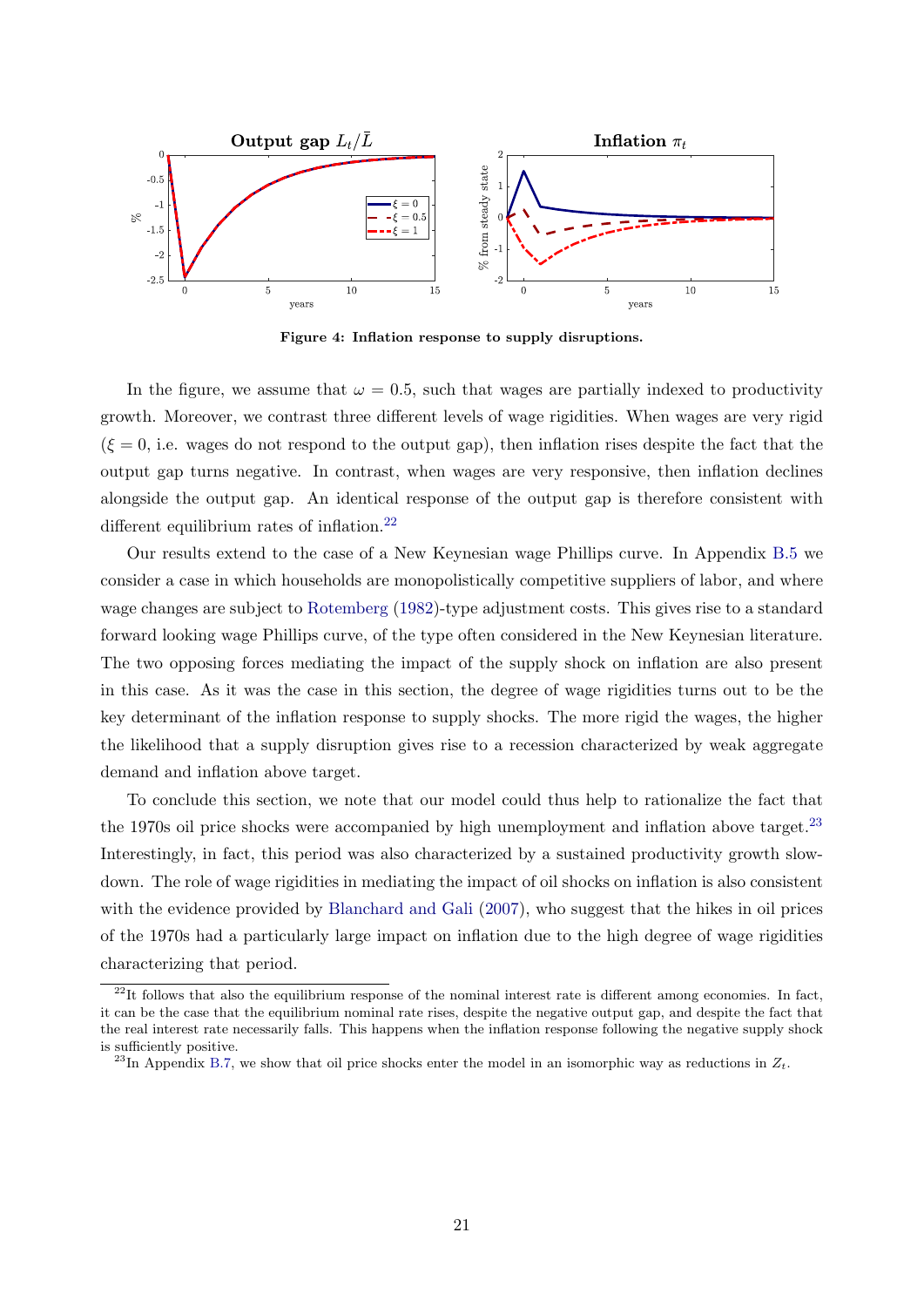## <span id="page-22-0"></span>5 Innovation policies

An interesting question to ask is whether the government should employ other forms of policy interventions, if monetary policy does not optimally stabilize aggregate demand. A natural candidate is fiscal policy. In this paper, we focus on fiscal interventions fostering firms' investment in innovation and productivity growth, in short, on innovation policies. But the results of this section apply more generally to fiscal policies aiming at boosting future potential output, such as Biden's infrastructure plan. The key message of this section is that these policies, besides correcting the usual externalities associated with the growth process, can also play a role in stabilizing aggregate demand and closing the output gap.

Imagine that the government subsidizes investment in innovation at rate  $s_t$ . With this subsidy in place, firms' investment problem [\(11\)](#page-7-5) is replaced by

$$
\sum_{t=0}^{\infty} \frac{(\beta \eta)^t}{P_t C_t} \left( P_t \varpi A_{j,t} Z_t L_t - (1 - s_t) \eta P_t I_{j,t} \right),\tag{35}
$$

where  $s_t$  denotes the subsidy. The subsidy is financed by a lump-sum tax on firms. As a result, the growth equation [\(20\)](#page-9-1) is now given by

<span id="page-22-1"></span>
$$
\frac{1 - s_t}{\chi} = \beta \frac{c_t}{c_{t+1} g_{t+1}} \left( \varpi Z_{t+1} L_{t+1} + \eta \left( \frac{1 - s_{t+1}}{\chi} \right) \right). \tag{36}
$$

Naturally, a rise in the subsidy to innovation (i.e. an increase in  $s_t$ ) leads firms to invest more which generates faster productivity growth.

### 5.1 Optimal monetary and innovation policies

We start by considering a scenario in which both monetary and innovation policies are chosen optimally by the government. Intuitively, the model embeds two sources of inefficiencies that these policy tools can correct. First, as it should be clear by now, it is inefficient to let employment deviate from its natural level  $\bar{L}$ . Second, the presence of knowledge spillovers means that firms do not fully appropriate the social return from investing in innovation, leading to an inefficiently low rate of productivity growth under laissez faire. This second source of inefficiency is typical of endogenous growth models.

When both monetary and innovation policies are set optimally, a clear separation of roles emerges. Monetary policy acts so as to close the output gap, by guaranteeing that employment is always equal to its efficient level. Innovation policies, instead, correct the knowledge externalities by subsidizing investment in innovation and thereby raising the growth rate of the economy. We summarize this result in the following proposition.

<span id="page-22-2"></span>**Proposition 4** Assume that fiscal and monetary policy operate under discretion, choosing  $s_t$  and  $i_t$  to maximize households' expected utility, subject to [\(19\)](#page-9-0), [\(21\)](#page-10-1), [\(36\)](#page-22-1) and  $L_t \leq \overline{L}$  for all  $t \geq 0$ .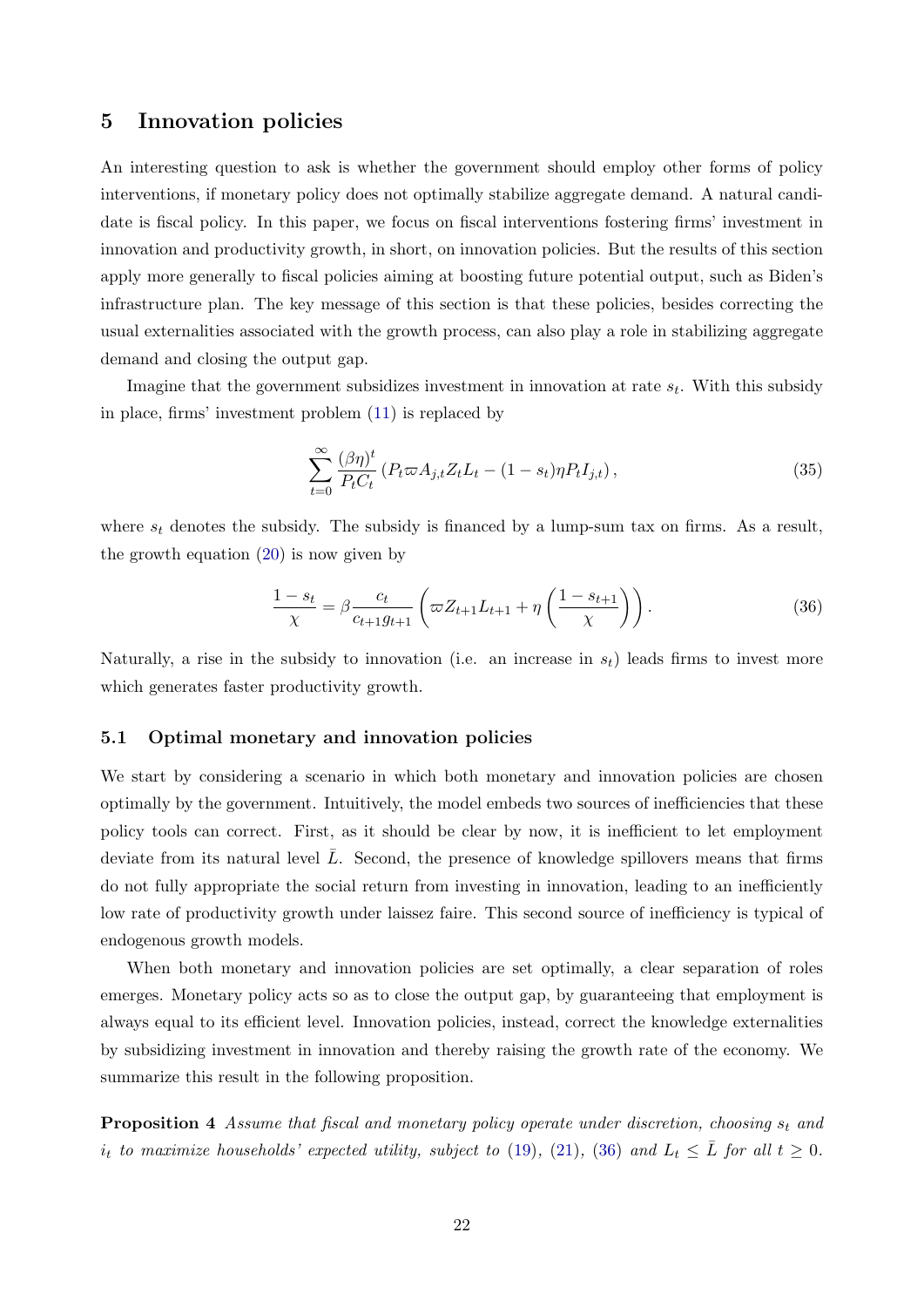The policy rate  $i_t$  is adjusted so that  $L_t = \overline{L}$  for all  $t \geq 0$ , while the subsidy  $s_t$  is adjusted to ensure that  $g_{t+1}^{op} \equiv \beta(\chi \Psi Z_t \bar{L} + 1)$  for all  $t \geq 0$ .

Using the results stated in Proposition [4,](#page-22-2) one can show that the investment subsidy evolves according to

$$
s_t = 1 - \frac{\chi \varpi Z_{t+1} \bar{L} + \eta (1 - s_{t+1})}{\chi \Psi Z_{t+1} \bar{L} + 1}.
$$

Since  $\varpi < \Psi$  and  $\eta < 1$ , one can then see that the optimal innovation policy entails a positive subsidy in every period - in order to induce firms to internalize the knowledge externalities that they produce.

### <span id="page-23-2"></span>5.2 Innovation policies as demand-stabilization tools

Innovation policies can also be used as demand-stabilization tools, when monetary policy deviates from its optimal stance. To illustrate this point, we study a simple but insightful case. Imagine that the central bank fixes the interest rate to its value in the steady state with optimal innovation policies (i.e.  $i_t = \chi \Psi \overline{L}$  for all  $t \geq 0$ ). This corresponds to an extreme case of imperfect monetary stabilization, as monetary policy fails completely to react to the business cycle. The optimal innovation policy then takes a very simple form.

<span id="page-23-0"></span>**Proposition 5** Consider a government that operates under discretion, choosing  $s_t$  to maximize households' expected utility, subject to [\(19\)](#page-9-0), [\(21\)](#page-10-1), [\(36\)](#page-22-1), as well as  $i_t = \chi \Psi \overline{L}$  and  $L_t \leq \overline{L}$  for all  $t \geq 0$ . The solution to this problem satisfies  $L_t = \overline{L}$  for all  $t \geq 0$ .

The key insight stated by Proposition [5](#page-23-0) is that, as long as innovation policies are set optimally, the economy operates at full employment even if monetary policy holds the policy rate fixed. Consider the response of the economy to a supply disruption. Since monetary policy does not react to the shock, in absence of a fiscal response the economy would end up experiencing involuntary unemployment. Under the optimal policy, however, the government reacts by increasing the subsidy to firms' investment. This intervention stimulates aggregate demand through two channels. First, an increase in the subsidy induces firms to invest more, which directly increases demand for the final good. But more investment also crowds in consumption. The reason is that higher investment leads to faster productivity growth, generating a positive wealth effect which boosts households' demand for consumption. In fact, as highlighted by Proposition [5,](#page-23-0) it is optimal for the government to subsidize investment until demand is strong enough to support full employment.<sup>[24](#page-23-1)</sup>

In light of the reasoning above, it is quite simple to understand why under the optimal innovation policy the economy always operates at full employment. When the output gap is negative,

<span id="page-23-1"></span> $^{24}$ Things would be a bit different if we moved away from the case where monetary policy keeps the interest rate fixed at  $\chi\Psi\bar{L}$ . For example, under a Taylor rule, the central bank would react to the rise in employment triggered by the subsidy by increasing the interest rate. The rise in the interest rate, in turn, would depress demand for consumption. So the impact of a rise in the subsidy on consumption is ambiguous in this case. For this reason, it might not be optimal for the government to always keep the economy at full employment with the subsidy. Detailed results are available upon request.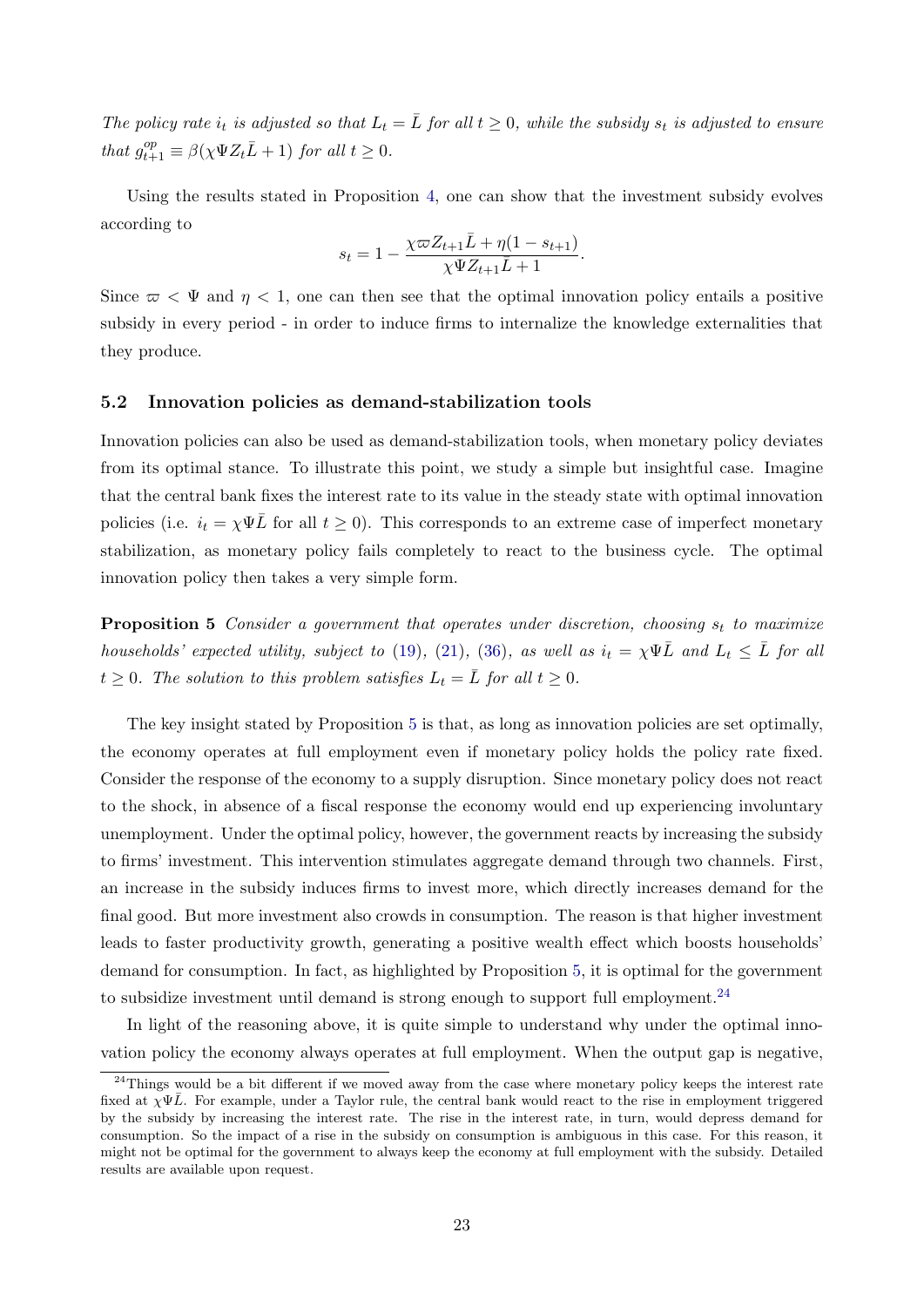<span id="page-24-0"></span>

Figure 5: Optimal innovation policies. Notes. Blue solid: jointly-optimal monetary and innovation policies. Red dashed: optimal innovation policies under imperfect monetary stabilization.

a rise in the subsidy not only leads to an increase in investment, but also crowds in consumption. Therefore, subsidizing investment until the economy reaches full employment maximizes both investment and consumption. Since there is no disutility from working, this strategy delivers the highest utility.

Figure [5](#page-24-0) illustrates these results graphically, by tracing the impact of a supply disruption when both monetary and innovation policies are run optimally (solid lines), and when monetary policy holds the policy rate fixed (dashed lines).<sup>[25](#page-24-1)</sup> As mentioned above, under the optimal monetary policy the central bank lowers the interest rate to support demand at a level consistent with full employment. When the interest rate is held constant, instead, the same outcome is achieved through a rise in the subsidy to innovation. Interestingly, even a small rise in the subsidy can have a sizable impact on aggregate demand and employment (notice the small difference in the path of productivity growth and the subsidy between the two economies). This happens because the rise in investment stimulates consumers' demand and reverses the supply-demand doom loop.

To conclude this section, we briefly consider how innovation policies should be designed when monetary policy is run optimally, but might be constrained by the zero lower bound. We leave the technical derivations of this case to Appendix [B.6,](#page-40-0) and here we just outline the main results from this analysis. When the zero lower bound does not bind, monetary policy keeps the economy at full employment, while innovation policies correct for the knowledge externalities. When the zero lower bound binds, however, the government increases the subsidy above the level needed to correct for the knowledge externalities, in order to stimulate aggregate demand and maintain the

<span id="page-24-1"></span><sup>&</sup>lt;sup>25</sup>For this exercise, we set  $\chi$  so as to generate a steady state growth rate of 2% under optimal innovation subsidies. All the other parameters are kept as in Section [3.](#page-11-0)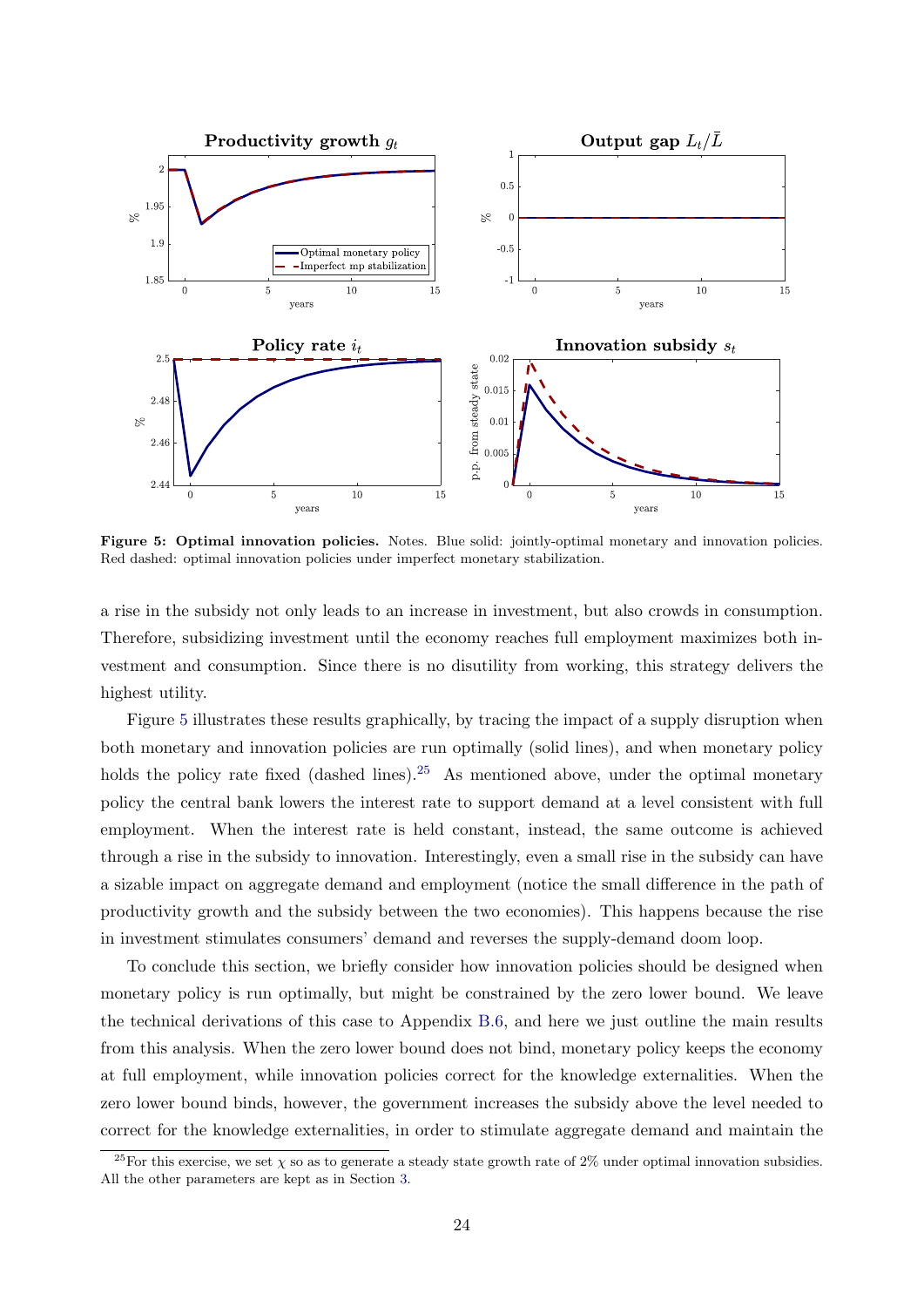economy at full employment. The model thus suggests an active role for innovation policies to stimulate demand during liquidity traps.

Taking stock, innovation policies - a typical supply side intervention - can play a role in complementing monetary policy as an aggregate demand management tool. This property of innovation policies becomes particularly useful when monetary policy cannot perfectly stabilize demand, for instance during liquidity traps. These results suggest that supply side policies aiming at boosting future potential output, such as Biden's infrastructure plan, can have important effects both on the supply and on the demand side of the economy.

## <span id="page-25-0"></span>6 Conclusion

In this paper, we have revisited the macroeconomic implications of supply disruptions, through the lens of a Keynesian growth framework. In our model, negative supply shocks generate very persistent - or even permanent - drops in GDP below its pre-shock trend. These scars of supply shocks depress aggregate demand, which might even fall more than supply. In this case, the natural interest rate drops and monetary policy should expand to fight Keynesian unemployment. Innovation policies aiming at fostering firms' investment and productivity growth can usefully complement monetary policy, especially during liquidity traps.

We conclude by pointing out two avenues for future research left open by this paper. First, as mentioned in the introduction, a recent literature has emphasized different channels through which negative supply shocks can lead to more than proportional falls in demand. It would be interesting to study the extent to which these channels interact and amplify each other. Second, this paper shows that studying jointly business cycles and endogenous growth might change radically our view of the macroeconomic implications of supply shocks. An open question is whether this result applies to other sources of macroeconomic fluctuations as well. We hope that the Keynesian growth framework presented in this paper will provide a useful tool for future research, aiming at shedding light on these crucial issues.

# Appendix

## <span id="page-25-1"></span>A Proofs of all propositions

## A.1 Proof of Proposition [1](#page-10-4)

Proposition 1 Suppose that the parameters satisfy

 $\beta(\chi \varpi \bar{L} + \eta) > 1$ ,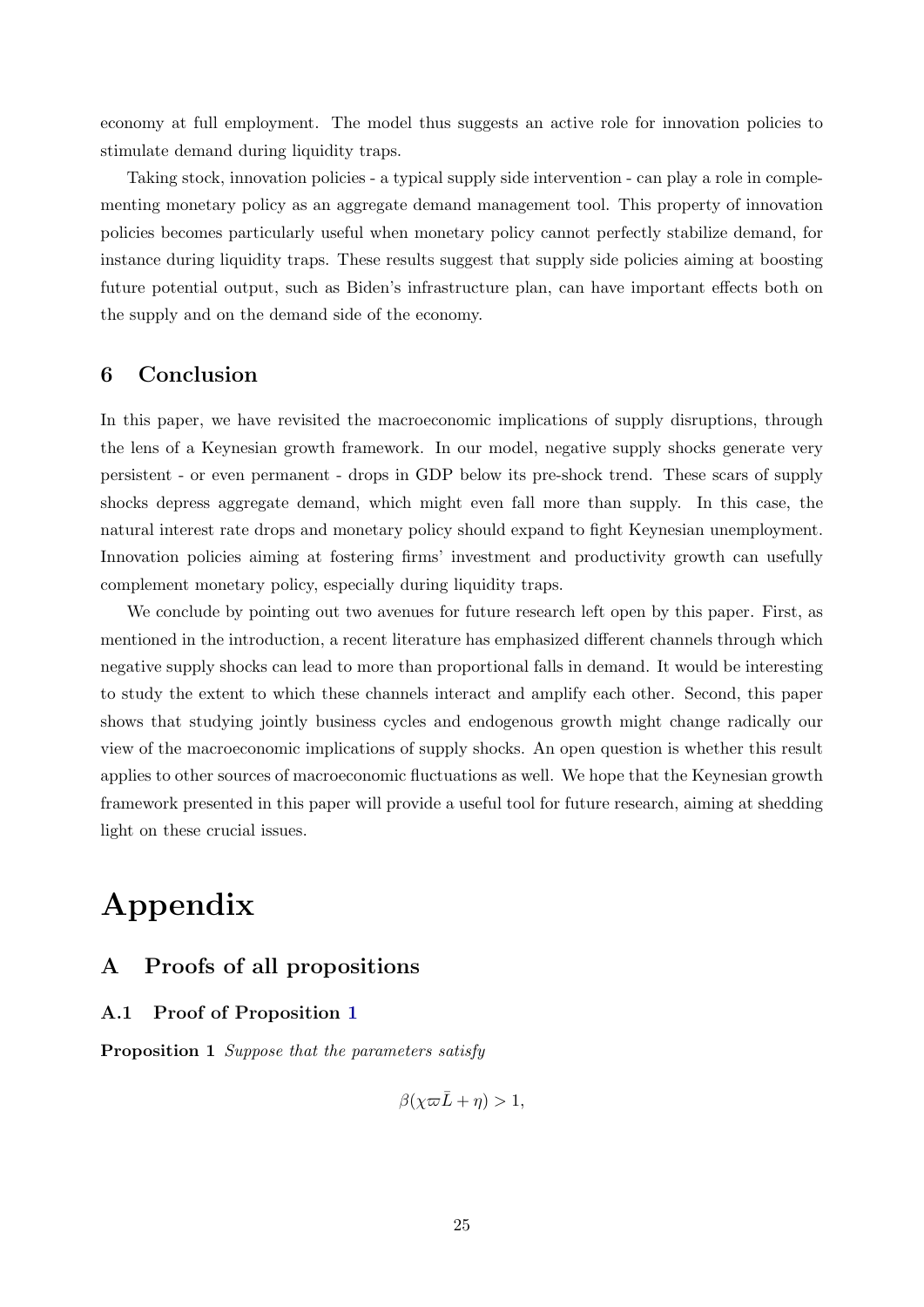and that monetary policy is such that

$$
1 + \overline{i} = \chi \varpi \overline{L} + \eta.
$$

Then there exists a unique full employment steady state. Moreover, this steady state is characterized by  $\bar{g} > 1$ .

Proof. The fact that growth is positive follows directly from the first condition in the proposition, because growth in the full employment steady state is given by  $\bar{g} = \beta(\chi \bar{\omega} \bar{L} + \eta)$ . Moreover, the assumption  $1+\overline{i} = \overline{g}/\beta$  ensures that [\(19\)](#page-9-0) is consistent with the full employment steady state. Note next that, by using [\(21\)](#page-10-1),

$$
\bar{c} = \Psi \bar{L} - \frac{\bar{g} - 1}{\chi} = \Psi \bar{L} - \frac{\beta(\chi \varpi \bar{L} + \eta) - 1}{\chi} = \bar{L}(\Psi - \beta \varpi) + \frac{1 - \beta \eta}{\chi}.
$$

Due to  $\beta < 1$ ,  $\eta \le 1$  and  $\varpi < \Psi$ , this expression implies that steady state consumption is positive. To see that  $\omega < \Psi$ , note that  $\omega/\Psi = \alpha/(1 + \alpha) < 1$ . These arguments also directly imply that the full employment steady state is unique.  $\blacksquare$ 

### <span id="page-26-0"></span>A.2 Proof of Proposition [2](#page-11-2)

Proposition 2 Consider a central bank that operates under discretion and maximizes households' expected utility, subject to [\(19\)](#page-9-0), [\(20\)](#page-9-1), [\(21\)](#page-10-1) and  $L_t \leq \overline{L}$ . The solution to this problem satisfies  $L_t = \overline{L}$  for all  $t \geq 0$ .

Proof. Under discretion, in every period the central bank maximizes the representative household expected utility subject to the resource constraint of the economy, households' Euler equation and firms' optimality condition for investment, taking future variables as given. The period t problem of the central bank can be written as:

$$
\max_{\{L_t, c_t, g_{t+1}, i_t\}} \left\{ \sum_{\tau=t}^{\infty} \beta^{\tau} \log C_{\tau} = \beta^t \left( \frac{1}{1-\beta} \log A_t + \log c_t + \frac{\beta}{1-\beta} \log g_{t+1} \right) + \varsigma_t^1 \right\},\,
$$

subject to

$$
\Psi Z_t L_t = c_t + \frac{g_{t+1} - 1}{\chi}
$$

$$
c_t = \frac{g_{t+1}}{1 + i_t} \varsigma_t^2
$$

$$
1 + i_t = \varsigma_t^3
$$

$$
L_t \le \bar{L}
$$

and

$$
\varsigma_t^1 = \sum_{\tau=t+1}^{\infty} \beta^{\tau} \log \left( c_{\tau} \Pi_{\hat{\tau}=t+2}^{\tau} g_{\hat{\tau}} \right)
$$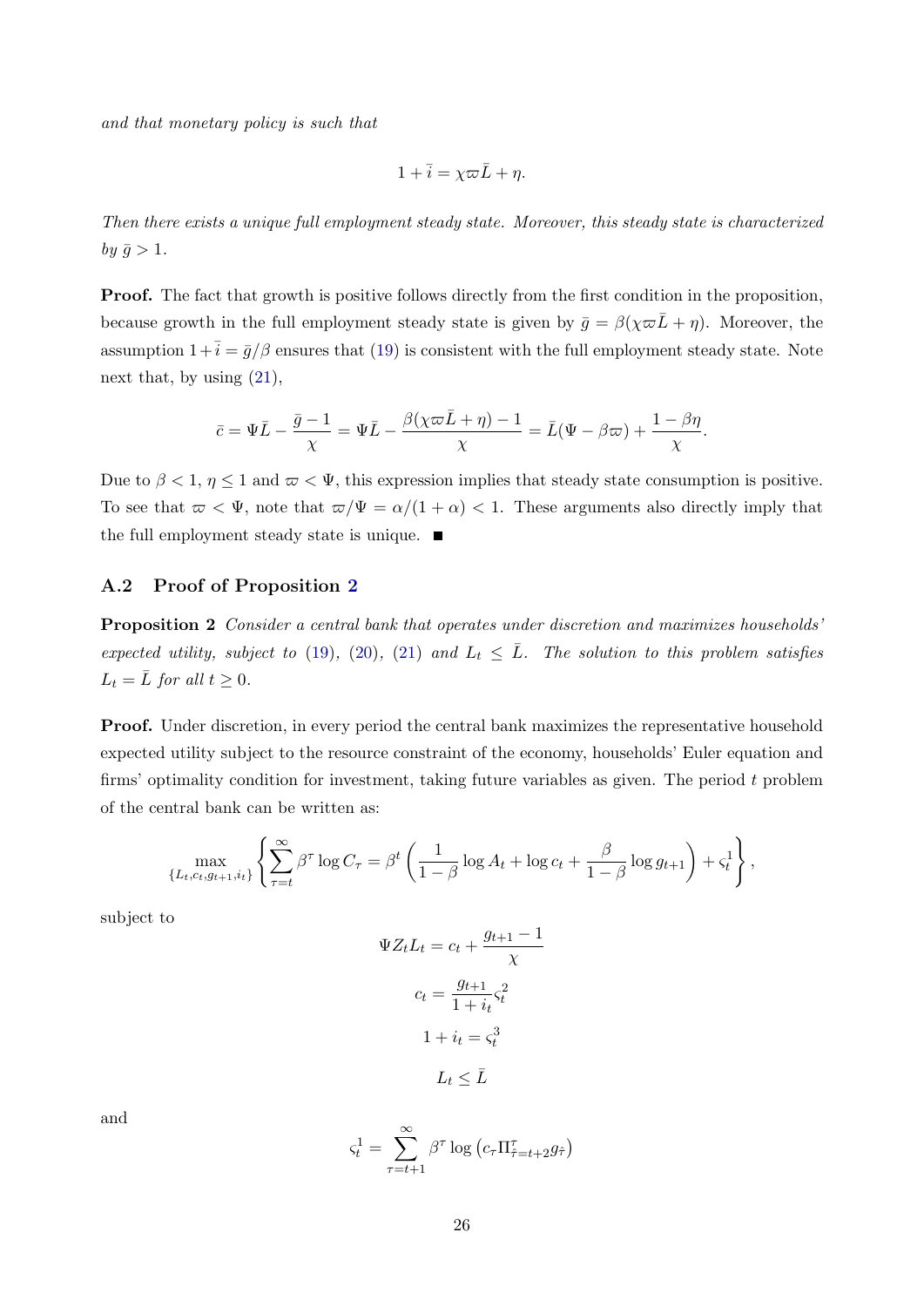$$
\varsigma_t^2 = \frac{1}{\beta c_{t+1}^{-1}}
$$

$$
\varsigma_t^3 = \chi \varpi Z_{t+1} L_{t+1} + \eta.
$$

The variables  $\zeta_t^1$ ,  $\zeta_t^2$  and  $\zeta_t^3$  are taken as given by the central bank, because they are a function of parameters and expectations about future variables only.

Notice that the objective function is strictly increasing in  $c_t$  and  $g_{t+1}$ . Also notice that, from the first, second and third constraints, we can write  $c_t = c(L_t)$  with  $c'(L_t) > 0$  and  $g_{t+1} = g(L_t)$ with  $g'(L_t) > 0$ . It follows that  $L_t = \overline{L}$  under the optimal policy.

### A.3 Proof of Proposition [3](#page-12-2)

**Proposition 3** Assume that  $Z_t$  is governed by the process [\(24\)](#page-12-1), and that  $Z_0 < 1$ . If  $\rho > 0$ , the path of interest rates that implements the allocation under optimal policy is characterized by  $i_t < \overline{i}$ for all  $t \geq 0$ . If  $\rho = 0$ , optimal policy implies  $i_t = \overline{i}$  for all  $t \geq 0$ .

**Proof.** From Proposition [2](#page-11-2) we know that  $L_t = \overline{L}$  at all times under the optimal policy. In this case the system of equations [\(19\)](#page-9-0)-[\(21\)](#page-10-1) collapses to

$$
c_t = \frac{g_{t+1}c_{t+1}}{\beta(1+i_t)},
$$

$$
g_{t+1} = \beta \frac{c_t}{c_{t+1}} \left(\chi \varpi Z_{t+1}\bar{L} + \eta\right).
$$

$$
\Psi Z_t \bar{L} = c_t + \frac{g_{t+1} - 1}{\chi}.
$$

Combining the first two equations reveals that

$$
1 + i_t = \chi \varpi Z_{t+1} \bar{L} + \eta.
$$

Using the process  $(24)$  and  $Z_0 < 1$ , we can write

$$
1 + i_t = \chi \varpi Z_0^{\rho^{t+1}} \bar{L} + \eta. \tag{A.1}
$$

For  $\rho > 0$   $(\rho = 0)$ , this expression implies that  $i_t < \overline{i}$   $(i_t = \overline{i})$  for all  $t \geq 0$ .

### A.4 Proof of Proposition [4](#page-22-2)

**Proposition 4** Assume that fiscal and monetary policy operate under discretion, choosing  $s_t$  and  $i_t$  to maximize households' expected utility, subject to [\(19\)](#page-9-0), [\(21\)](#page-10-1), [\(36\)](#page-22-1) and  $L_t \leq \overline{L}$  for all  $t \geq 0$ . The policy rate  $i_t$  is adjusted so that  $L_t = \overline{L}$  for all  $t \geq 0$ , while the subsidy  $s_t$  is adjusted to ensure that  $g_{t+1}^{op} \equiv \beta(\chi \Psi Z_t \bar{L} + 1)$  for all  $t \geq 0$ .

Proof. Under discretion, in every period the government maximizes the representative household expected utility subject to the resource constraint of the economy, households' Euler equation and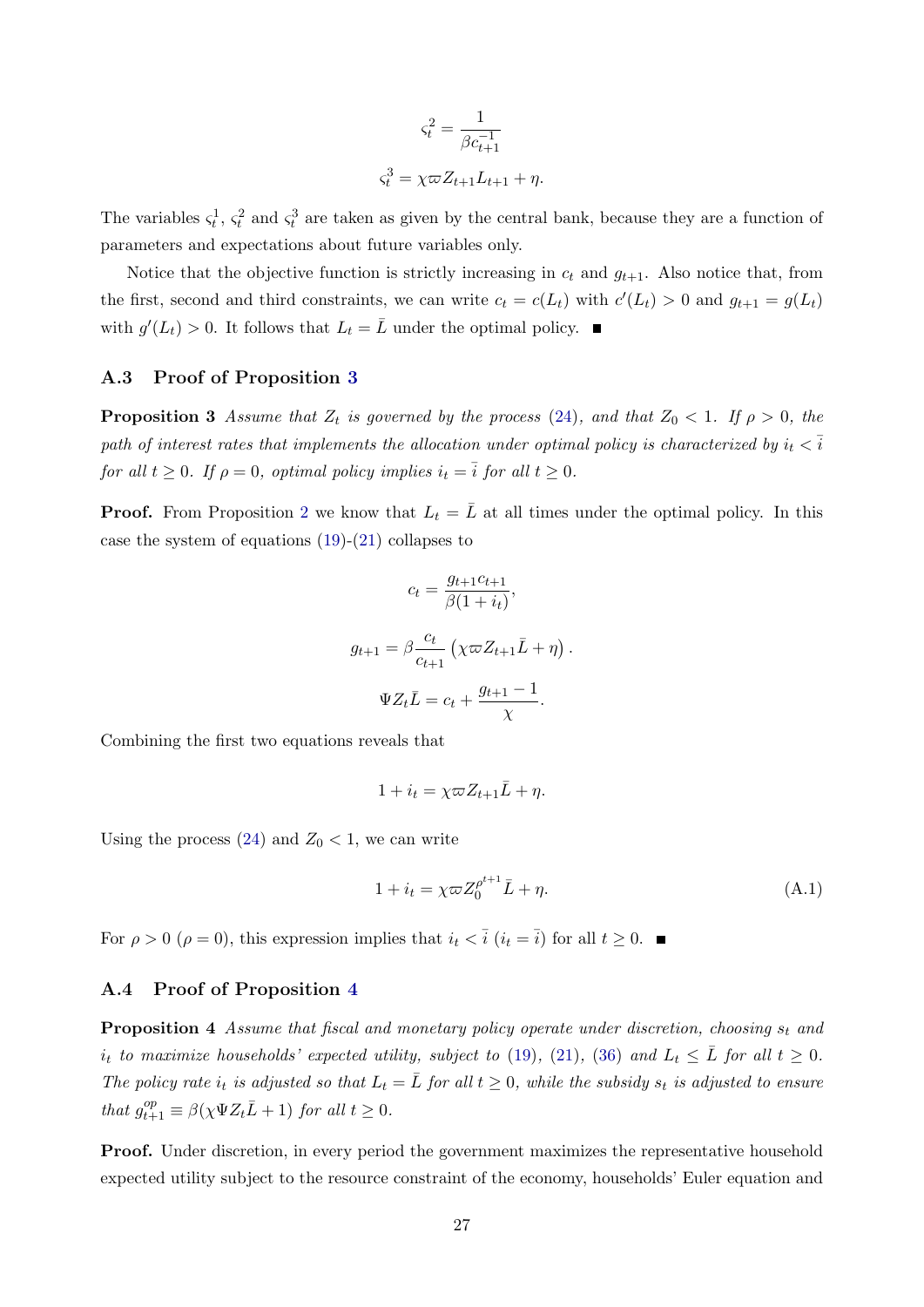firms' optimality condition for investment, taking future variables as given. Because  $s_t$  and  $i_t$  are both chosen freely, the Euler equation and the first order condition for investment do not enter as constraints in the maximization.

The period  $t$  problem of the government can thus be written as (compare the proof of Proposition [2](#page-11-2) in Appendix [A.2\)](#page-26-0):

$$
\max_{\{L_t, c_t, g_{t+1}\}} \left\{ \sum_{\tau=t}^{\infty} \beta^{\tau} \log C_{\tau} = \beta^t \left( \frac{1}{1-\beta} \log A_t + \log c_t + \frac{\beta}{1-\beta} \log g_{t+1} \right) + \varsigma_t \right\},\,
$$

subject to

$$
\Psi Z_t L_t = c_t + \frac{g_{t+1} - 1}{\chi}
$$

$$
L_t \leq \bar{L}
$$

where the variable  $\varsigma_t$ , is given by

$$
\varsigma_t = \sum_{\tau=t+1}^{\infty} \beta^{\tau} \log \left( c_{\tau} \Pi_{\hat{\tau}=t+2}^{\tau} g_{\hat{\tau}} \right).
$$

The variable  $\varsigma_t$  is taken as given by the government, because it is a function of parameters and expectations about future variables only.

Because the objective is increasing in both  $c_t$  and  $g_{t+1}$ , and because both variables depend positively on  $L_t$  in the resource constraint, it is optimal to set  $L_t = \overline{L}$ . To obtain the optimal level of growth, we set up the Lagrangian

$$
\mathcal{L}_t = \left(\frac{1}{1-\beta}\log A_t + \log c_t + \frac{\beta}{1-\beta}\log g_{t+1}\right) + \varsigma_t^1 + \lambda_t \left(\Psi Z_t \bar{L} - c_t - \frac{g_{t+1}-1}{\chi}\right).
$$

The first order conditions are

$$
\frac{1}{c_t} - \lambda_t = 0.
$$

$$
\frac{\beta}{1 - \beta} \frac{1}{g_{t+1}} - \frac{\lambda_t}{\chi} = 0.
$$

Combining both to eliminate the multiplier reveals that  $g_{t+1}^{opt} = \beta(\chi \Psi Z_t \bar{L} + 1)$ .

To see the separation of roles between monetary and innovation policies, consider that when innovation policies are equal to zero, monetary policy continues to close the output gap (see Proposition [2\)](#page-11-2). Therefore, the addition of innovation subsidies to the policy problem has the effect of raising the growth rate in the economy.  $\blacksquare$ 

### A.5 Proof of Proposition [5](#page-23-0)

**Proposition 5** Consider a government that operates under discretion, choosing  $s_t$  to maximize households' expected utility, subject to [\(19\)](#page-9-0), [\(21\)](#page-10-1), [\(36\)](#page-22-1), as well as  $i_t = \chi \Psi \overline{L}$  and  $L_t \leq \overline{L}$  for all  $t \geq 0$ . The solution to this problem satisfies  $L_t = \overline{L}$  for all  $t \geq 0$ .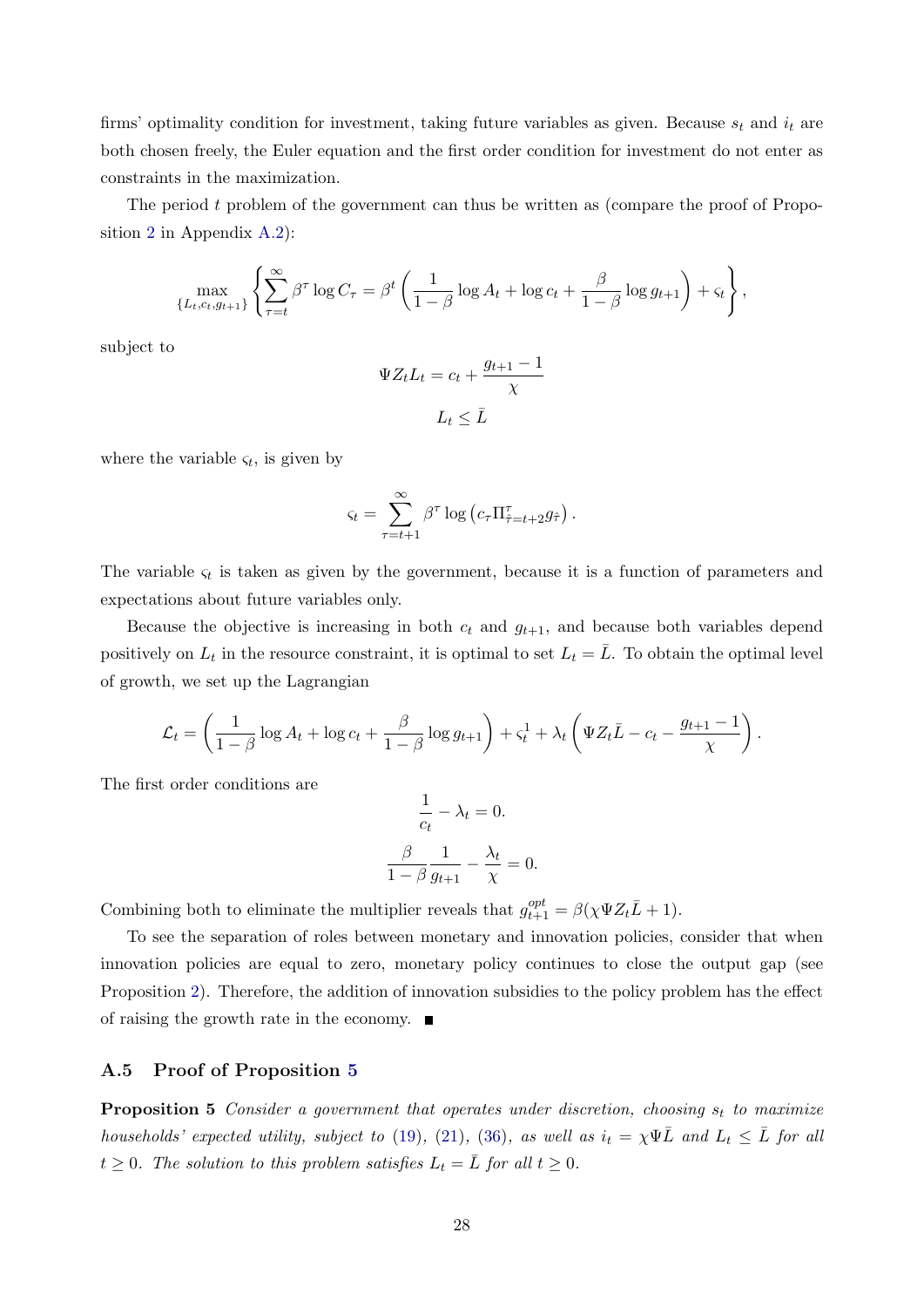**Proof.** The problem of the fiscal authority is given by

$$
\max_{\{L_t, c_t, g_{t+1}\}} \left\{ \sum_{\tau=t}^{\infty} \beta^{\tau} \log C_{\tau} = \beta^t \left( \frac{1}{1-\beta} \log A_t + \log c_t + \frac{\beta}{1-\beta} \log g_{t+1} \right) + \varsigma_t^1 \right\},\,
$$

subject to

$$
\Psi Z_t L_t = c_t + \frac{g_{t+1} - 1}{\chi}
$$

$$
c_t = \frac{g_{t+1}}{1 + \chi \Psi \bar{L}} \varsigma_t^2
$$

$$
L_t \leq \bar{L}
$$

and

$$
\varsigma_t^1 = \sum_{\tau=t+1}^{\infty} \beta^{\tau} \log \left( c_{\tau} \Pi_{\hat{\tau}=t+2}^{\tau} g_{\hat{\tau}} \right)
$$

$$
\varsigma_t^2 = \frac{1}{\beta c_{t+1}^{-1}}.
$$

The variables  $\zeta_t^1$  and  $\zeta_t^2$  are taken as given by the fiscal authority, because they are a function of parameters and expectations about future variables only. In this problem, we have omitted [\(36\)](#page-22-1) from the set of constraints because  $s_t$  can be chosen freely by the policy maker.

For given  $L_t$ , the first two constraints already determine the equilibrium  $c_t$  and  $g_{t+1}$ , as they constitute a system of two equations in two unknowns. Moreover, the first constraint defines a negative relationship between  $c_t$  and  $g_{t+1}$ , whereas the second constraint defines a positive relationship. At the intersection, both  $c_t$  and  $g_{t+1}$  must therefore increase for a given increase in  $L_t$ , as this shifts the first constraint to the right. Because the objective is strictly increasing in  $c_t$  and  $g_{t+1}$ , the optimal point is therefore reached when  $L_t = \overline{L}$ . This establishes that innovation policies are such that the output gap is closed at all times.

By combing the two constraints, and using the definition of  $\zeta_t^2$ , we can also derive an expression for the implied growth rate of productivity

<span id="page-29-0"></span>
$$
g_{t+1}^{ip} = g_{t+1}^{op} \left( 1 + \frac{\chi(c_{t+1} - c^{op})}{1 + \chi \Psi \bar{L}} \right)^{-1}, \tag{A.2}
$$

where  $g_{t+1}^{ip}$  denotes the growth rate under optimal innovation policies,  $g_{t+1}^{op}$  denotes growth under optimal monetary and innovation policies (see Proposition [4\)](#page-22-2) and where  $c^{op} = \Psi \overline{L} - (g^{op} - 1)/\chi$ denotes steady state consumption under optimal monetary and innovation policies. What equation [\(A.2\)](#page-29-0) reveals is that growth increases above the level under optimal monetary and innovation policies whenever consumption is expected to be below the steady state next period  $(c_{t+1}$  $c^{op}$ ). Intuitively, an expected recession reduces today's consumption demand. In the absence of a monetary policy response, the economy would be characterized by involuntary unemployment. To raise demand, as we explain in more detail in Section [5.2,](#page-23-2) innovation subsidies are increased and growth is higher as this crowds in consumption.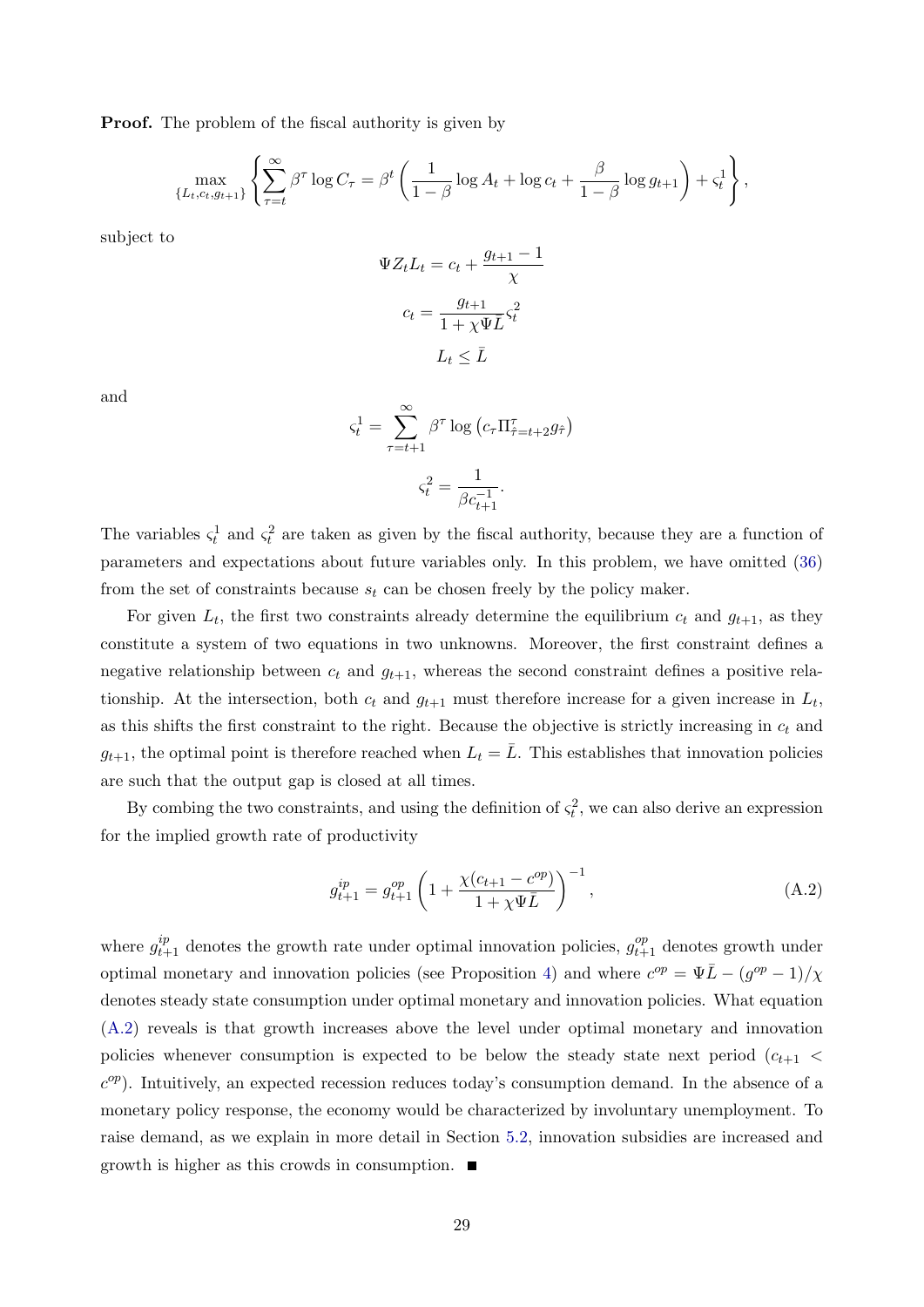## <span id="page-30-0"></span>B Additional derivations

### <span id="page-30-1"></span>B.1 Investment first order condition

In this Appendix we derive the investment first order condition [\(12\)](#page-7-2). Firms producing intermediate goods choose investment in innovation to maximize

$$
\sum_{t=0}^{\infty} \frac{(\beta \eta)^t}{P_t C_t} \left( P_t \varpi A_{j,t} Z_t L_t - \eta P_t I_{j,t} \right),
$$

subject to

$$
A_{j,t+1} = A_{j,t} + \chi I_{j,t}
$$

$$
I_{j,t} \ge 0,
$$

given the initial condition  $A_{j,0}$ . The last constraint takes into account the fact that investment cannot be negative.

We define the following Lagrangian

$$
\mathcal{L} = \sum_{t=0}^{\infty} \frac{(\beta \eta)^t}{P_t C_t} (P_t \varpi A_{j,t} Z_t L_t - \eta P_t I_{j,t} (1 - \chi v_{j,t})) + \gamma_t (A_{j,t+1} - A_{j,t} - \chi I_{j,t}).
$$

Optimal investment satisfies

$$
\frac{1}{\chi} - v_{j,t} = \beta \frac{C_t}{C_{t+1}} \left( \varpi Z_{t+1} L_{t+1} + \eta \left( \frac{1}{\chi} - v_{j,t+1} \right) \right)
$$

$$
v_{j,t} I_{j,t} = 0,
$$

where  $v_{j,t} \geq 0$ .

Notice that if investment is always positive  $(v_{j,t} = 0$  for all  $t \geq 0$ ) the optimality condition reduces to equation [\(12\)](#page-7-2). However, investing might not be profitable for firms. This happens if the marginal increase in profits obtained from investing is lower than its marginal cost. For instance, this happens in case the zero lower bound on the nominal interest rate becomes a binding constraint - a case analyzed in Appendices [B.4](#page-34-0) and [B.6.](#page-40-0)

### <span id="page-30-2"></span>B.2 Model with diminishing returns to investment

In this Appendix we study the case where firms face diminishing returns to investment. As discussed in Section [3,](#page-11-0) our key result is that in this case the natural interest rate falls as long as the supply disruption is sufficiently persistent.

Firms' investment technology is now

<span id="page-30-3"></span>
$$
A_{j,t+1} = A_{j,t} + \chi I_{j,t}^{\xi} A_t^{1-\xi},\tag{B.1}
$$

where  $0 < \xi \le 1$  and where aggregate technology  $A_t = \int_0^1 A_{j,t} dt$  is taken as given by the individual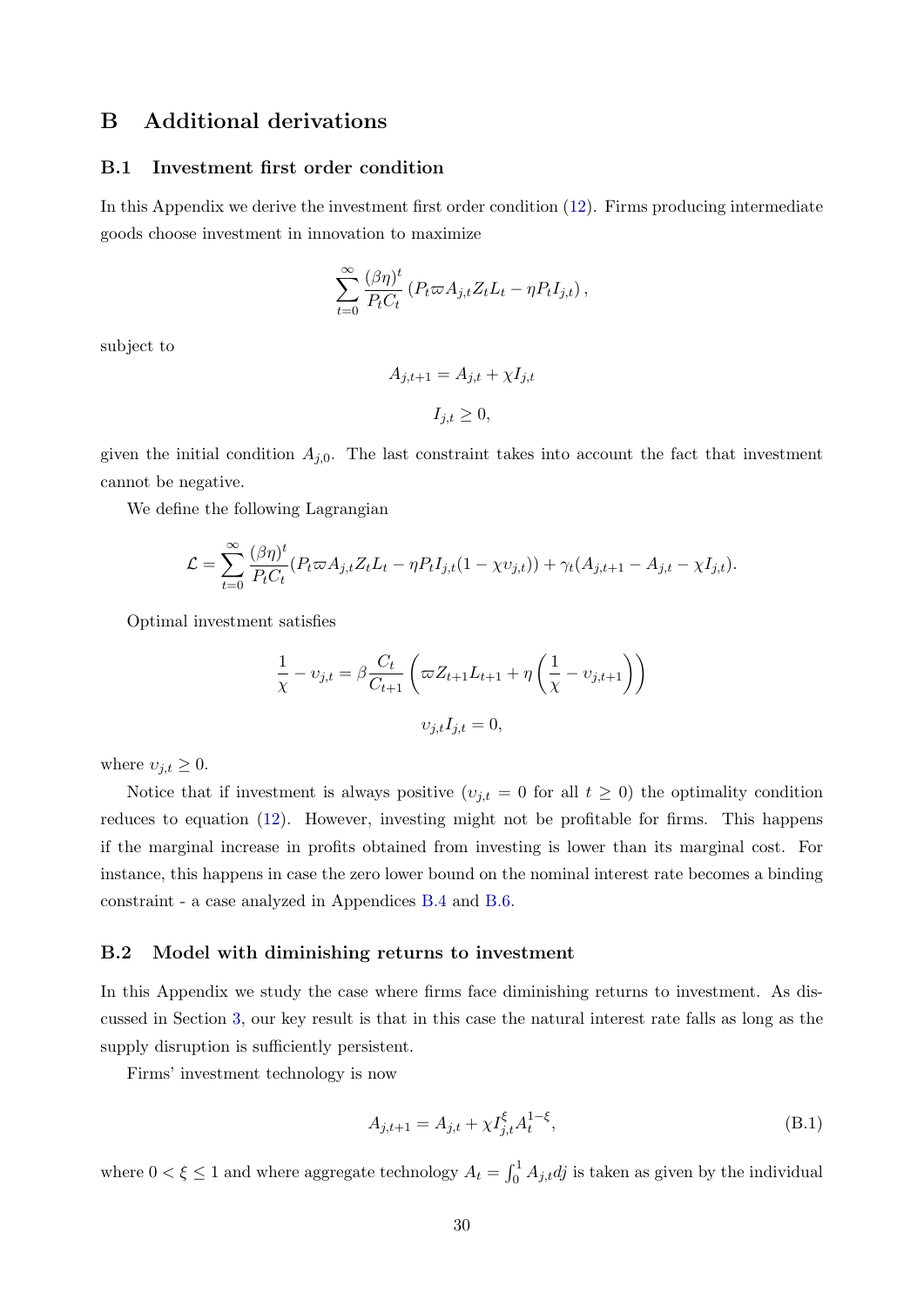firm. Under this formulation, firms combine investment and the aggregate stock of knowledge to increase their future productivity.[26](#page-31-0) This is a simple way to introduce diminishing returns from investment in innovation.

Firms choose investment in innovation to maximize their expected profits

$$
\sum_{t=0}^{\infty} \frac{(\beta \eta)^t}{P_t C_t} \left( P_t \varpi A_{j,t} Z_t L_t - \eta P_t I_{j,t} \right),
$$

subject to [\(B.1\)](#page-30-3). The non-negativity constraint on investment  $I_{j,t} \geq 0$  never binds in equilibrium, since the return to investment becomes infinity as  $I_{j,t}$  approaches zero. The Lagrangian becomes

$$
\mathcal{L} = \sum_{t=0}^{\infty} \frac{(\beta \eta)^t}{P_t C_t} (P_t \varpi A_{j,t} Z_t L_t - \eta P_t I_{j,t}) + \gamma_t (A_{j,t+1} - A_{j,t} - \chi I_{j,t}^{\xi} A_t^{1-\xi}).
$$

The optimality condition for investment is

$$
\frac{1}{\chi\xi} \left(\frac{I_{j,t}}{A_t}\right)^{1-\xi} = \beta \frac{C_t}{C_{t+1}} \left(\varpi Z_{t+1} L_{t+1} + \frac{\eta}{\chi\xi} \left(\frac{I_{j,t+1}}{A_{t+1}}\right)^{1-\xi}\right).
$$

As in the baseline model, the equilibrium can be summarized by three equations. The first one is households' Euler equation [\(19\)](#page-9-0). The growth equation [\(20\)](#page-9-1) now becomes

<span id="page-31-1"></span>
$$
\left(\frac{g_{t+1}-1}{\chi}\right)^{\frac{1-\xi}{\xi}}g_{t+1} = \beta \frac{c_t}{c_{t+1}} \left(\chi \xi \varpi Z_{t+1} L_{t+1} + \eta \left(\frac{g_{t+2}-1}{\chi}\right)^{\frac{1-\xi}{\xi}}\right). \tag{B.2}
$$

Moreover, the market clearing condition [\(21\)](#page-10-1) is replaced by

<span id="page-31-2"></span>
$$
\Psi Z_t L_t = c_t + \left(\frac{g_{t+1} - 1}{\chi}\right)^{\frac{1}{\xi}}.
$$
\n(B.3)

These expressions generalize the ones from the baseline model to the case  $0 < \xi < 1$ .

We are interested in deriving the path of the interest rate under the optimal monetary policy. As in the baseline model, under the optimal policy the economy always operates at full employment  $(L_t = \overline{L}$  for all  $t \geq 0$ , and the path of the interest rate corresponds to the one of the natural rate. To make progress, let us take a log-linear approximation of [\(B.2\)](#page-31-1)-[\(B.3\)](#page-31-2) around the full employment steady state to obtain

$$
\bar{g}\left(\left[\frac{1-\xi}{\xi}\frac{\bar{g}}{\bar{g}-1}+1\right]\hat{g}_{t+1}-\hat{c}_t+E_t\hat{c}_{t+1}\right)=(\bar{g}-\beta\eta)\hat{Z}_{t+1}+\beta\eta\frac{1-\xi}{\xi}\frac{\bar{g}}{\bar{g}-1}\hat{g}_{t+2}.
$$

$$
\hat{Z}_t=s_c\hat{c}_t+(1-s_c)\frac{1}{\xi}\frac{\bar{g}}{\bar{g}-1}\hat{g}_{t+1},
$$

where  $s_c \equiv \bar{c}/\Psi \bar{L}$  is the consumption share of GDP in steady state. Here,  $\hat{x}_t \equiv \log(x_t) - \log(\bar{x})$  for

<span id="page-31-0"></span><sup>&</sup>lt;sup>26</sup>Assuming that firms combine investment with their individual stock of knowledge would not change any of the results that follow.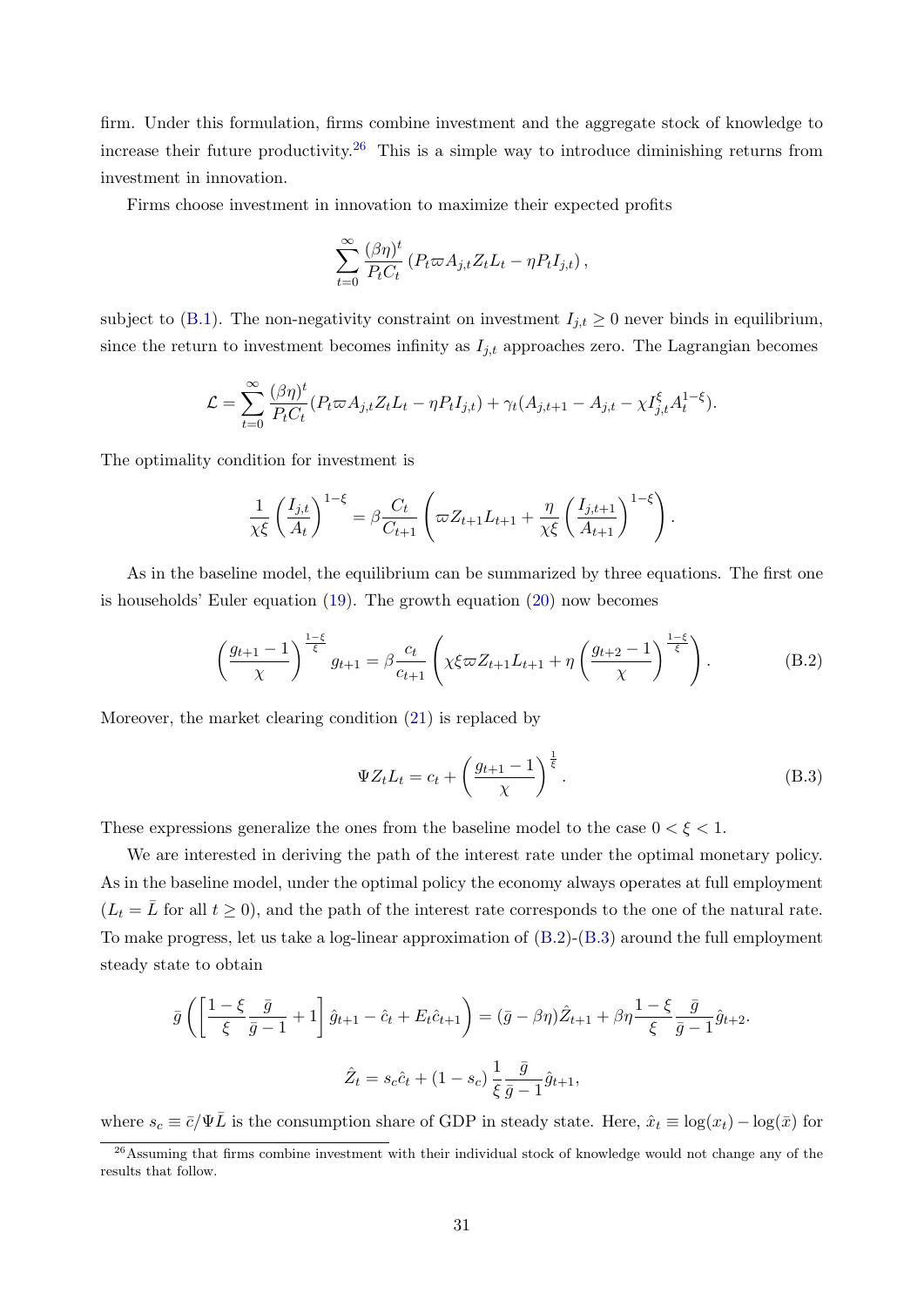every variable  $x_t$ 

Using  $\hat{Z}_{t+1} = \rho \hat{Z}_t$ , we can guess and verify that the solution to the model can be written as

$$
\hat{c}_t = \gamma_c \hat{Z}_t
$$

$$
\hat{g}_{t+1} = \gamma_g \hat{Z}_t,
$$

where the two parameters  $\gamma_c$  and  $\gamma_g$  are given by

$$
\gamma_c = \frac{1}{s_c} \frac{\bar{g} + \frac{\bar{g}}{\bar{g}-1} \left( \frac{1-\xi}{\xi} (\bar{g} - \beta \eta \rho) - \frac{1-s_c}{\xi} (\bar{g} - \beta \eta) \rho \right)}{\bar{g} + \frac{\bar{g}}{\bar{g}-1} \left( \frac{1-\xi}{\xi} (\bar{g} - \beta \eta \rho) + \frac{1}{\xi} \bar{g} (1-\rho) \frac{1-s_c}{s_c} \right)}
$$

$$
\gamma_g = \frac{(\bar{g} - \beta \eta) \rho + \frac{\bar{g}(1-\rho)}{s_c}}{\bar{g} + \frac{\bar{g}}{\bar{g}-1} \left[ \frac{1-\xi}{\xi} (\bar{g} - \beta \eta \rho) + \frac{1}{\xi} \bar{g} (1-\rho) \frac{1-s_c}{s_c} \right]}.
$$

Log-linearizing [\(19\)](#page-9-0) yields an equation for the interest rate

$$
\hat{c}_t = \hat{g}_{t+1} - \hat{i}_t + \hat{c}_{t+1}.
$$

Inserting the solution for  $\hat{c}_t$  and  $\hat{g}_{t+1}$ , and rearranging we then obtain

$$
\hat{i}_t = (\gamma_g - (1 - \rho)\gamma_c)\hat{Z}_t
$$
\n
$$
= \frac{(\bar{g} - \beta\eta)\rho + \frac{\bar{g}(1 - \rho)}{s_c} - (1 - \rho)\frac{1}{s_c}(\bar{g} + \frac{\bar{g}}{\bar{g} - 1}\left[\frac{1 - \xi}{\xi}(\bar{g} - \beta\eta\rho) - \frac{1 - s_c}{\xi}(\bar{g} - \beta\eta)\rho\right])}{\bar{g} + \frac{\bar{g}}{\bar{g} - 1}\left[\frac{1 - \xi}{\xi}(\bar{g} - \beta\eta\rho) + \frac{1}{\xi}\bar{g}(1 - \rho)\frac{1 - s_c}{s_c}\right]}\hat{Z}_t.
$$

Manipulating the expression above shows that the natural interest rate falls following a negative supply shock if and only if

<span id="page-32-0"></span>
$$
\xi > \frac{\rho(\bar{g} - \beta\eta) + (1 - \rho)\frac{1}{s_c}\bar{g}}{\frac{1}{s_c}(\bar{g} - \beta\eta\rho) + \frac{\rho}{1 - \rho}\frac{\bar{g} - 1}{\bar{g}}(\bar{g} - \beta\eta)} \equiv \bar{\xi}.
$$
\n(B.4)

Moreover, differentiating the expression above with respect to  $\rho$  gives

$$
\frac{\partial \bar{\xi}}{\partial \rho} = -\frac{(\bar{g} - \beta \eta) \left( \frac{1 - s_c}{s_c^2} \bar{g} + \frac{1}{1 - \rho} \frac{\bar{g} - 1}{\bar{g}} \left[ \frac{\rho^2}{1 - \rho} (\bar{g} - \beta \eta) + \frac{1}{s_c} \bar{g} (1 + \rho) \right] \right)}{\left( \frac{1}{s_c} (\bar{g} - \beta \eta \rho) + \frac{\rho}{1 - \rho} \frac{\bar{g} - 1}{\bar{g}} (\bar{g} - \beta \eta) \right)^2} < 0.
$$

This means that, the stronger the diminishing returns to investment (i.e. the lower  $\xi$ ), the larger the shock persistence must be (i.e. the higher  $\rho$ ) for the interest rate to fall following a negative supply shock.

It is instructive to look at two limiting cases. First, assume that the shock is purely transitory  $(\rho = 0)$ . In this case, [\(B.4\)](#page-32-0) reduces to  $\bar{\xi} = 1$ . From [\(B.1\)](#page-30-3), this implies that when the shock is purely transitory, the natural rate unambiguously rises for any degree of curvature  $\xi < 1$ . The second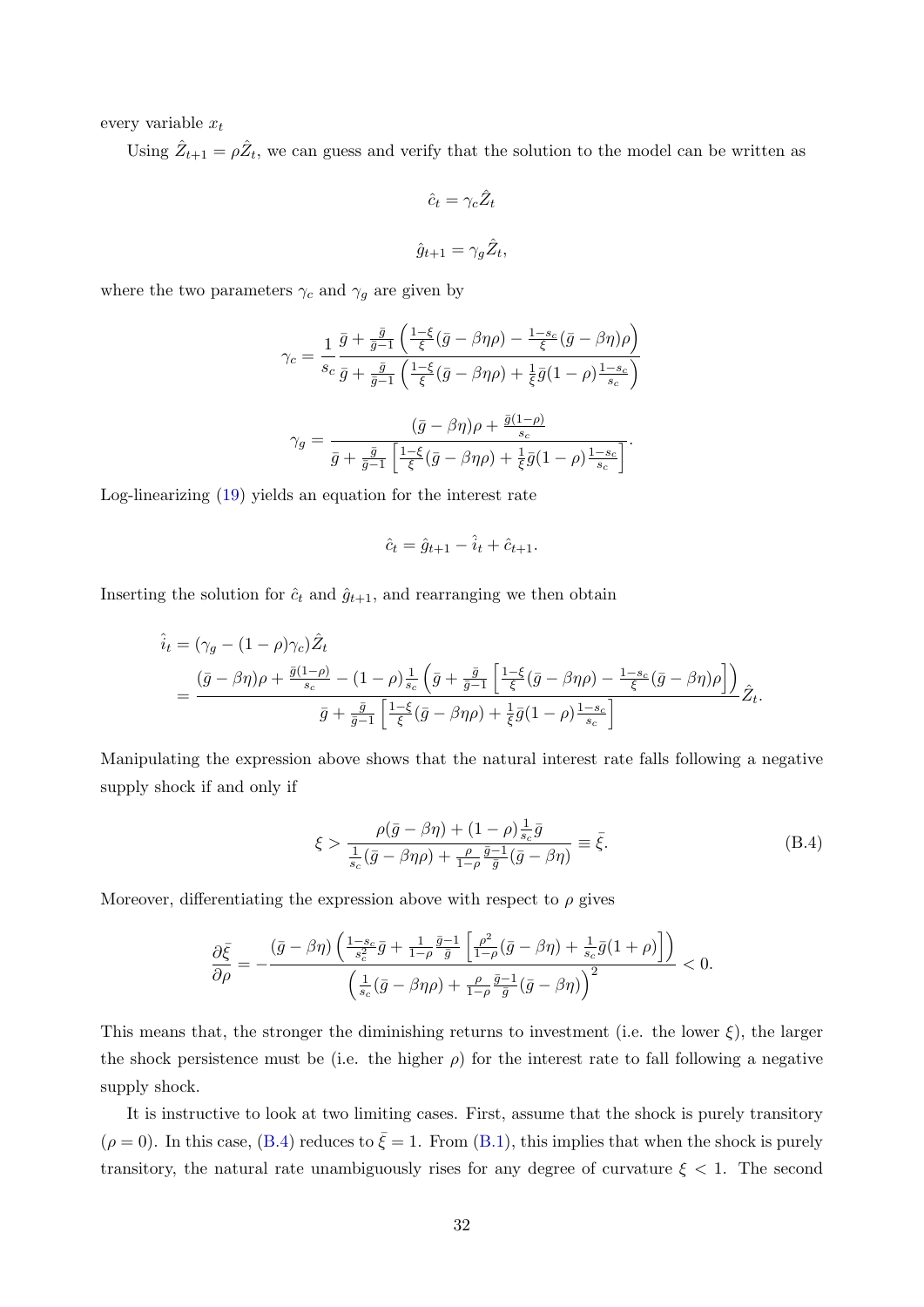limit case is the one of permanent shocks, in which case  $\rho = 1$ . In this case, [\(B.4\)](#page-32-0) implies that  $\bar{\xi} = 0$ . Therefore, for permanent shocks the natural rate unambiguously declines for any degree of curvature  $\xi < 1$ .

In sum, when firms face diminishing returns to investment, the negative supply shocks must be persistent enough for the natural rate to decline after the shock.

### <span id="page-33-0"></span>B.3 Determinacy of the model with interest rate rule

Here we establish that in the baseline model with interest rate rule [\(28\)](#page-15-1), the full employment steady state is locally determinate under condition [\(29\)](#page-15-4). We therefore complement the analysis from Section [4.](#page-15-0)

The baseline model with interest rate rule can be summarized by the following set of equations

$$
c_{t} = \frac{g_{t+1}}{\beta c_{t+1}^{-1}} \frac{\bar{\pi}}{(1+\bar{i}) \left(\frac{L_{t}}{L}\right)^{\phi}}.
$$

$$
g_{t+1} = \beta \frac{c_{t}}{c_{t+1}} \left(\chi \varpi Z_{t+1} L_{t+1} + \eta\right).
$$

$$
\Psi Z_{t} L_{t} = c_{t} + \frac{g_{t+1} - 1}{\chi}.
$$

where the first equation is the combination of [\(19\)](#page-9-0) and [\(28\)](#page-15-1).

To show that the steady state is locally determinate, we take a log-linear approximation<sup>[27](#page-33-1)</sup>

$$
\hat{g}_{t+1} = \phi \hat{L}_t + \hat{c}_t - \hat{c}_{t+1}
$$

$$
\Psi \bar{L} \hat{L}_t = \overline{c} \hat{c}_t + \frac{\overline{g}}{\chi} \hat{g}_{t+1}
$$

$$
\hat{g}_{t+1} = \hat{c}_t - \hat{c}_{t+1} + \frac{\overline{g} - \beta \eta}{\overline{g}} \hat{L}_{t+1}
$$

where  $\hat{x}_t \equiv \log(x_t) - \log(\bar{x})$  for every variable  $x_t$ . This system can be written as:

$$
\hat{L}_t = \xi_1 \hat{L}_{t+1} + \xi_2 \hat{g}_{t+2}
$$

$$
\hat{g}_{t+1} = \xi_3 \hat{L}_{t+1} + \xi_4 \hat{g}_{t+2},
$$

where

$$
\xi_1 \equiv \frac{1}{\phi} \frac{\bar{g} - \beta \eta}{\bar{g}}
$$

$$
\xi_2 \equiv 0
$$

$$
\xi_3 \equiv \frac{\bar{g} - 1}{\bar{g} \frac{\Psi \bar{L}}{\bar{c}} - 1} \left( \phi \xi_1 + \frac{\Psi \bar{L}}{\bar{c}} \left( \xi_1 - 1 \right) \right)
$$

<span id="page-33-1"></span><sup>&</sup>lt;sup>27</sup>In the approximation, we keep  $Z_t$  fixed at its steady state value  $Z_t = 1$  as variation in this variable is irrelevant for the determinacy properties of the dynamic system.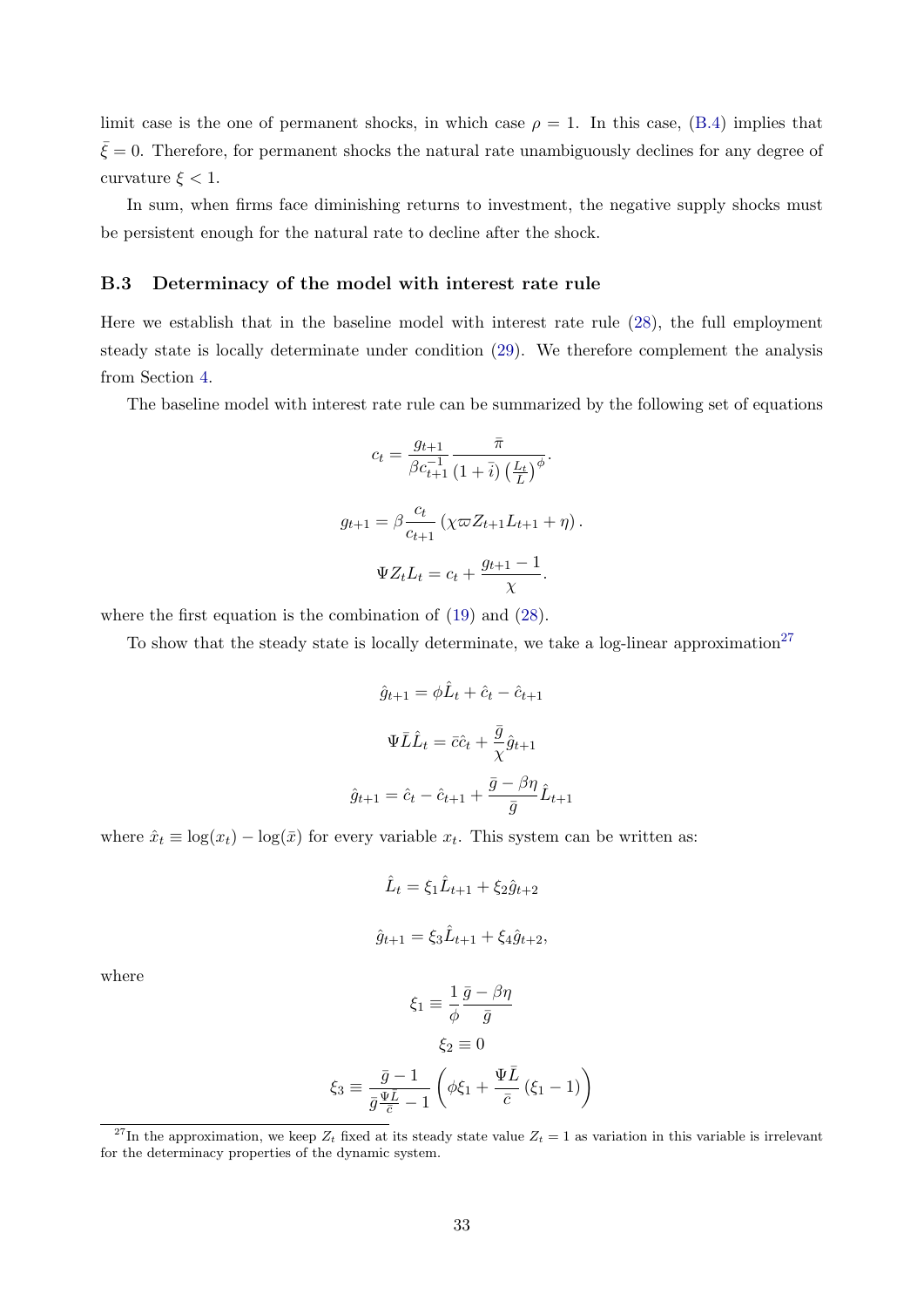$$
\xi_4 \equiv \frac{\bar{g} \left(1 - \frac{\bar{c}}{\Psi \bar{L}}\right)}{\bar{g} - \frac{\bar{c}}{\Psi \bar{L}}}.
$$

The system is determinate if and only if:<sup>[28](#page-34-1)</sup>

<span id="page-34-2"></span>
$$
|\xi_1 \xi_4 - \xi_2 \xi_3| < 1 \tag{B.5}
$$

<span id="page-34-3"></span>
$$
|\xi_1 + \xi_4| < 1 + \xi_1 \xi_4 - \xi_2 \xi_3. \tag{B.6}
$$

Condition [\(B.5\)](#page-34-2) holds if

$$
\phi > \frac{\left(\bar{g} - \beta \eta\right)\left(1 - \frac{\bar{c}}{\Psi L}\right)}{\bar{g} - \frac{\bar{c}}{\Psi \bar{L}}},
$$

while condition [\(B.6\)](#page-34-3) holds if

<span id="page-34-4"></span>
$$
\phi > \frac{\bar{g} - \beta \eta}{\bar{g}}.\tag{B.7}
$$

Because  $\bar{g} > 1$ , inserting  $\bar{g} = \beta(\chi \bar{\omega} \bar{L} + \eta)$  in [\(B.7\)](#page-34-4) shows that the steady state is locally determinate if and only if condition [\(29\)](#page-15-4) holds.

### <span id="page-34-0"></span>B.4 Monetary policy at the zero lower bound

In this Appendix we study optimal monetary policy in the baseline model by taking explicit account of the zero lower bound constraint.

In Appendix [B.1,](#page-30-1) we show that by taking explicit account of the non-negativity constraint on investment, the investment first order condition is given by

<span id="page-34-5"></span>
$$
\frac{1}{\chi} - v_t = \beta \frac{c_t}{c_{t+1} g_{t+1}} \left( \varpi Z_{t+1} L_{t+1} + \eta \left( \frac{1}{\chi} - v_{t+1} \right) \right)
$$
(B.8)

<span id="page-34-6"></span>
$$
v_t(g_{t+1} - 1) = 0,\t\t(B.9)
$$

where  $v_t \geq 0$ . In these expressions,  $v_t$  denotes the non-negative multiplier associated with the non-negativity constraint for investment  $g_{t+1} \geq 1$ .

Following the same steps as Appendix [A.2,](#page-26-0) the problem of the monetary authority under optimal discretion is given by

$$
\max_{\{L_t, c_t, g_{t+1}, i_t\}} \left\{ \sum_{\tau=t}^{\infty} \beta^{\tau} \log C_{\tau} = \beta^t \left( \frac{1}{1-\beta} \log A_t + \log c_t + \frac{\beta}{1-\beta} \log g_{t+1} \right) + \varsigma_t^1 \right\},\,
$$

subject to

$$
\Psi Z_t L_t = c_t + \frac{g_{t+1} - 1}{\chi}
$$

$$
c_t = \frac{g_{t+1}}{1 + i_t} c_t^2
$$

<span id="page-34-1"></span><sup>28</sup>See [Bullard and Mitra](#page-45-12) [\(2002\)](#page-45-12).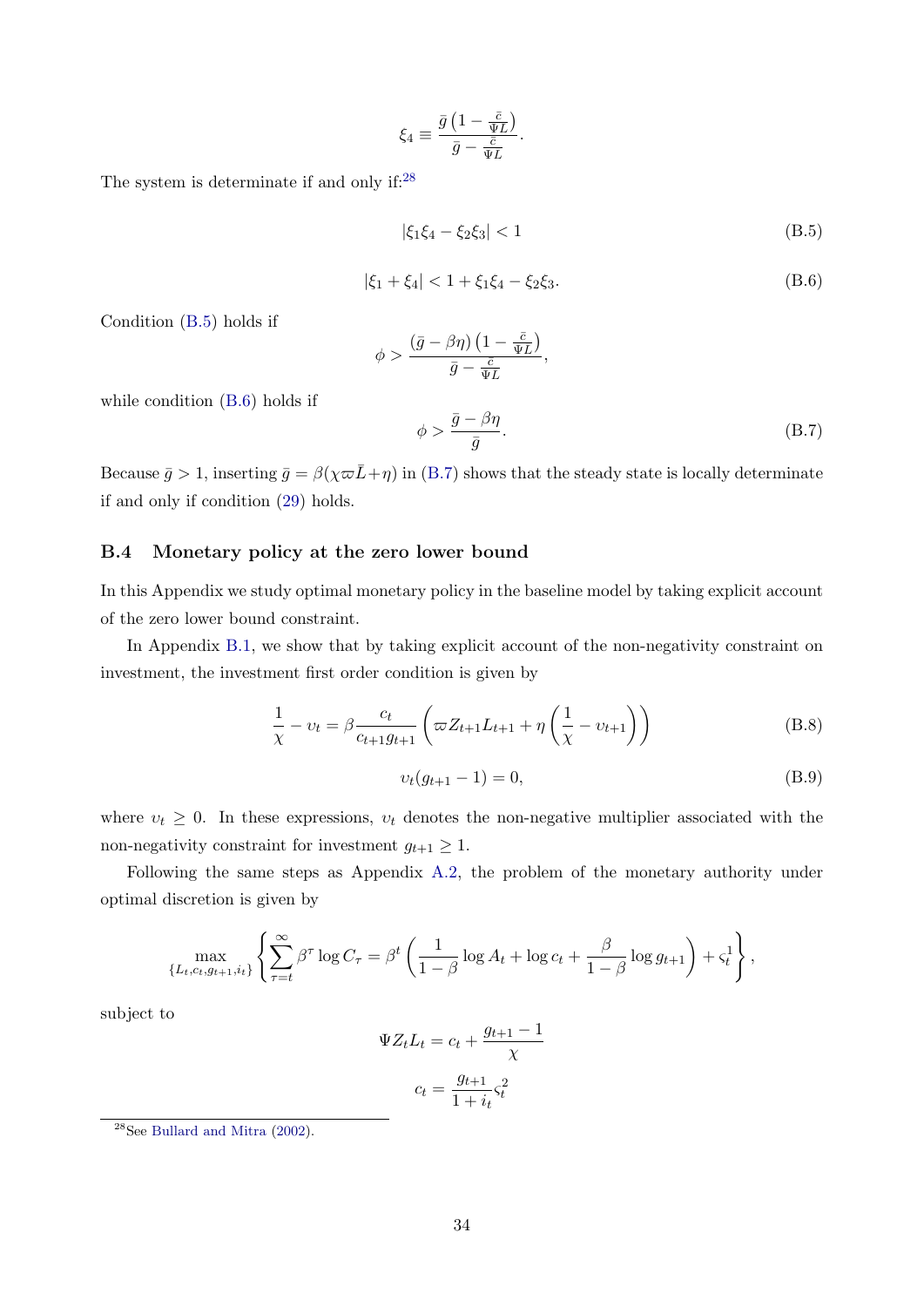$$
g_{t+1} = \begin{cases} [1, 1 + \chi \Psi Z_t L_t] & \text{if } 1 + i_t = \varsigma_t^3 \\ 1 & \text{if } 1 + i_t > \varsigma_t^3 \end{cases}
$$
\n
$$
L_t \leq \bar{L}
$$
\n
$$
i_t \geq 0
$$

as well as

$$
\zeta_t^1 = \sum_{\tau=t+1}^{\infty} \beta^{\tau} \log \left( c_{\tau} \Pi_{\hat{\tau}=t+2}^{\tau} g_{\hat{\tau}} \right)
$$

$$
\zeta_t^2 = \frac{1}{\beta c_{t+1}^{-1}}
$$

$$
\zeta_t^3 = \chi \varpi Z_{t+1} L_{t+1} + \eta \left( 1 - \chi v_{t+1} \right).
$$

 $\varsigma_t^1$ ,  $\varsigma_t^2$  and  $\varsigma_t^3$  are taken as given by the central bank, because they are a function of parameters and expectations about future variables only.

The third constraint captures the fact that investment might be unprofitable for firms. It is the combination of [\(19\)](#page-9-0) and [\(B.8\)](#page-34-5)-[\(B.9\)](#page-34-6). When  $1 + i_t = \zeta_t^3$ , then  $v_t = 0$  such that firms are willing to undertake any amount of investment. Instead, when  $1 + i_t > \zeta_t^3$ , then it must be the case that  $v_t > 0$  such that  $g_{t+1} = 1.^{29}$  $g_{t+1} = 1.^{29}$  $g_{t+1} = 1.^{29}$ 

Notice that the objective function is strictly increasing in  $c_t$  and  $g_{t+1}$ . Also notice that, from the second and third constraints, we can write  $c_t = c(i_t)$  with  $c'(i_t) < 0$  and  $g_{t+1} = g(i_t)$  with  $g'(i_t) \leq 0$ . We can thus rewrite the problem of a central bank under discretion as

$$
\min_{\{L_t, i_t\}} i_t,
$$

subject to

$$
\Psi Z_t L_t = c(i_t) + \frac{g(i_t) - 1}{\chi}
$$

as well as the two inequality constraints

$$
L_t \leq \bar{L}
$$

 $i_t \geq 0$ .

In case the zero lower bound is slack, the solution to this problem is  $L_t = \overline{L}$  as well as

<span id="page-35-1"></span>
$$
1 + i_t = \max\left(\frac{\varsigma_t^2}{\Psi Z_t \bar{L}}, \varsigma_t^3\right) \equiv 1 + i_t^*,
$$
\n(B.10)

where we define  $1 + i_t^*$  as the interest rate consistent with full employment. Note that, compared with Appendix [A.2,](#page-26-0) there are two terms appearing in the nominal rate consistent with full employment, as not necessarily  $1 + i_t^* = \varsigma_t^3$ . This difference arises, because here we take explicit account

<span id="page-35-0"></span><sup>&</sup>lt;sup>29</sup>The case  $1 + i_t < \zeta_t^3$  can not be an equilibrium, for it would imply that firms' demand for investment becomes unbounded.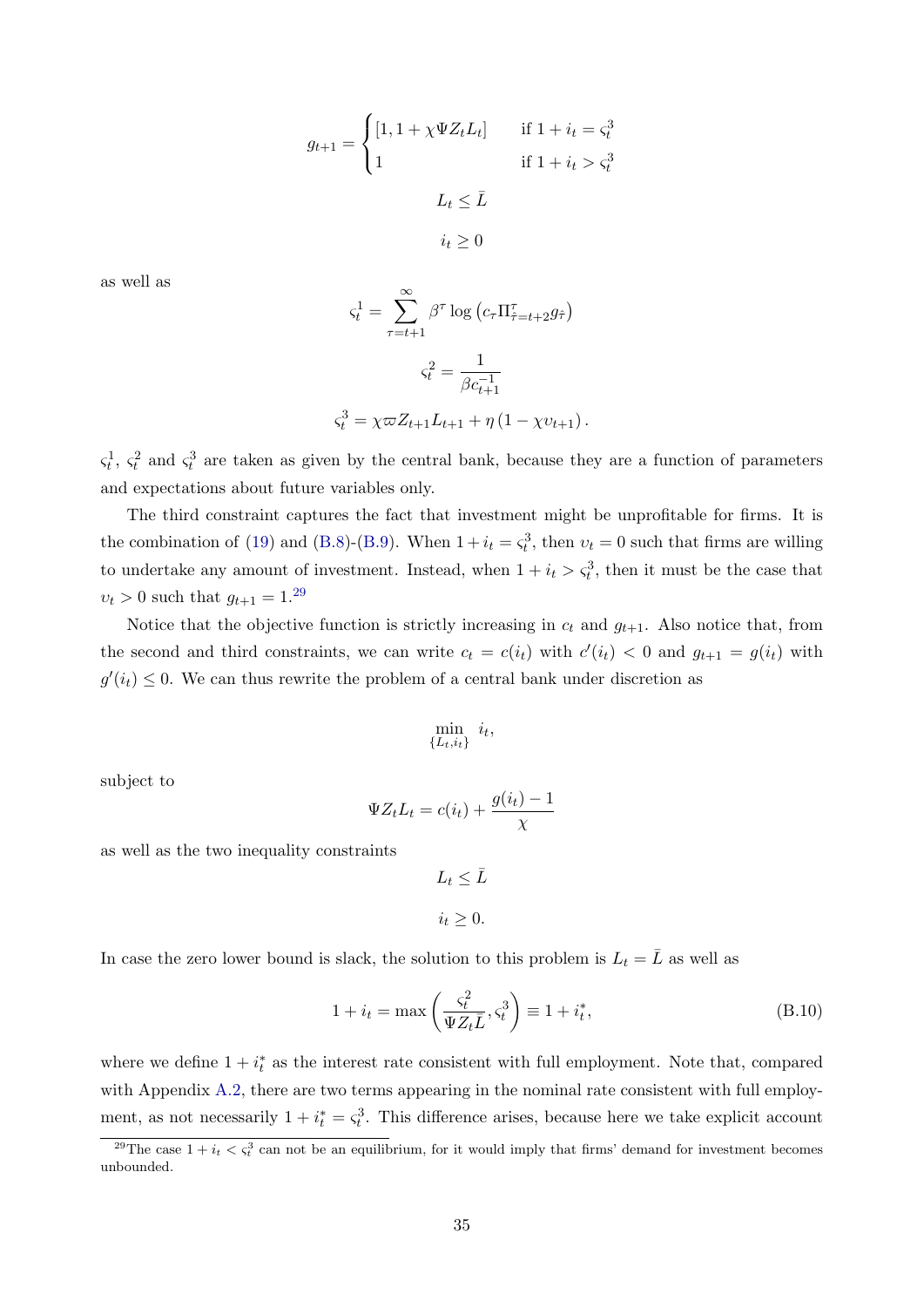of the possibility that the investment constraint  $g_{t+1} \geq 1$  may bind.

If instead  $1 + i_t^* < 1$ , the lowest possible interest rate is  $i_t = 0$ . Thus we can write

<span id="page-36-1"></span>
$$
1 + i_t = \max(1 + i_t^*, 1). \tag{B.11}
$$

Combining [\(B.10\)](#page-35-1) and [\(B.11\)](#page-36-1) reveals that, whenever the zero lower bound binds,  $1 + i_t = 1 > \varsigma_t^3$ , which from previous arguments implies that  $g_{t+1} = 1$  when the zero lower bound binds. Inserting this in the resource constraint yields the equilibrium amount of employment at the zero lower bound

$$
\Psi Z_t L_t = c(0)
$$

where  $c_t = c(0) = \varsigma_t^2$  denotes consumption at the zero lower bound. From equation [\(B.10\)](#page-35-1), when  $1+i_t^* < 1$ , we know that  $\varsigma_t^2 < \Psi Z_t \overline{L}$ , implying  $c(0) = \Psi Z_t L_t < \Psi Z_t \overline{L}$ . Therefore, the zero lower bound spell is necessarily associated with a negative output gap  $L_t < \overline{L}$ . This implies that the outcome of the policy problem can be represented by a complementary slackness condition:

$$
i_t(L_t - \bar{L}) = 0.
$$

### <span id="page-36-0"></span>B.5 New Keynesian wage Phillips curve

Here we augment the baseline model by a New Keynesian wage Phillips curve. Specifically, we assume that households are monopolistically suppliers of labor. Moreover, we assume that wage changes entail [Rotemberg](#page-46-9) [\(1982\)](#page-46-9)-type adjustment costs.

### B.5.1 Model

We continue to assume that the economy is populated by a unit mass of households, however, we now make the household index specific:  $k \in [0, 1]$ . Each household k has utility

$$
\sum_{t=0}^{\infty} \beta^t \left( \log(C_t(k)) - G(L_t(k)) \right),
$$

where  $G(L_t(k))$  is positive, increasing and convex in labor supplied  $L_t(k)$ . The budget constraint is given by

$$
P_t C_t(k) + \frac{B_{t+1}(k)}{1+i_t} = W_t(k)L_t(k) + B_t(k) + D_t.
$$

Households' Euler equation is as in the baseline model. We discuss households' labor supply choice below.

Final goods firms' production technology is still given by

$$
Y_t = (Z_t L_t)^{1-\alpha} \int_0^1 A_{j,t}^{1-\alpha} x_{j,t}^{\alpha} dj.
$$

However, labor demand  $L_t$  is now a composite of the labor supplied by the different households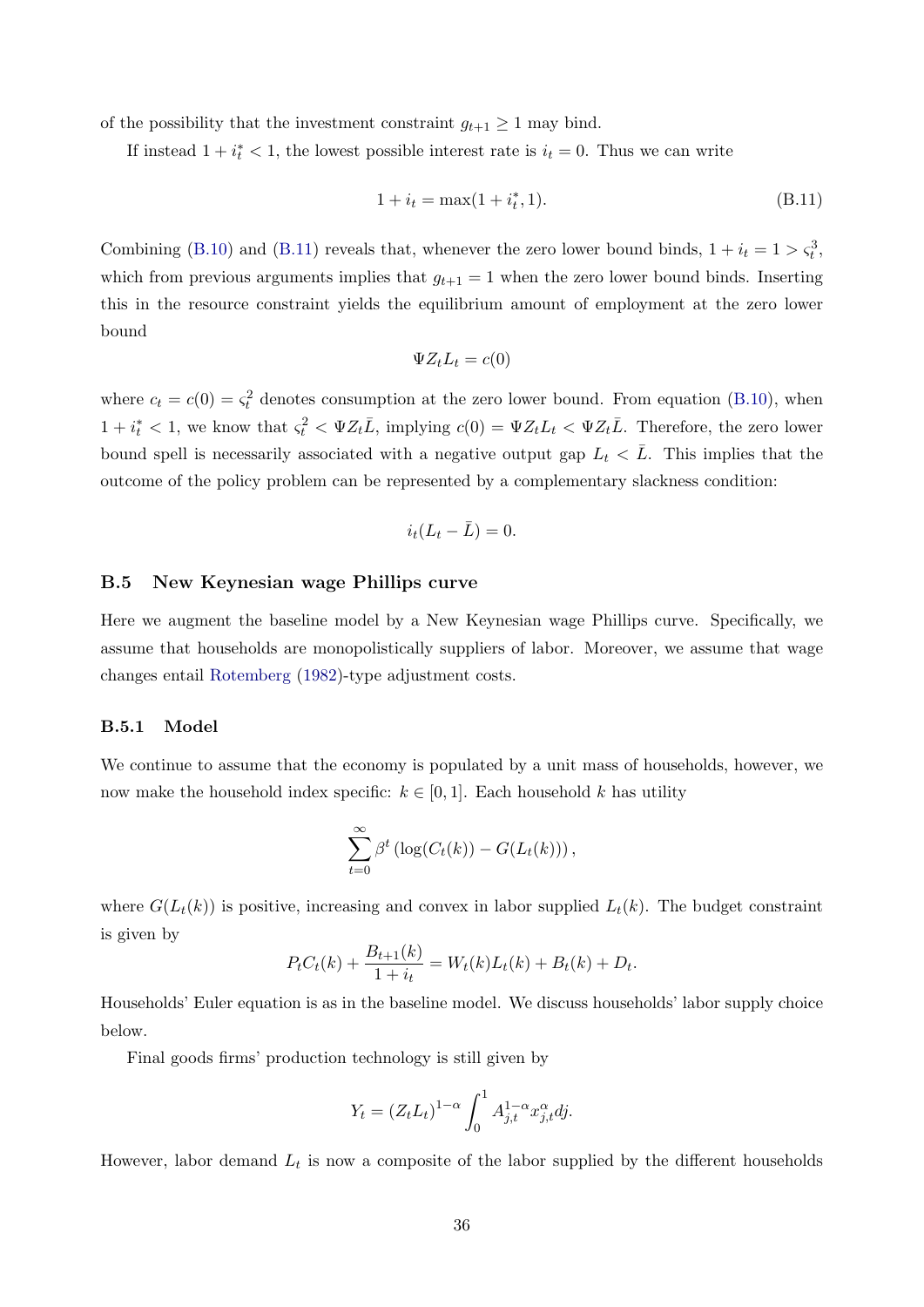$k \in [0, 1]$ 

<span id="page-37-0"></span>
$$
L_t = \left(\int_0^1 L_t(k)^{\frac{\varepsilon - 1}{\varepsilon}} dk\right)^{\frac{\varepsilon}{\varepsilon - 1}},\tag{B.12}
$$

where  $\varepsilon > 1$  denotes the elasticity of substitution among different labor varieties. Firms' optimal labor demand solves

$$
\min_{\{L_t(k)\}_{k \in [0,1]} \int_0^1 W_t(k) L_t(k) dk \text{ subject to (B.12)},
$$

taking as given  $\{W_t(k)\}_{k\in[0,1]}$ . The first order condition is

<span id="page-37-1"></span>
$$
L_t(k) = \left(\frac{W_t(k)}{W_t}\right)^{-\varepsilon} L_t.
$$
\n(B.13)

We now turn to labor supply. Each household maximizes utility subject to household-specific labor demand [\(B.13\)](#page-37-1), subject to the budget constraint and subject to a wage adjustment cost. The optimization problem is to maximize the following objective function:

$$
\sum_{t=0}^{\infty} \beta^t \left( \frac{1}{P_t C_t(k)} \left( W_t(k) L_t(k) - \frac{\theta}{2} A_t P_t \left( \frac{W_t(k)}{W_{t-1}(k)} - \bar{g} \right)^2 \right) - G(L_t(k)) \right)
$$

subject to [\(B.13\)](#page-37-1), where  $\theta \geq 0$  is the adjustment cost parameter. The adjustment cost is multiplied with  $A_tP_t$  to ensure the existence of a balanced growth path. Moreover, we assume that wage inflation is indexed to the growth rate of productivity in the full employment steady state,  $\bar{g}$ . This ensures that the wage rigidities does not bind in steady state.

The first order condition is

$$
\frac{1}{P_t C_t(k)} \left( (1 - \varepsilon) L_t(k) - \theta A_t P_t \left( \frac{W_t(k)}{W_{t-1}(k)} - \bar{g} \right) \frac{1}{W_{t-1}(k)} \right) - G'(L_t(k)) (-\varepsilon) \frac{L_t(k)}{W_t(k)} + \beta \frac{1}{P_{t+1} C_{t+1}(k)} \theta A_{t+1} P_{t+1} \left( \frac{W_{t+1}(k)}{W_t(k)} - \bar{g} \right) \frac{W_{t+1}(k)}{W_t(k)^2} = 0.
$$

We now assume that  $W_{-1}(k) = W_{-1}$ , that is, all households face identical initial conditions. Because households face identical problems, this implies that in equilibrium, households make identical decisions. From now on, we thus omit the household index  $k$ .

Denoting nominal wage inflation  $\pi_t^W$  we can write

<span id="page-37-2"></span>
$$
\frac{A_t}{C_t}\theta(\pi_t^W - \bar{g})\pi_t^W - \beta \frac{A_{t+1}}{C_{t+1}}\theta(\pi_{t+1}^W - \bar{g})\pi_{t+1}^W = \varepsilon L_t \left(G'(L_t) - \frac{\varepsilon - 1}{\varepsilon} \frac{W_t}{P_t} \frac{1}{C_t}\right). \tag{B.14}
$$

This wage Phillips curve replaces the reduced-form rule [\(16\)](#page-8-1) in the main text. The rest of the model is as before, except that a resource loss due to the wage adjustment cost appears in the market clearing condition.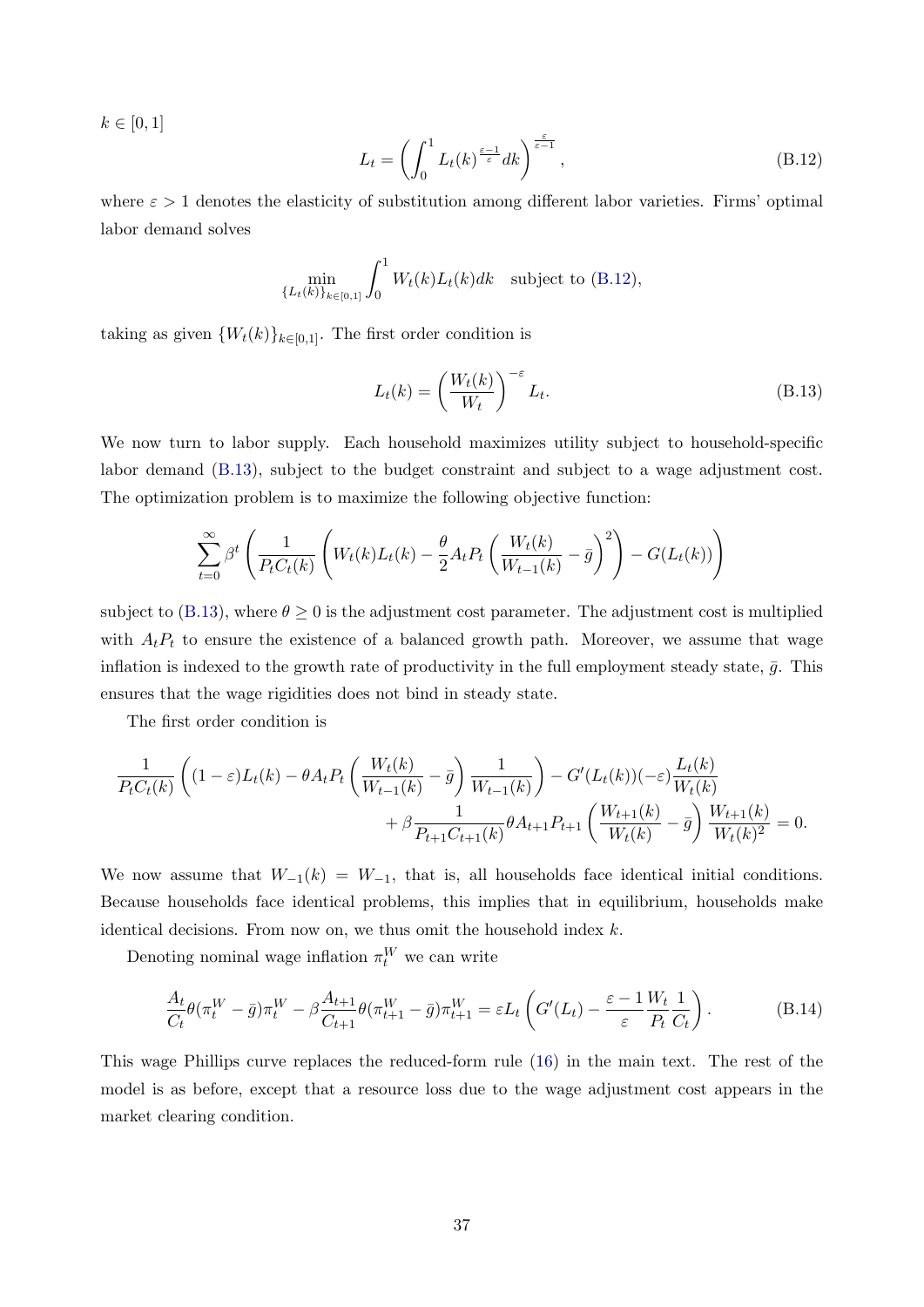### B.5.2 Equilibrium

Given a path for  $\{Z_t\}_{t=0}^{+\infty}$ , an equilibrium is a set of processes  $\{c_t, L_t, g_{t+1}, i_t, \pi_t, \pi_t^W\}_{t=0}^{+\infty}$  satisfying  $g_{t+1} > 1$  as well as the following equations for all  $t \geq 0$ . Households' Euler equation

$$
\frac{g_{t+1}}{c_t} = \beta(1 + i_t) \frac{1}{c_{t+1} \pi_{t+1}},
$$

an equation linking price inflation to firms' marginal costs

$$
\pi_t^W = \frac{Z_t}{Z_{t-1}} g_t \pi_t,
$$

the evolution of wage inflation, obtained by combining [\(B.14\)](#page-37-2) and [\(5\)](#page-5-4),

<span id="page-38-0"></span>
$$
(\pi_t^W - \bar{g})\pi_t^W - \beta \frac{c_t}{c_{t+1}} (\pi_{t+1}^W - \bar{g})\pi_{t+1}^W = \frac{\varepsilon}{\theta} L_t \left( \frac{G'(L_t)}{c_t^{-1}} - \frac{\varepsilon - 1}{\varepsilon} (1 - \alpha) \alpha^{\frac{2\alpha}{1 - \alpha}} Z_t \right),
$$
(B.15)

the growth equation

$$
g_{t+1} = \beta \frac{c_t}{c_{t+1}} (\chi \varpi Z_{t+1} L_{t+1} + \eta),
$$

the market clearing condition

$$
\Psi Z_t L_t = c_t + \frac{g_{t+1} - 1}{\chi} + \frac{\theta}{2} (\pi_t^W - \bar{g})^2, \tag{B.16}
$$

which includes the resource loss term, plus a rule for monetary policy. The flexible-wage allocation is nested once  $\theta \to 0$ . Denoting flexible-wage variables with a bar, note that in contrast to the baseline model, the flexible-wage level of employment  $\bar{L}_t$  is now time-varying.

### B.5.3 Steady state

In steady state,  $Z = 1$ . We again focus on the full employment steady state  $L_t = \overline{L}$ . Moreover, in steady state we normalize  $\pi_t = 1$ , implying that  $\pi_t^W = \bar{g}$ . The system of equations collapses to

$$
\bar{g} = \beta(1 + \bar{i})
$$

$$
\frac{G'(\bar{L})}{\bar{c}^{-1}} = \frac{\varepsilon - 1}{\varepsilon} (1 - \alpha) \alpha^{\frac{2\alpha}{1 - \alpha}}
$$

$$
\bar{g} = \beta (\chi \varpi \bar{L} + \eta),
$$

$$
\Psi \bar{L} = \bar{c} + \frac{\bar{g} - 1}{\chi}.
$$

Relative to the baseline model,  $\bar{L}$  is thus not exogenous but an endogenous variable, determined in the previous system of equations. More precisely, the previous system determines  $\{\bar{c}, \bar{L}, \bar{g}, \bar{i}\},$  for given parameters.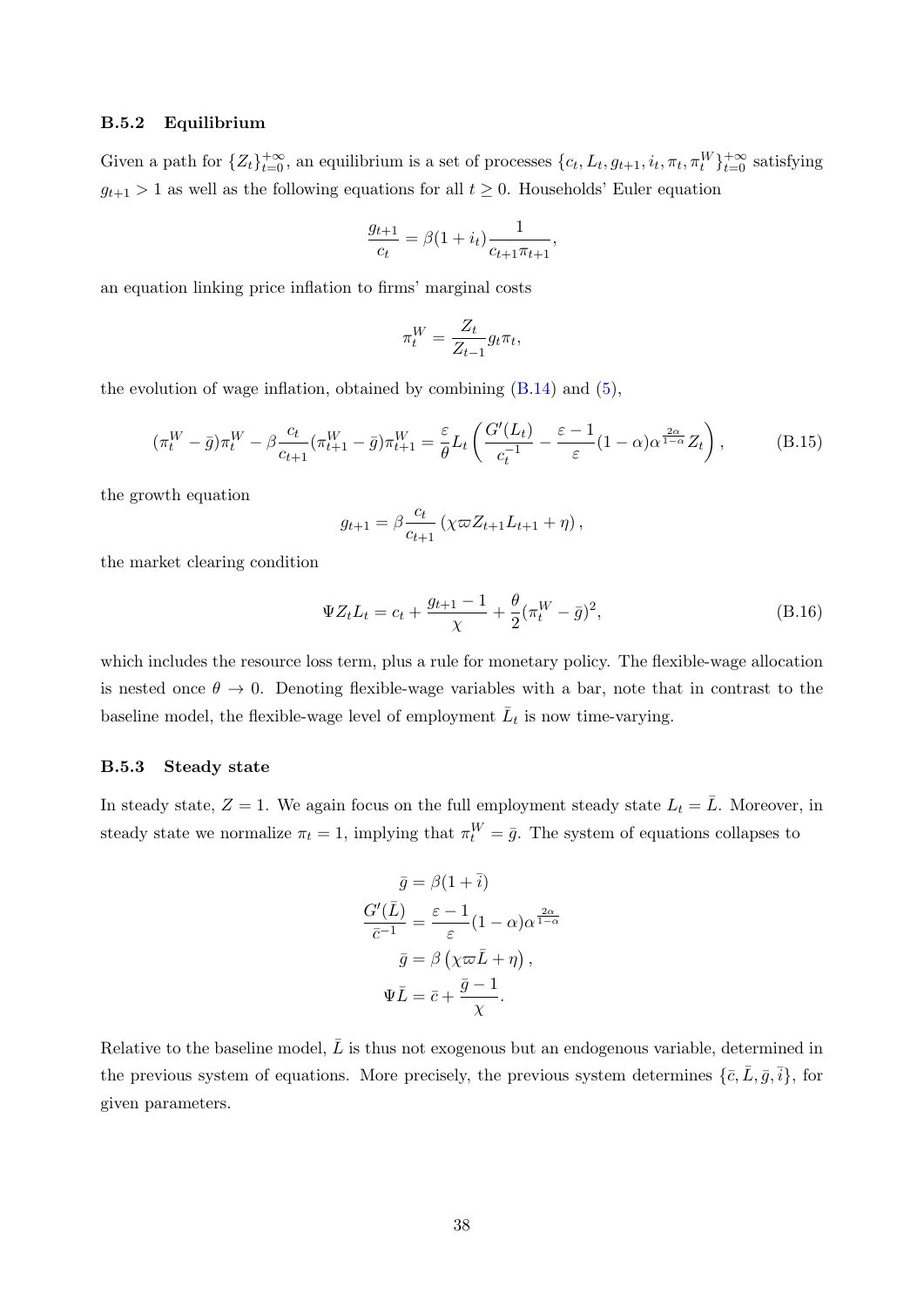### B.5.4 Numerical example

To illustrate the properties of this version of the model, we resort to numerical simulations. First we make sure that the baseline model and the model presented in this section share the same steady state. To do so, we assume that  $G(\cdot)$  is given by the conventional constant-Frisch elasticity function, that is

$$
G(L_t) = \zeta \frac{L_t^{1+\varphi}}{1+\varphi},
$$

where  $\varphi > 0$  is the inverse Frisch elasticity of labor supply, and where  $\zeta > 0$  is a parameter. For given other parameters, we choose  $\zeta$  such that the full employment steady state is characterized by the same  $L$  as in the baseline model. This implies that the steady state values for all other variables are also identical. We thus set the same parameters  $\alpha, \beta, \chi$  and  $\eta$  as in the baseline model, to hit the same targets in steady state.

Moreover, we choose 3 additional parameters related with the wage Phillips curve. We set the value of some parameters in the range of those commonly used by the literature (e.g., Galí, [2011\)](#page-45-13). First we assume that  $\varphi = 3$ . Second, we set the elasticity of substitution between different labor types to  $\varepsilon = 10$ .

To calibrate the wage stickiness parameter, we start by drawing a parallel between the wage Phillips curve implied by our model and the one that would emerge under Calvo frictions in wage adjustment. Up to a first-order approximation, the slope of the wage Phillips curve [\(B.15\)](#page-38-0) is given by

$$
\frac{\varepsilon-1}{\theta}\bar{L}(1-\alpha)\alpha^{\frac{2\alpha}{1-\alpha}}.
$$

In turn, in a comparable Calvo framework, the slope of the Phillips curve is given by (see [Born](#page-45-14) [and Pfeifer](#page-45-14) [\(2020\)](#page-45-14))

$$
\frac{(1-\theta_c)(1-\beta\theta_c)}{\theta_c(1+\varepsilon\varphi)},
$$

where  $\theta_c$  is the Calvo-type wage stickiness parameter.

Our model is calibrated at yearly frequency. In the numerical simulation below, we contrast two levels of wage rigidities: a baseline level of wage rigidities versus a case where wages are somewhat more flexible. Our baseline level of wage rigidities is given by  $\theta_c = 0.3164$ . This implies a per-quarter stickiness probability of  $0.3164^{1/4} = 0.75$ , and thus an average duration of a wage contract of  $1/(1-0.75) = 4$  quarters - or one year. This level of wage duration is in line with the empirical evidence (e.g., [Olivei and Tenreyro,](#page-46-10) [2007\)](#page-46-10). We then solve for the implied  $\theta$  in order to match the two slopes of the Phillips curve. This procedure implies  $\theta = 84.45$ . Instead, in the case of more flexible wages we target a wage duration of three quarters. This implies  $\theta_c = 0.1975$ , and therefore  $\theta = 38.3$ .

### B.5.5 Numerical results

We want to highlight the role of wage rigidities in leading to dramatically different inflation responses to a negative supply shock. To do so, we proceed in the same way as in the main text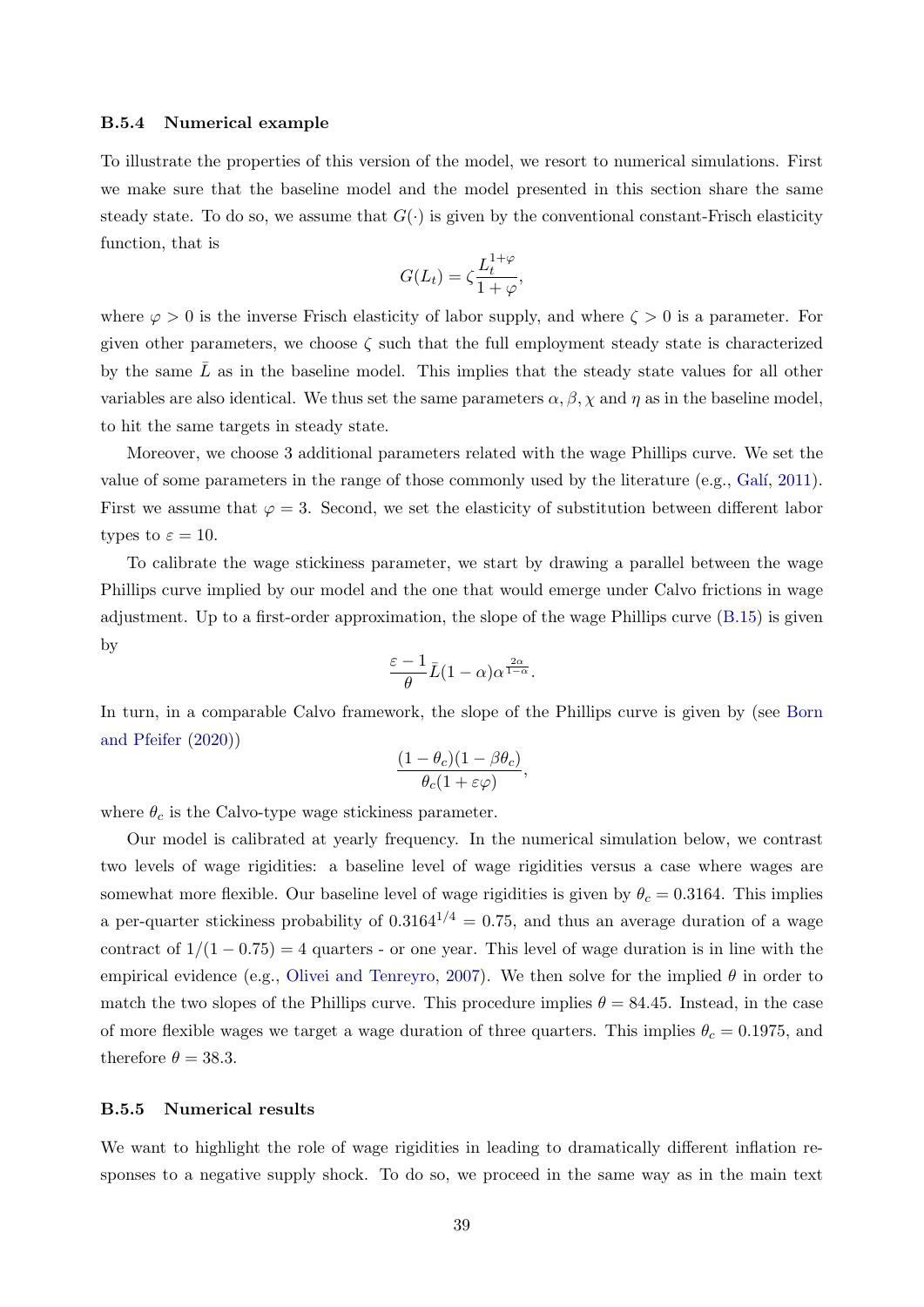<span id="page-40-1"></span>

Figure 6: Inflation response after supply disruption: microfounded wage Phillips curve.

(see Section [4.4\)](#page-19-0). We assume that, in the economy with the wage Phillips curve, the central bank implements the same real interest rate path following the negative supply shock as shown in Figure [3.](#page-18-0) This implies that the path for all real variables is identical in equilibrium. With this procedure, we can therefore study how the same response of the output gap can lead to different inflation responses depending on the degree of wage rigidities.

The result is shown in Figure [6.](#page-40-1) In the present model, the output gap is somewhat less negative following the negative supply shock, reflecting that the flexible-wage level of employment in this model is time-varying (compare Figure [4](#page-21-0) in the main text). In turn, the inflation response is given in the right panel. Under our baseline calibration of wage rigidities, we find that inflation rises in response to the shock. Instead, when wages are more flexible, we find that inflation declines. We thus confirm, in the context of a microfounded wage Phillips curve, that the degree of wage rigidities is key in shaping the inflation response following a negative supply shock.

### <span id="page-40-0"></span>B.6 Innovation policies at the zero lower bound

In this Appendix we study how monetary and innovation policies are set optimally jointly when the zero lower bound binds, complementing the analysis in Section [5.2.](#page-23-2) The case where monetary policy is conducted optimally at the zero lower bound (but where innovation policies are absent) is analyzed in Appendix [B.4.](#page-34-0)

The key finding in this Appendix is that that there exists a separation of roles between monetary and innovation policies. When the zero lower bound is slack, fiscal policy sets the subsidy  $s_t$  to ensure that the growth rate in the economy is efficient by correcting for the knowledge subsidies (see Section [5\)](#page-22-0), whereas monetary policy sets the policy rate to ensure that the economy operates at full employment. However, when the zero lower bound binds, monetary policy sets the policy rate to zero, whereas fiscal policy increases the subsidy to ensure that the economy operates at full employment.

With innovation subsidies in place, and by taking account of the non-negativity constraint on investment, the investment first order condition by firms is given by (see also Appendix [B.4\)](#page-34-0)

$$
\frac{1 - s_t}{\chi} - v_t = \beta \frac{c_t}{c_{t+1}g_{t+1}} \left( \varpi Z_{t+1} L_{t+1} + \eta \left( \frac{1 - s_{t+1}}{\chi} - v_{t+1} \right) \right)
$$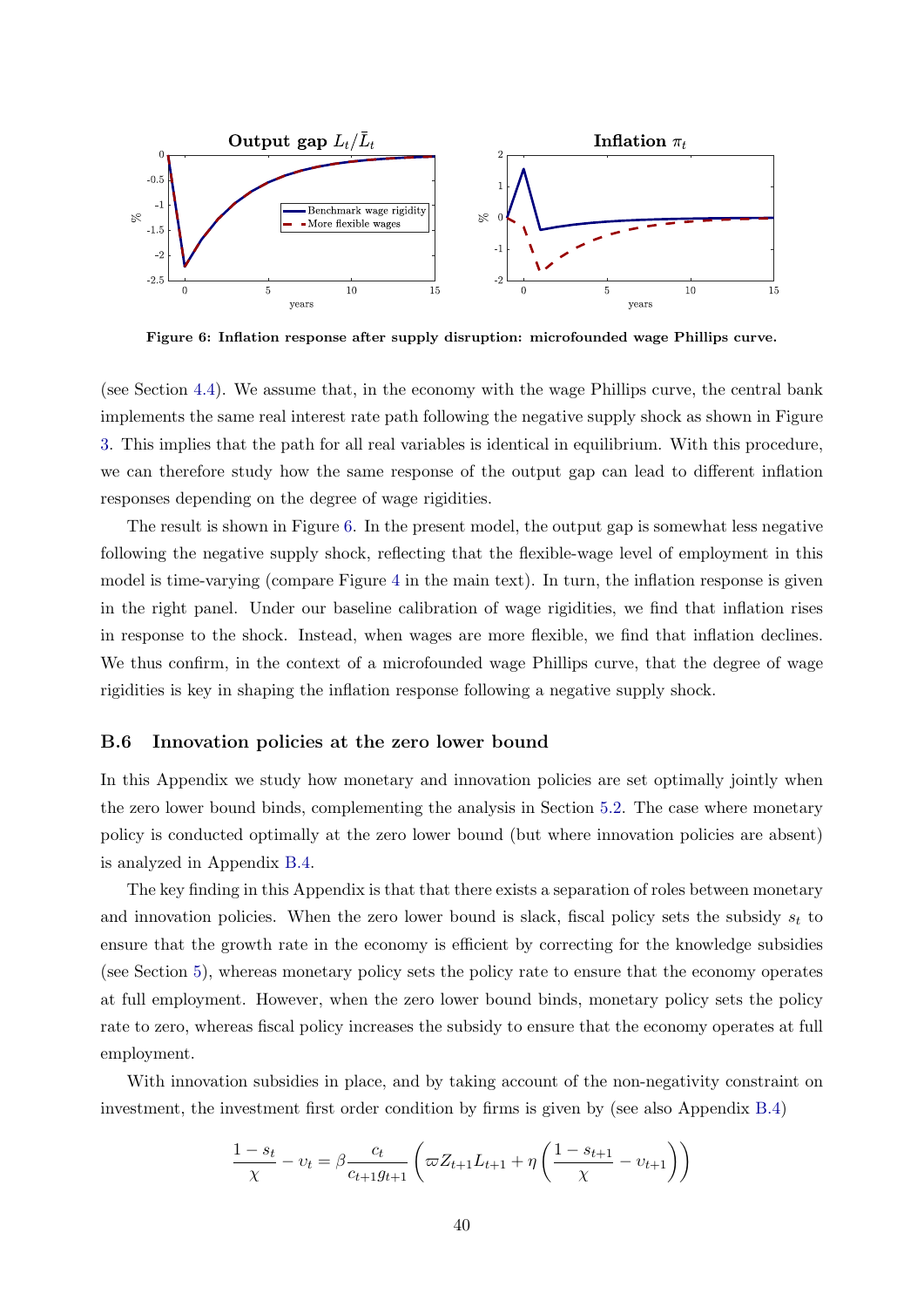$$
v_t(g_{t+1} - 1) = 0,
$$

where  $v_t \geq 0$ . Here,  $s_t$  denotes the innovation subsidy, as in Section [5.](#page-22-0)

The problem of the policy maker is given by

$$
\max_{\{L_t, c_t, g_{t+1}, i_t, s_t\}} \left\{ \sum_{\tau=t}^{\infty} \beta^{\tau} \log C_{\tau} = \beta^t \left( \frac{1}{1-\beta} \log A_t + \log c_t + \frac{\beta}{1-\beta} \log g_{t+1} \right) + \varsigma_t^1 \right\},\,
$$

subject to

$$
\Psi Z_t L_t = c_t + \frac{g_{t+1} - 1}{\chi}
$$

$$
c_t = \frac{g_{t+1}}{1 + i_t} \varsigma_t^2
$$

$$
g_{t+1} = \begin{cases} \n[1, 1 + \chi \Psi Z_t L_t] & \text{if } (1 - s_t)(1 + i_t) = \varsigma_t^3\\ \n1 & \text{if } (1 - s_t)(1 + i_t) > \varsigma_t^3 \n\end{cases}
$$

$$
L_t \leq \bar{L}
$$

$$
i_t \geq 0,
$$

where the variables  $\varsigma_t^1$ ,  $\varsigma_t^2$ ,  $\varsigma_t^3$  are given by

$$
\zeta_t^1 = \sum_{\tau=t+1}^{\infty} \beta^{\tau} \log \left( c_{\tau} \Pi_{\hat{\tau}=t+2}^{\tau} g_{\hat{\tau}} \right)
$$

$$
\zeta_t^2 = \frac{1}{\beta c_{t+1}^{-1}}.
$$

$$
\zeta_t^3 = \chi \varpi Z_{t+1} L_{t+1} + \eta \left( 1 - s_{t+1} - \chi v_{t+1} \right).
$$

The variables  $\zeta_t^1$ ,  $\zeta_t^2$  and  $\zeta_t^3$  are taken as given by the policy maker, because they are functions of parameters and expectations about future variables only.

The policy problem is identical compared to Appendix [B.4,](#page-34-0) except that the policy maker has an additional instrument, the subsidy  $s_t$ . Because the subsidy can be chosen freely and appears only in the first order condition for investment, this implies that this condition can be omitted from the set of constraints in the optimization.

We thus simplify the optimization problem as follows

$$
\max_{\{L_t, c_t, g_{t+1}, i_t\}} \left\{ \sum_{\tau=t}^{\infty} \beta^{\tau} \log C_{\tau} = \beta^t \left( \frac{1}{1-\beta} \log A_t + \log c_t + \frac{\beta}{1-\beta} \log g_{t+1} \right) + \varsigma_t^1 \right\},\,
$$

subject to

$$
\Psi Z_t L_t = c_t + \frac{g_{t+1} - 1}{\chi}
$$

$$
c_t = \frac{g_{t+1}}{1 + i_t} \zeta_t^2
$$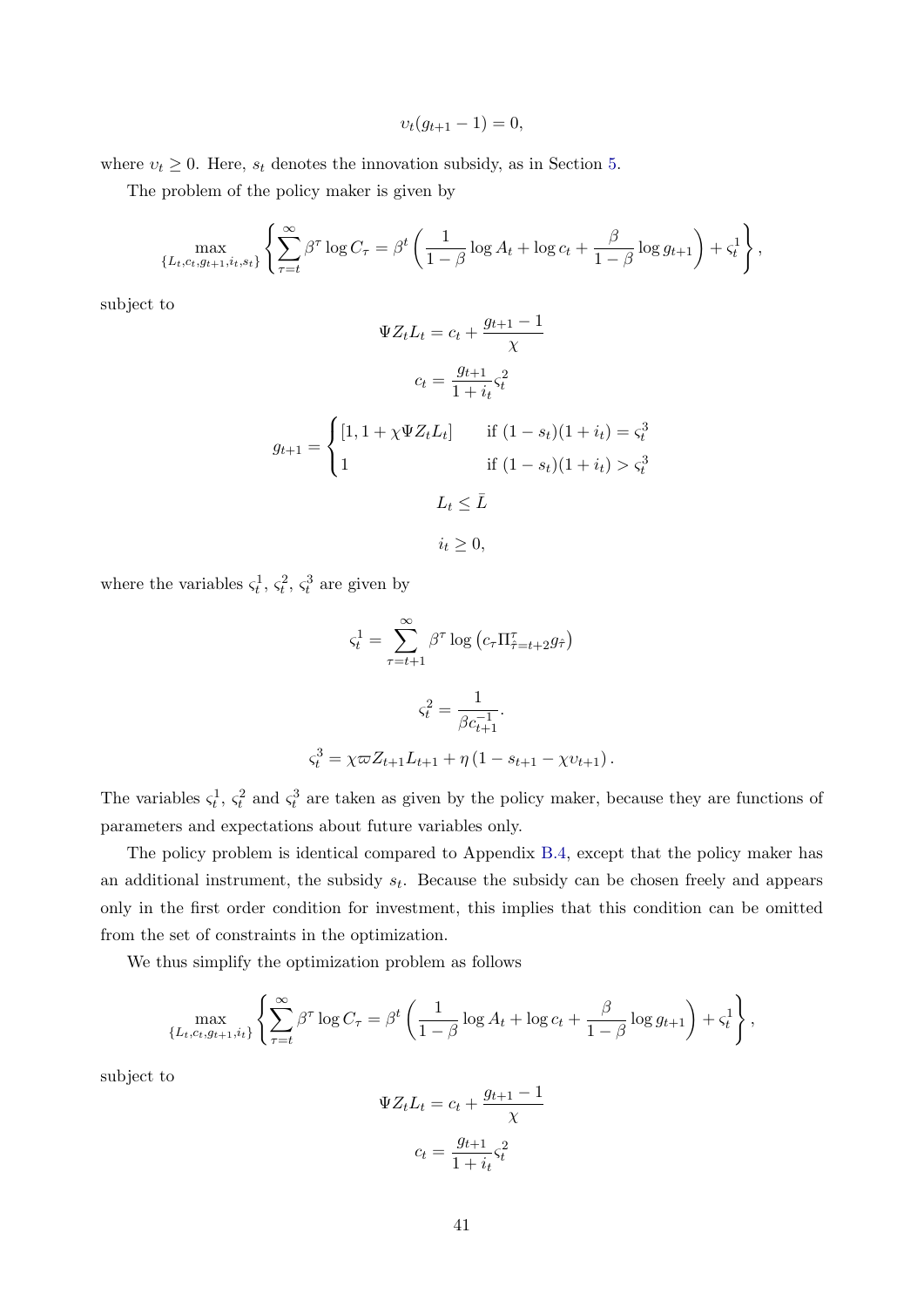$$
g_{t+1} \ge 1
$$

$$
L_t \le \bar{L}
$$

$$
i_t \ge 0.
$$

We start by inspecting the case where the zero lower bound constraint is slack in equilibrium. In this case, the second constraint can be omitted from the set of constraints, as it merely determines the implied equilibrium nominal rate. Hence the policy problem is to maximize welfare subject to the resource constraint, plus the two inequality constraints  $g_{t+1} \geq 1$  and  $L_t \leq L$ .

Combining the first order conditions for  $c_t$  and  $g_{t+1}$  gives, for a given  $L_t$ 

$$
g_{t+1} = \max(\beta(\chi \Psi Z_t L_t + 1), 1)
$$

$$
c_t = \min\left((1 - \beta)\left(\Psi Z_t L_t + \frac{1}{\chi}\right), \Psi Z_t L_t\right).
$$

The first part of the max/min corresponds to the case in which the constraint  $g_{t+1} \geq 1$  is slack, the second part to the case in which it binds such that  $g_{t+1} = 1$ . Because in these expressions, both  $g_{t+1}$  and  $c_t$  are weakly increasing in  $L_t$ , and because the objective is strictly increasing in  $c_t$ and  $g_{t+1}$ , it is optimal to set  $L_t = L$ 

<span id="page-42-0"></span>
$$
g_{t+1} = \max\left(\beta(\chi \Psi Z_t \bar{L} + 1), 1\right) \tag{B.17}
$$

<span id="page-42-1"></span>
$$
c_t = \min\left( (1 - \beta) \left( \Psi Z_t \bar{L} + \frac{1}{\chi} \right), \Psi Z_t \bar{L} \right). \tag{B.18}
$$

From the second constraint, the implied nominal rate is then given by

$$
1 + i_t^* = \max\left(\frac{\beta \chi}{1 - \beta} \varsigma_t^2, \frac{1}{\Psi Z_t \bar{L}} \varsigma_t^2\right),\tag{B.19}
$$

where we denote by  $1 + i_t^*$  the nominal interest rate consistent with full employment when the zero lower bound is slack.

Assume next that  $1 + i_t^* < 1$ . In this case, the zero lower bound must bind  $(i_t = 0)$ , such that for given  $L_t$ , the implied  $g_{t+1}$  and  $c_t$  can be computed directly from combining the first and second constraint in the optimization

$$
g_{t+1} = \max\left(\frac{1}{\chi \varsigma_t^2 + 1} (\chi \Psi Z_t L_t + 1), 1\right)
$$

$$
c_t = \min\left(\frac{\chi \varsigma_t^2}{\chi \varsigma_t^2 + 1} \left(\Psi Z_t L_t + \frac{1}{\chi}\right), \Psi Z_t L_t\right).
$$

As before, both  $g_{t+1}$  and  $c_t$  are weakly increasing in  $L_t$ , hence it is optimal to set  $L_t = \overline{L}$ . Inserting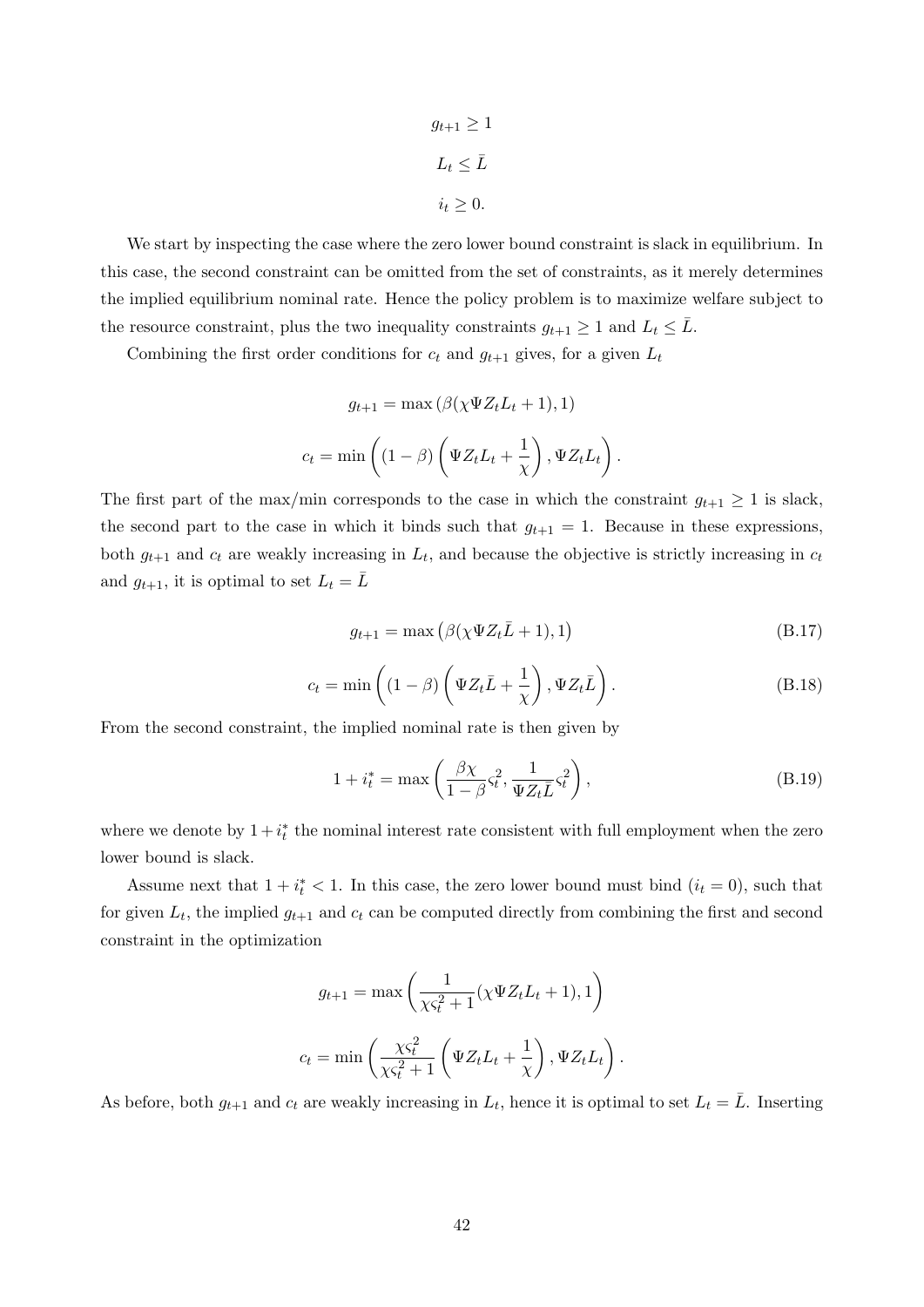this in  $g_{t+1}$ , and using that  $\varsigma_t^2 < \Psi Z_t \overline{L}$  because the zero lower bound binds, we observe that

$$
\frac{1}{\chi\varsigma_t^2 + 1}(\chi\Psi Z_t \bar{L} + 1) > \frac{1}{\chi\Psi Z_t \bar{L} + 1}(\chi\Psi Z_t \bar{L} + 1) = 1.
$$

Hence full employment is feasible at the zero lower bound, and the investment constraint is necessarily slack such that growth is given by

$$
g_{t+1} = \frac{1}{\chi \varsigma_t^2 + 1} (\chi \Psi Z_t \bar{L} + 1),
$$
 (B.20)

with the implied level of consumption

$$
c_t = \frac{\chi \varsigma_t^2}{\chi \varsigma_t^2 + 1} \left( \Psi Z_t \bar{L} + \frac{1}{\chi} \right). \tag{B.21}
$$

Observe further that, because  $\varsigma_t^2 < (1 - \beta)/(\beta \chi)$  when the zero lower bound binds, it follows that

$$
g_{t+1} = \frac{1}{\chi \varsigma_t^2 + 1} (\chi \Psi Z_t \bar{L} + 1) > \beta (\chi \Psi Z_t \bar{L} + 1)
$$

$$
c_t = \frac{\chi \varsigma_t^2}{\chi \varsigma_t^2 + 1} \left( \Psi Z_t \bar{L} + \frac{1}{\chi} \right) < (1 - \beta) \left( \Psi Z_t \bar{L} + \frac{1}{\chi} \right).
$$

Comparing this with the growth rate and consumption when the zero lower bound is slack in the region where growth is strictly positive (equations  $(B.17)$  and  $(B.18)$ ) we find that when the zero lower bound binds, growth is necessarily higher and consumption is necessarily lower. Intuitively, when  $i_t = 0$ , additional innovation policies raise investment, as this increases aggregate demand to the level needed to maintain full employment (see also Section [5.2](#page-23-2) for the same argument).

### <span id="page-43-0"></span>B.7 Model with oil price shocks

In this Appendix, we consider a version of the model with oil price shocks. Our key result is that oil price shocks enter the model in a similar way as the TFP shocks considered in the main text.

Imagine that the production function is now given by

$$
Y_t = o_t^{\gamma} \left( \left( Z_t L_t \right)^{1-\alpha} \int_0^1 A_{j,t}^{1-\alpha} x_{j,t}^{\alpha} d j \right)^{1-\gamma},
$$

where  $o_t$  denotes the quantity of oil used in production and  $0 \leq \gamma < 1$ . We denote the price of oil in real terms (i.e. normalized by  $P_t$ ) as  $p_t^o$ . The price of oil is set exogenously on the global oil markets. The optimal demand for oil by firms implies

$$
p_t^o o_t = \gamma Y_t. \tag{B.22}
$$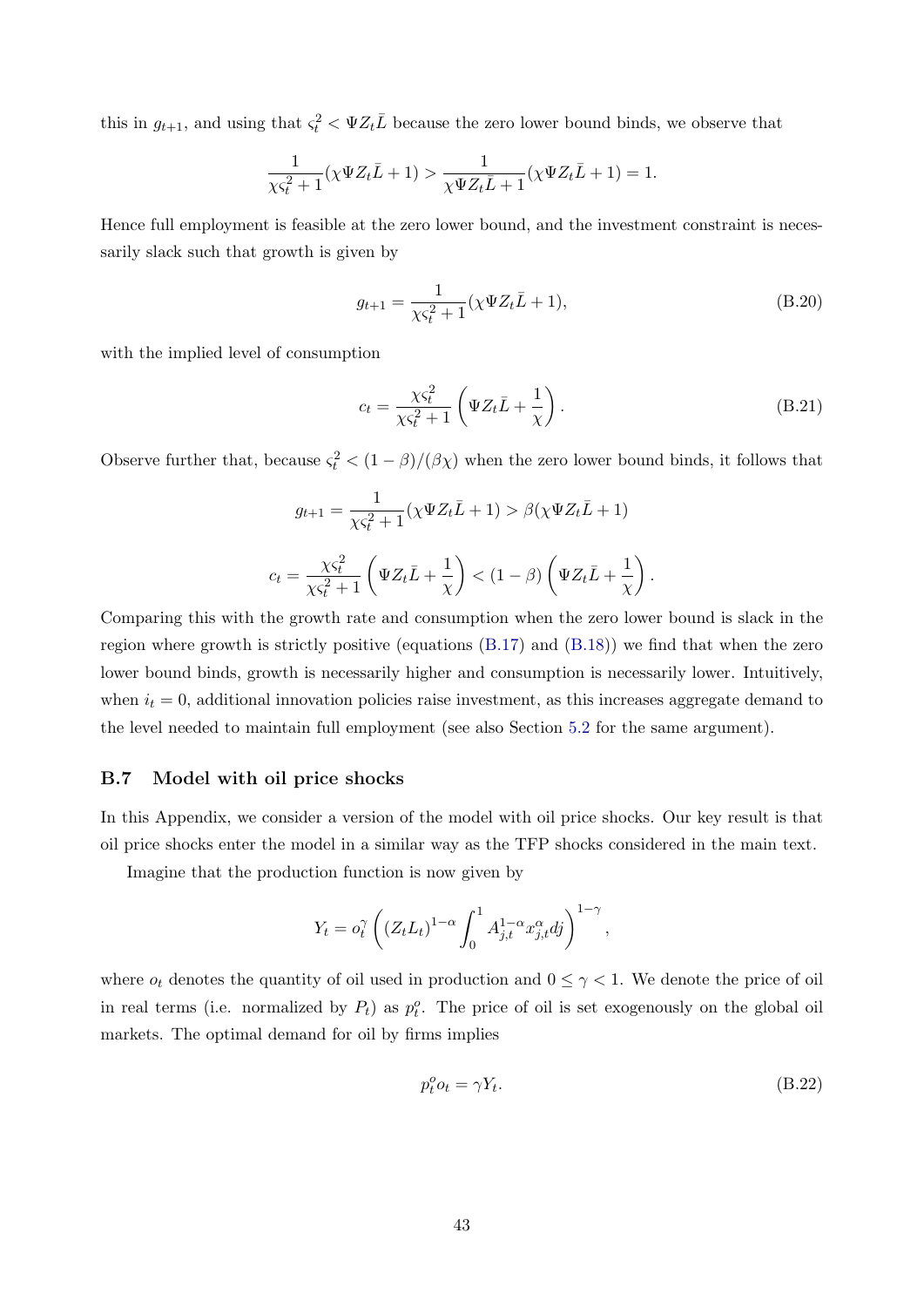We can then rewrite the production function as

$$
Y_t = \left(\frac{\gamma}{p_t^o}\right)^{\frac{\gamma}{1-\gamma}} \left(Z_t L_t\right)^{1-\alpha} \int_0^1 A_{j,t}^{1-\alpha} x_{j,t}^{\alpha} dj. \tag{B.23}
$$

Following the derivations in the main text, we can further write GDP as

$$
Y_t - p_t^o o_t - \int_0^1 x_{j,t} dj = \left(\frac{\gamma}{p_t^o}\right)^{\frac{\gamma}{(1-\gamma)(1-\alpha)}} \tilde{\Psi} Z_t A_t L_t,
$$
\n(B.24)

where we define  $\tilde{\Psi} \equiv (1 - \alpha^2 - \gamma)\alpha^{\frac{2\alpha}{1 - \alpha}}$ .

To close the model, we assume that the country is in financial autarky, so that the trade balance is equal to zero period by period. In this case, the market clearing condition for the final good is

$$
\left(\frac{\gamma}{p_t^o}\right)^{\frac{\gamma}{(1-\gamma)(1-\alpha)}} \tilde{\Psi} Z_t A_t L_t = C_t + I_t.
$$
\n(B.25)

With these results, one can check that the response of the economy to an increase in the price of oil is qualitatively isomorphic to the response to a negative TFP shock.

## References

- <span id="page-44-6"></span>Acemoglu, Daron and Ufuk Akcigit (2012) "Intellectual Property Rights Policy, Competition and Innovation," Journal of the European Economic Association, Vol. 10, No. 1, pp. 1–42.
- <span id="page-44-0"></span>Aghion, Philippe and Peter Howitt (1992) "A Model of Growth Through Creative Destruction," Econometrica, Vol. 60, No. 2, pp. 323–351.
- <span id="page-44-3"></span>Anzoategui, Diego, Diego Comin, Mark Gertler, and Joseba Martinez (2019) "Endogenous Technology Adoption and R&D as Sources of Business Cycle Persistence," American Economic Journal: Macroeconomics, Vol. 11, No. 3, pp. 67–110.
- <span id="page-44-1"></span>Baqaee, David Rezza and Emmanuel Farhi (2020) "Supply and Demand in Disaggregated Keynesian Economies with an Application to the Covid-19 Crisis."
- <span id="page-44-5"></span>Barattieri, Alessandro, Susanto Basu, and Peter Gottschalk (2014) "Some Evidence on the Importance of Sticky Wages," American Economic Journal: Macroeconomics, Vol. 6, No. 1, pp. 70–101.
- <span id="page-44-2"></span>Benigno, Gianluca and Luca Fornaro (2018) "Stagnation traps," The Review of Economic Studies, Vol. 85, No. 3, pp. 1425–1470.
- <span id="page-44-4"></span>Bianchi, Francesco, Howard Kung, and Gonzalo Morales (2019) "Growth, slowdowns, and recoveries," Journal of Monetary Economics, Vol. 101, pp.  $47 - 63$ .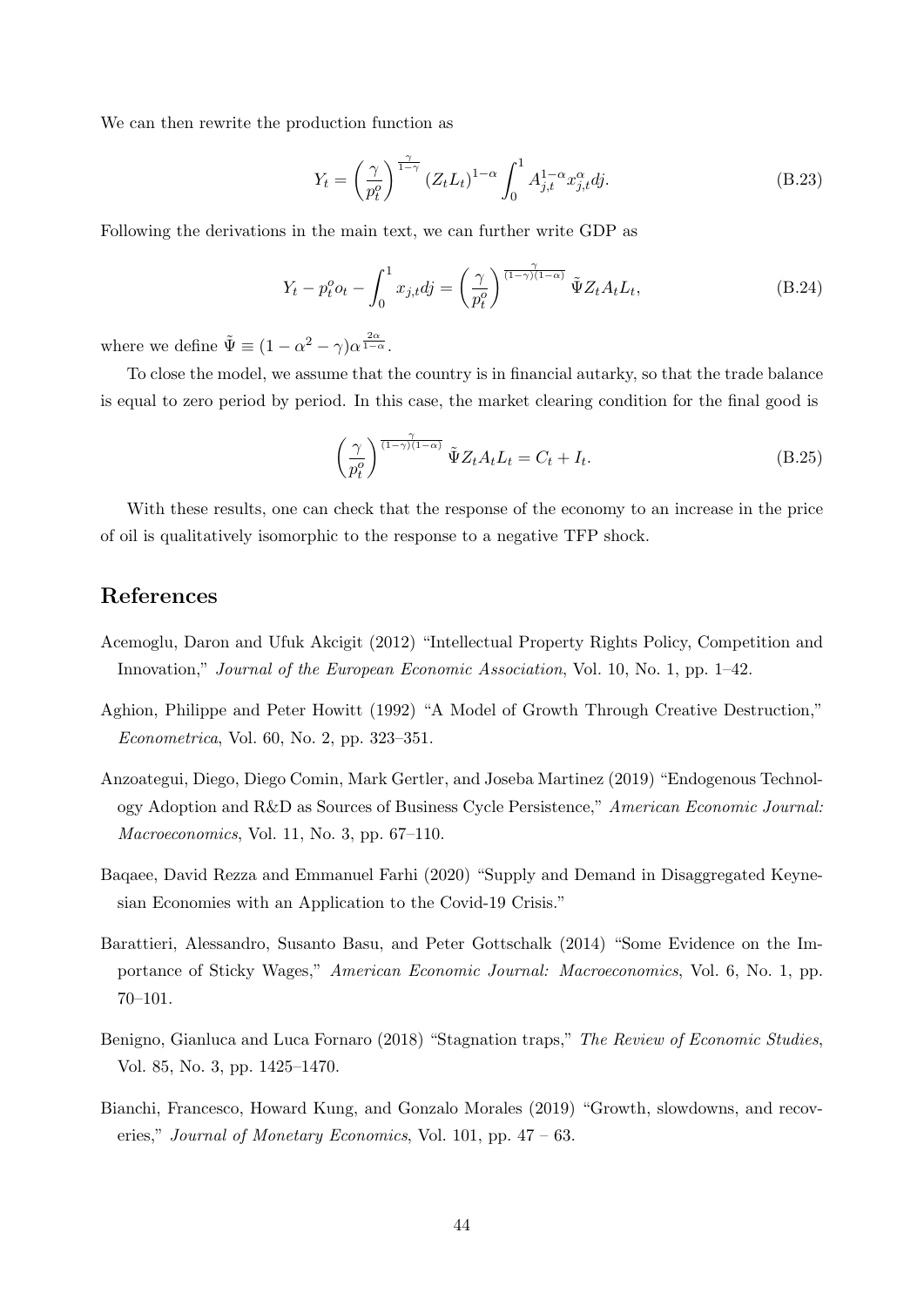- <span id="page-45-8"></span>Bilbiie, Florin O (2008) "Limited asset markets participation, monetary policy and (inverted) aggregate demand logic," Journal of Economic Theory, Vol. 140, No. 1, pp. 162–196.
- <span id="page-45-4"></span>Bilbiie, Florin O and Marc J Melitz (2020) "Aggregate-Demand Amplification of Supply Disruptions: The Entry-Exit Multiplier," NBER Working Paper.
- <span id="page-45-2"></span>Blanchard, Olivier J and Jordi Gali (2007) "The Macroeconomic Effects of Oil Shocks: Why are the 2000s so different from the 1970s?," NBER Working Paper.
- <span id="page-45-14"></span>Born, Benjamin and Johannes Pfeifer (2020) "The New Keynesian Wage Phillips Curve: Calvo vs. Rotemberg," Macroeconomic Dynamics, Vol. 24, No. 5, pp. 1017–1041.
- <span id="page-45-12"></span>Bullard, James and Kaushik Mitra (2002) "Learning about Monetary Policy Rules," Journal of Monetary Economics, Vol. 49, No. 6, pp. 1105–1129.
- <span id="page-45-3"></span>Caballero, Ricardo J. and Alp Simsek (2020) "A Model of Asset Price Spirals and Aggregate Demand Amplification of a Covid-19 Shock," NBER Working Papers 27044, National Bureau of Economic Research, Inc.
- <span id="page-45-10"></span>Cerra, Valerie, A. Fatas, and Sweta Chaman Saxena (2020) "Hysteresis and Business Cycles," IMF Working Papers 20/73, International Monetary Fund.
- <span id="page-45-6"></span>Comin, Diego and Mark Gertler (2006) "Medium-term business cycles," American Economic Review, Vol. 96, No. 3, pp. 523–551.
- <span id="page-45-7"></span>Cozzi, Guido, Beatrice Pataracchia, Philipp Pfeiffer, and Marco Ratto (2021) "How much Keynes and how much Schumpeter?" European Economic Review, Vol. 133, p. 103660.
- <span id="page-45-1"></span>Eggertsson, Gauti, Andrea Ferrero, and Andrea Raffo (2014) "Can structural reforms help Europe?," Journal of Monetary Economics, Vol. 61, No. C, pp. 2–22.
- <span id="page-45-5"></span>Fatas, Antonio (2000) "Do Business Cycles Cast Long Shadows? Short-Run Persistence and Economic Growth," Journal of Economic Growth, Vol. 5, No. 2, pp. 147–162.
- <span id="page-45-11"></span>Fehr, E. and L. Goette (2005) "Robustness and Real Consequences of Nominal Wage Rigidity," Journal of Monetary Economics, Vol. 52, No. 4, pp. 779–804.
- <span id="page-45-9"></span>Fornaro, Luca and Martin Wolf (2020) "Covid-19 Coronavirus and Macroeconomic Policy," CEPR Discussion Papers 14529, C.E.P.R. Discussion Papers.
- <span id="page-45-13"></span><span id="page-45-0"></span>Galí, Jordi (2009) Monetary Policy, Inflation, and the Business Cycle: An Introduction to the New Keynesian Framework: Princeton University Press.
	- (2011) "The Return of the Wage Phillips Curve," Journal of the European Economic Association, Vol. 9, No. 3, pp. 436–461.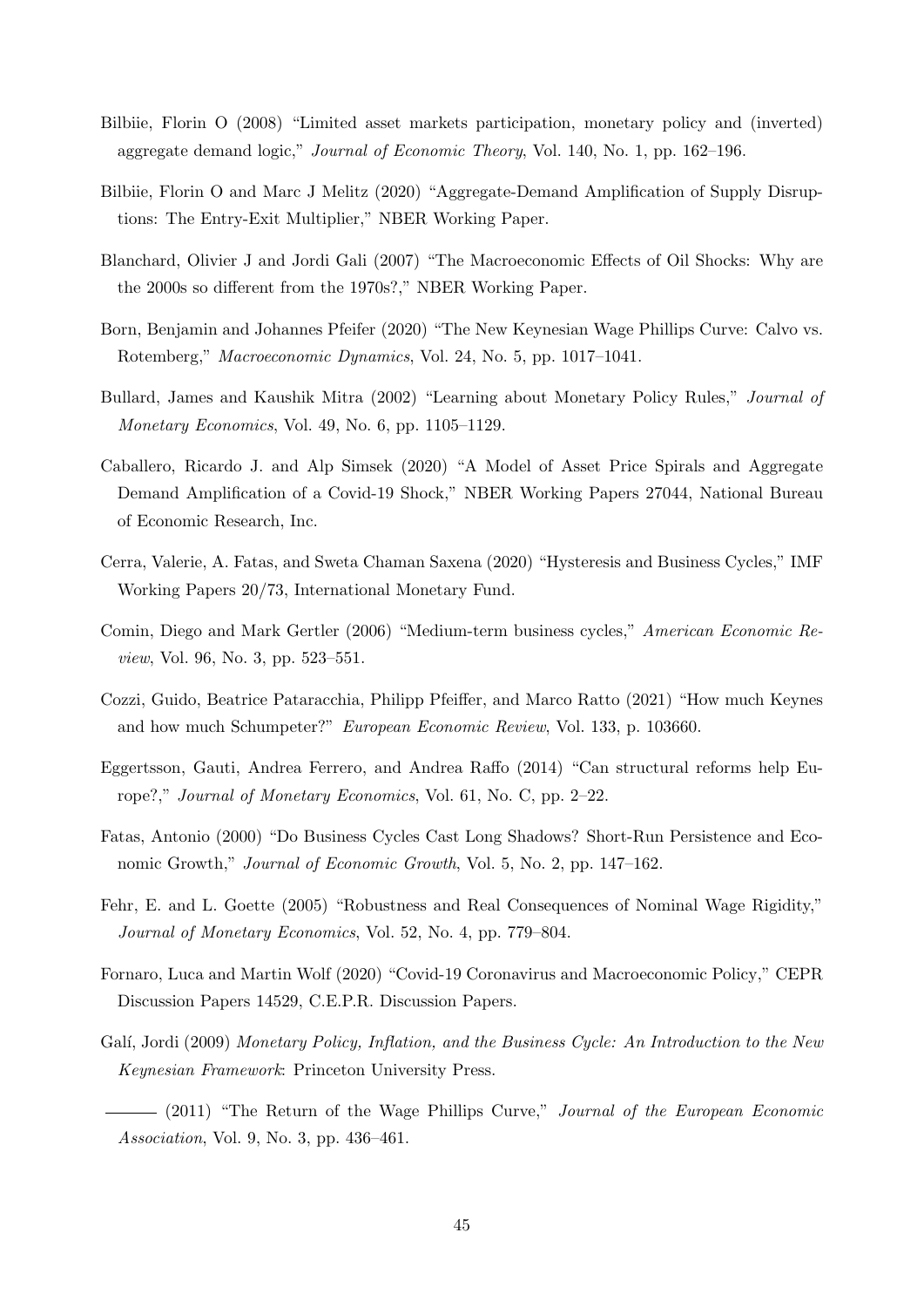- <span id="page-46-1"></span>Garga, Vaishali and Sanjay R. Singh (2020) "Output hysteresis and optimal monetary policy," Journal of Monetary Economics.
- <span id="page-46-12"></span>Gertler, Mark, Christopher Huckfeldt, and Antonella Trigari (2020) "Unemployment fluctuations, match quality, and the wage cyclicality of new hires," The Review of Economic Studies, Vol. 87, No. 4, pp. 1876–1914.
- <span id="page-46-11"></span>Gottschalk, P. (2005) "Downward Nominal-Wage Flexibility: Real or Measurement Error?" Review of Economics and Statistics, Vol. 87, No. 3, pp. 556–568.
- <span id="page-46-5"></span>Guerrieri, Veronica, Guido Lorenzoni, Ludwig Straub, and Iván Werning (2020) "Macroeconomic Implications of COVID-19: Can Negative Supply Shocks Cause Demand Shortages?," NBER Working Papers 26918, National Bureau of Economic Research, Inc.
- <span id="page-46-13"></span>Howitt, Peter (1999) "Steady endogenous growth with population and R. & D. inputs growing," Journal of Political Economy, Vol. 107, No. 4, pp. 715–730.
- <span id="page-46-0"></span>IMF (2020) "World Economic Outlook, October 2020: A Long and Difficult Ascent," Working Papers id:12768, eSocialSciences.
- <span id="page-46-3"></span>Jordà, Oscar, Sanjay R Singh, and Alan M Taylor (2020) "The Long-Run Effects of Monetary Policy," Working Paper 26666, National Bureau of Economic Research.
- <span id="page-46-6"></span>L'Huillier, Jean-Paul, Sanjay R Singh, and Donghoon Yoo (2021) "Diagnostic Expectations and Macroeconomic Volatility."
- <span id="page-46-14"></span>Lorenzoni, Guido (2009) "A theory of demand shocks," *American Economic Review*, Vol. 99, No. 5, pp. 2050–84.
- <span id="page-46-2"></span>Moran, Patrick and Albert Queralto (2018) "Innovation, productivity, and monetary policy," Journal of Monetary Economics, Vol. 93, pp. 24 – 41, Carnegie-Rochester-NYU Conference on Public Policy held at the Stern School of Business at New York University.
- <span id="page-46-10"></span>Olivei, G. and S. Tenreyro (2007) "The Timing of Monetary Policy Shocks," The American Economic Review, Vol. 97, No. 3, pp. 636–663.
- <span id="page-46-7"></span>Queralto, Albert (2019) "A model of slow recoveries from financial crises," Journal of Monetary Economics.
- <span id="page-46-9"></span>Rotemberg, Julio J. (1982) "Sticky Prices in the United States," Journal of Political Economy, Vol. 90, No. 6, pp. 1187–1211.
- <span id="page-46-8"></span>Vinci, Francesca and Omar Licandro (2020) "Switching-track after the Great Recession."
- <span id="page-46-4"></span>Wieland, Johannes F. (2019) "Are Negative Supply Shocks Expansionary at the Zero Lower Bound?," Journal of Political Economy, Vol. 127, No. 3, pp. 973–1007.